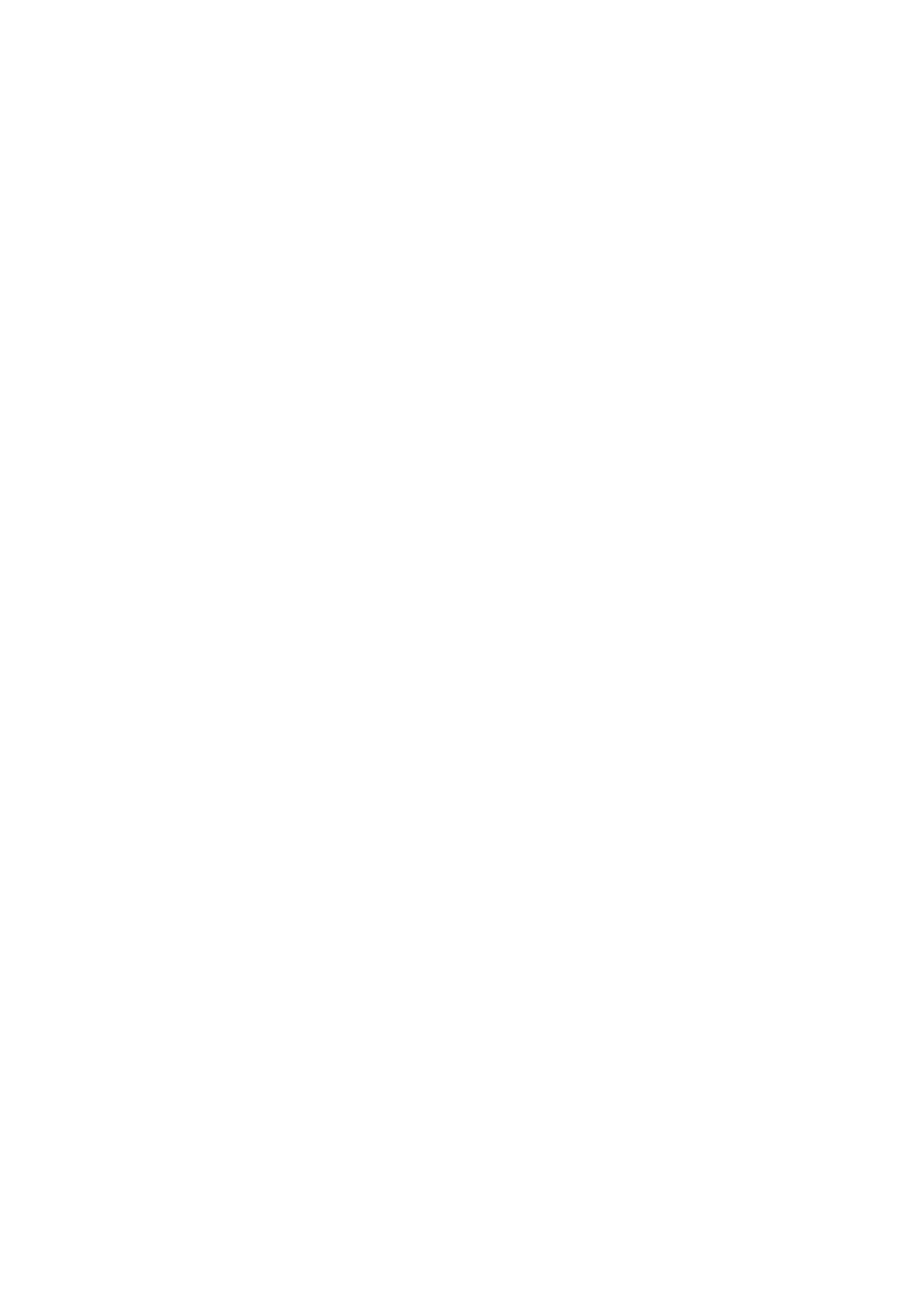

**Queensland** 

### **Child Death Review Legislation Amendment Bill 2019**

### **Contents**

#### Page **[Part 1](#page-7-0) [Preliminary](#page-7-1)** [1](#page-7-2) [Short title . . . . . . . . . . . . . . . . . . . . . . . . . . . . . . . . . . . . . . . . . . . 6](#page-7-3) [2](#page-7-4) [Commencement . . . . . . . . . . . . . . . . . . . . . . . . . . . . . . . . . . . . . 6](#page-7-5) **[Part 2](#page-7-6) [Amendment of Child Protection Act 1999](#page-7-7)** [3](#page-7-8) [Act amended . . . . . . . . . . . . . . . . . . . . . . . . . . . . . . . . . . . . . . . . 6](#page-7-9) [4](#page-7-10) [Amendment of s 7 \(Chief executive's functions\) . . . . . . . . . . . . . 6](#page-7-11) [5](#page-8-0) [Amendment of s 188 \(Confidentiality of information given by persons](#page-8-1)  [involved in administration of Act to other persons\) . . . . . . . . . . . 7](#page-8-1) [6](#page-8-2) [Replacement of ch 7A \(Child deaths and other matters\) . . . . . . 7](#page-8-3) [Chapter 7A](#page-8-4) [Internal agency reviews following child deaths or](#page-8-5)  [injuries](#page-8-5) [Part 1](#page-8-6) [Preliminary](#page-8-7) [245](#page-8-8) Overview of chapter and purpose of reviews ...... 7 [245A](#page-9-0) [Principles underlying chapter . . . . . . . . . . . . . . . . . . 8](#page-9-1) [245B](#page-10-0) [Definitions for chapter . . . . . . . . . . . . . . . . . . . . . . . . 9](#page-10-1) [245C](#page-11-0) References to providing a service to a child . . . . . . . . . 10 [Part 2](#page-12-0) [When reviews must be carried out](#page-12-1) [245D](#page-12-2) [Application of part . . . . . . . . . . . . . . . . . . . . . . . . . . . 11](#page-12-3) [245E](#page-12-4) [Department review following involvement with child . 11](#page-12-5) [245F](#page-13-0) [Department review at Minister's request . . . . . . . . . . 12](#page-13-1) [245G](#page-13-2) [Notification about department review . . . . . . . . . . . . 12](#page-13-3) [245H](#page-14-0) [Other relevant agency review following involvement with child](#page-14-1) . . . . . . . . . . . . . . . . . . . . . . . . . . . . . . . . . . . . . . . . . 13 [245I](#page-15-0) [Other relevant agency review at Minister's request . 14](#page-15-1) [245J](#page-16-0) [Office of litigation director review . . . . . . . . . . . . . . . 15](#page-16-1) [Part 3](#page-16-2) [Scope of reviews](#page-16-3)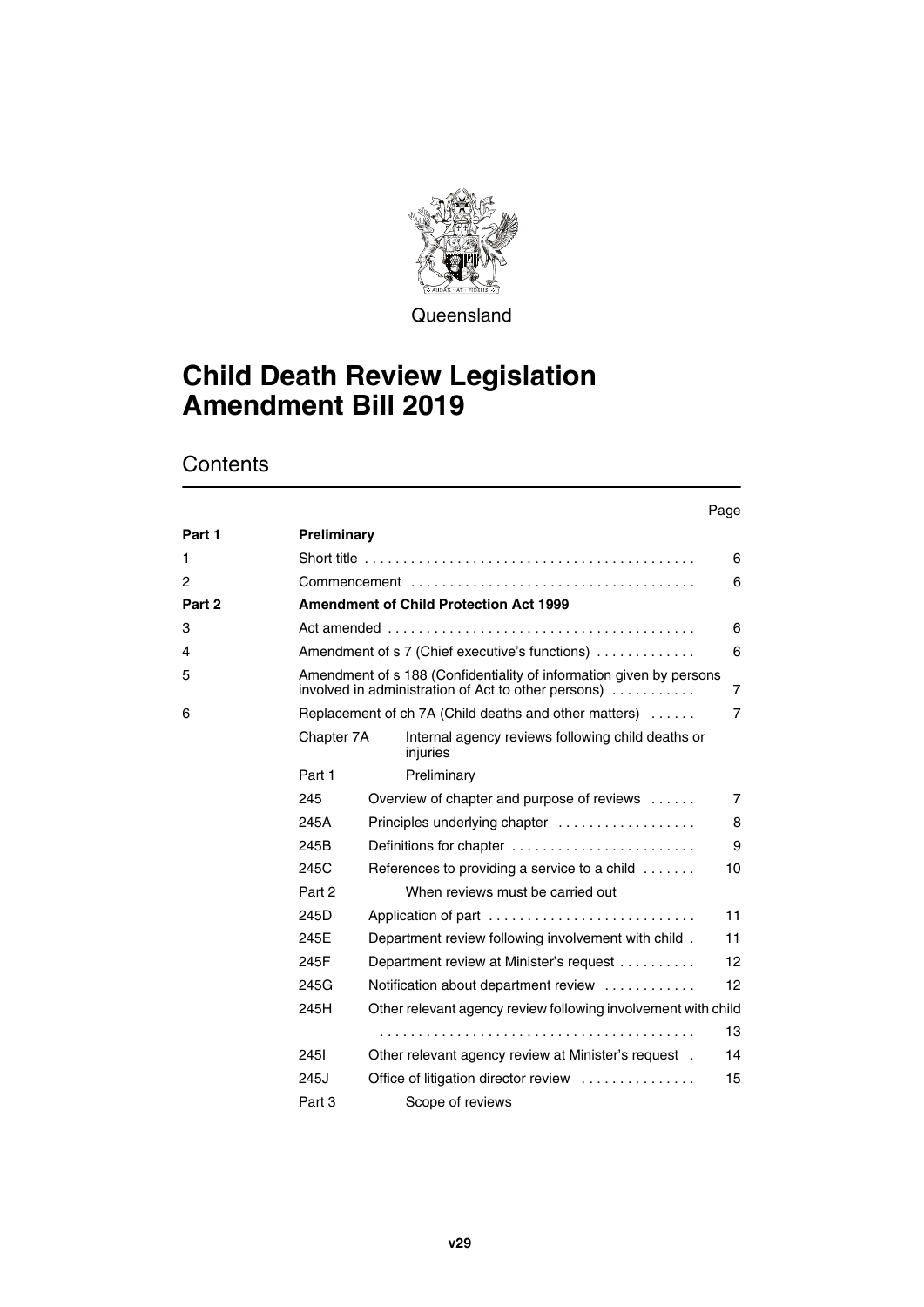| Contents |  |
|----------|--|
|----------|--|

| Part 4 |            | Amendment of Family and Child Commission Act 2014                               |    |
|--------|------------|---------------------------------------------------------------------------------|----|
|        | 48         |                                                                                 | 27 |
|        | Division 2 | Transitional provision for Child Death Review<br>Legislation Amendment Act 2019 |    |
| 14     |            |                                                                                 | 27 |
| 13     |            | Amendment of s 43 (Meaning of pre-amended for this part)                        | 27 |
| 12     |            | Insertion of new pt 7, div 1, hdg                                               | 26 |
| 11     |            | Amendment of pt 7, hdg (Transitional provisions for this Act)                   | 26 |
| 10     |            | Amendment of s 40 (Annual report)                                               | 26 |
| 9      |            |                                                                                 | 26 |
| Part 3 |            | Amendment of Director of Child Protection Litigation Act 2016                   |    |
| 8      |            | Amendment of sch 3 (Dictionary)                                                 | 25 |
|        | 280        | Annual report about review panels                                               | 25 |
|        | 279        | Child death review board may obtain documents for reviews                       | 24 |
|        | 278        | Dissolution of review panels and pool of members                                | 24 |
|        | 277        | Current reviews by chief executive or litigation director                       | 23 |
|        | 276        | Definitions for part                                                            | 23 |
|        |            | Legislation Amendment Act 2019                                                  |    |
|        | Part 12    | Transitional provisions for Child Death Review                                  |    |
| 7      |            |                                                                                 | 23 |
|        | 245W       | No liability for defamation if report made in good faith                        | 23 |
|        | 245V       | Protection from liability for giving information                                | 22 |
|        | 245U       | Interaction with other laws                                                     | 21 |
|        |            |                                                                                 | 21 |
|        | 245T       | Confidential information may be given to relevant agencies                      |    |
|        | 245S       |                                                                                 | 20 |
|        | Part 5     | Information sharing and protection from liability                               |    |
|        | 245R       | Giving report to relevant agency or litigation director                         | 20 |
|        | 245Q       | Giving report to department or litigation director                              | 20 |
|        | 245P       | Giving report to State Coroner                                                  | 19 |
|        | 245O       | Giving report to child death review board $\ldots \ldots \ldots$                | 19 |
|        | 245N       | Review to be completed and report prepared                                      | 18 |
|        | 245M       | Triggering event for review                                                     | 17 |
|        | Part 4     | Conduct of reviews and reporting                                                |    |
|        | 245L       | Scope of litigation director review                                             | 16 |
|        | 245K       | Scope of relevant agency review                                                 | 15 |
|        |            |                                                                                 |    |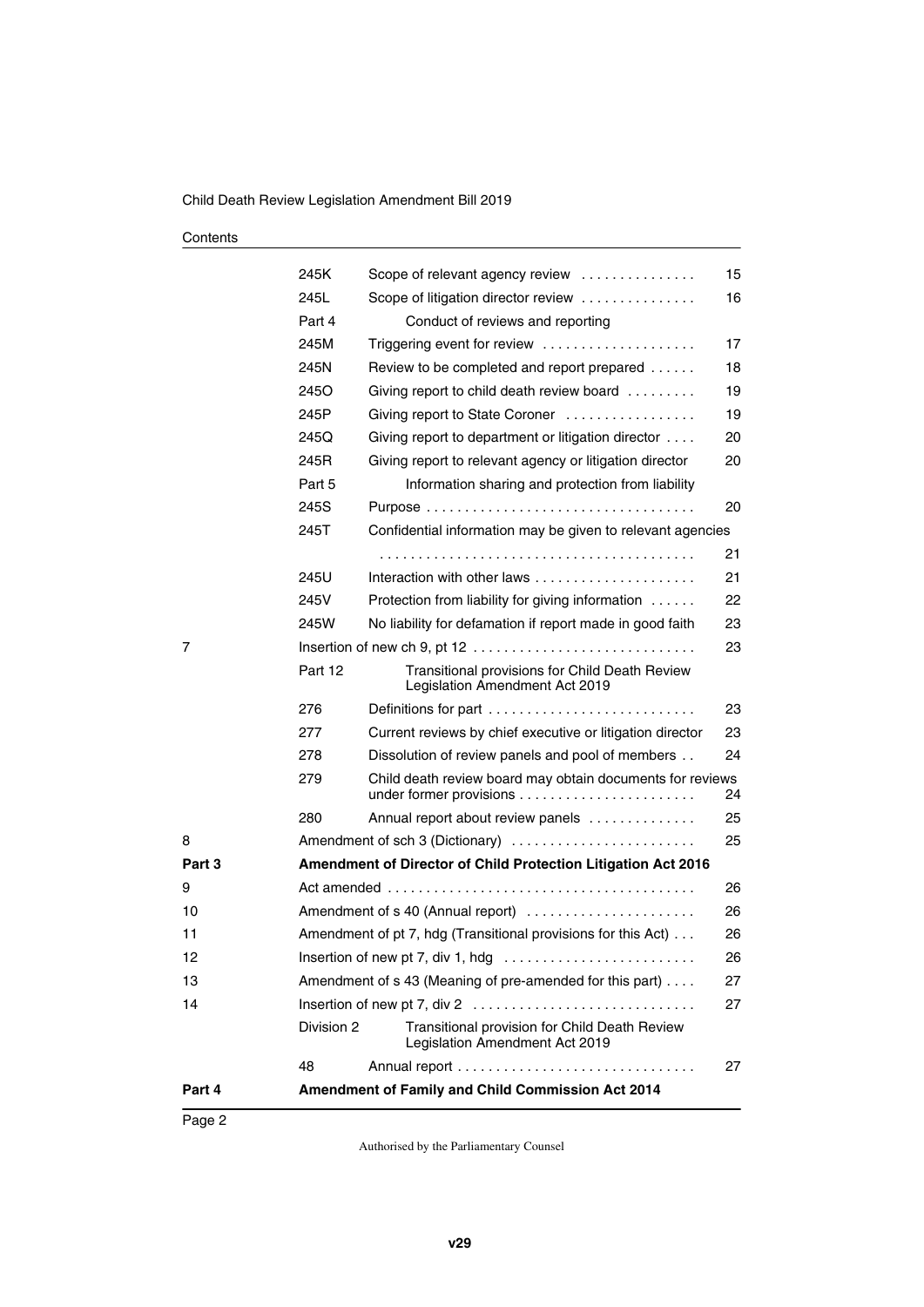#### **Contents**

| 15<br>16 |            | Amendment of s 9 (Commission's functions)                             | 28<br>28 |
|----------|------------|-----------------------------------------------------------------------|----------|
| 17       |            | Replacement of s 19 (Additional functions of principal commissioner)  |          |
|          |            |                                                                       | 28       |
|          | 19         | Principal commissioner to control commission                          | 28       |
| 18       |            | Replacement of pt 3, hdg (Child deaths)                               | 28       |
| 19       |            | Amendment of s 25 (Register)                                          | 28       |
| 20       |            | Amendment of s 26 (Other functions relating to child deaths).         | 29       |
| 21       |            | Amendment of s 27 (Requests by principal commissioner for information | 29       |
| 22       |            | Amendment of s 29 (Reports)                                           | 29       |
| 23       |            |                                                                       | 29       |
|          | Part 3A    | <b>Child Death Review Board</b>                                       |          |
|          | Division 1 | Preliminary                                                           |          |
|          | 29A        | Purposes of board's reviews                                           | 30       |
|          | 29B        | Child deaths connected to the child protection system                 | 30       |
|          | Division 2 | Establishment, functions and powers                                   |          |
|          | 29C        | Establishment                                                         | 31       |
|          | 29D        |                                                                       | 31       |
|          | 29E        |                                                                       | 31       |
|          | 29F        | Board must act independently and in the public interest               | 32       |
|          | 29G        | Board to coordinate with other entities $\ldots \ldots \ldots$        | 32       |
|          | Division 3 | Conduct of reviews                                                    |          |
|          | 29H        |                                                                       | 33       |
|          | 291        | Minister may ask board to carry out review                            | 34       |
|          | Division 4 | Reporting                                                             |          |
|          | 29J        |                                                                       | 35       |
|          | 29K        |                                                                       | 35       |
|          | 29L        | Consultation before including particular information in reports       |          |
|          |            |                                                                       | 36       |
|          | 29M        | Board may respond to internal agency review reports                   | 37       |
|          | Division 5 | Information sharing and protection from liability                     |          |
|          | 29N        | Definitions for div 5                                                 | 37       |
|          | <b>29O</b> |                                                                       | 37       |
|          | 29P        | Information may be given to chairperson                               | 38       |
|          | 29Q        | Chairperson may disclose confidential information                     | 38       |
|          |            |                                                                       |          |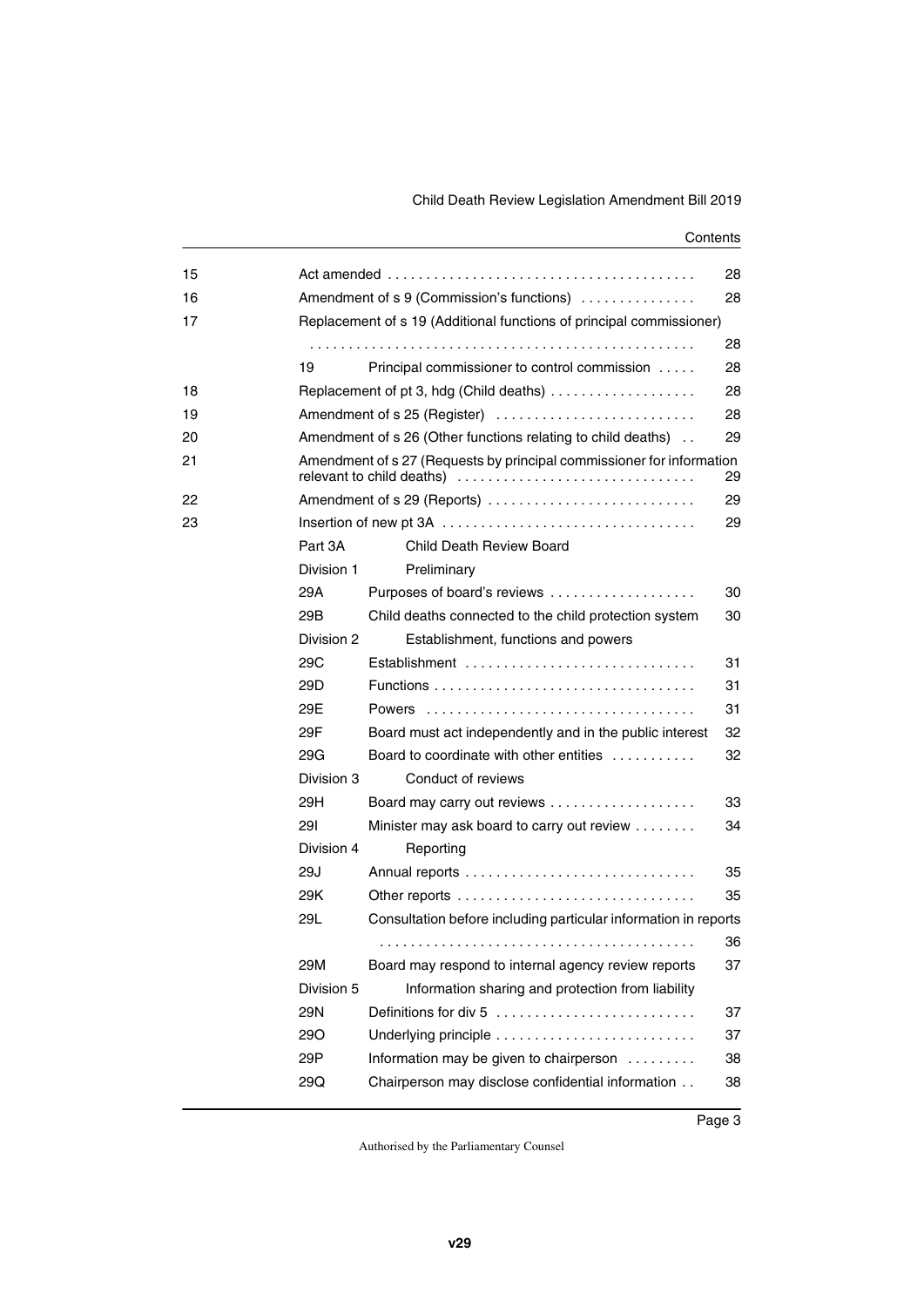| Contents |
|----------|
|----------|

|    | 29R        | Information sharing arrangements                                                | 38 |
|----|------------|---------------------------------------------------------------------------------|----|
|    | 29S        | Interaction with other laws                                                     | 39 |
|    | 29T        | Protection from liability for giving information                                | 39 |
|    | 29U        | No liability for defamation if report made in good faith                        | 40 |
|    | Division 6 | Membership of board                                                             |    |
|    | 29V        | Composition of board                                                            | 40 |
|    | 29W        |                                                                                 | 40 |
|    | 29X        | Other members                                                                   | 41 |
|    | 29Y        | Deputy chairperson                                                              | 42 |
|    | 29Z        |                                                                                 | 43 |
|    | 29ZA       |                                                                                 | 43 |
|    | 29ZB       | Vacation of office                                                              | 43 |
|    | 29ZC       | Criminal history reports                                                        | 44 |
|    | 29ZD       | Members must disclose new convictions                                           | 45 |
|    | Division 7 | Proceedings of the board                                                        |    |
|    | 29ZE       | Time and place of meetings                                                      | 45 |
|    | 29ZF       |                                                                                 | 45 |
|    | 29ZG       | Presiding at meetings                                                           | 46 |
|    | 29ZH       | Conduct of meetings                                                             | 46 |
|    | 29ZI       |                                                                                 | 47 |
|    | 29ZJ       |                                                                                 | 47 |
|    | 29ZK       | Attendance by proxy                                                             | 48 |
| 24 |            | Amendment of s 36 (Confidentiality of information)                              | 48 |
| 25 |            | Insertion of new pt 6, div 1, hdg                                               | 49 |
| 26 |            | Amendment of s 44 (Definitions for pt 6)                                        | 49 |
| 27 |            |                                                                                 | 49 |
|    | Division 2 | Transitional provision for Child Death Review<br>Legislation Amendment Act 2019 |    |
|    | 49         | Reports from current reviews                                                    | 49 |
| 28 |            | Amendment of sch 1 (Dictionary)                                                 | 50 |
|    |            |                                                                                 |    |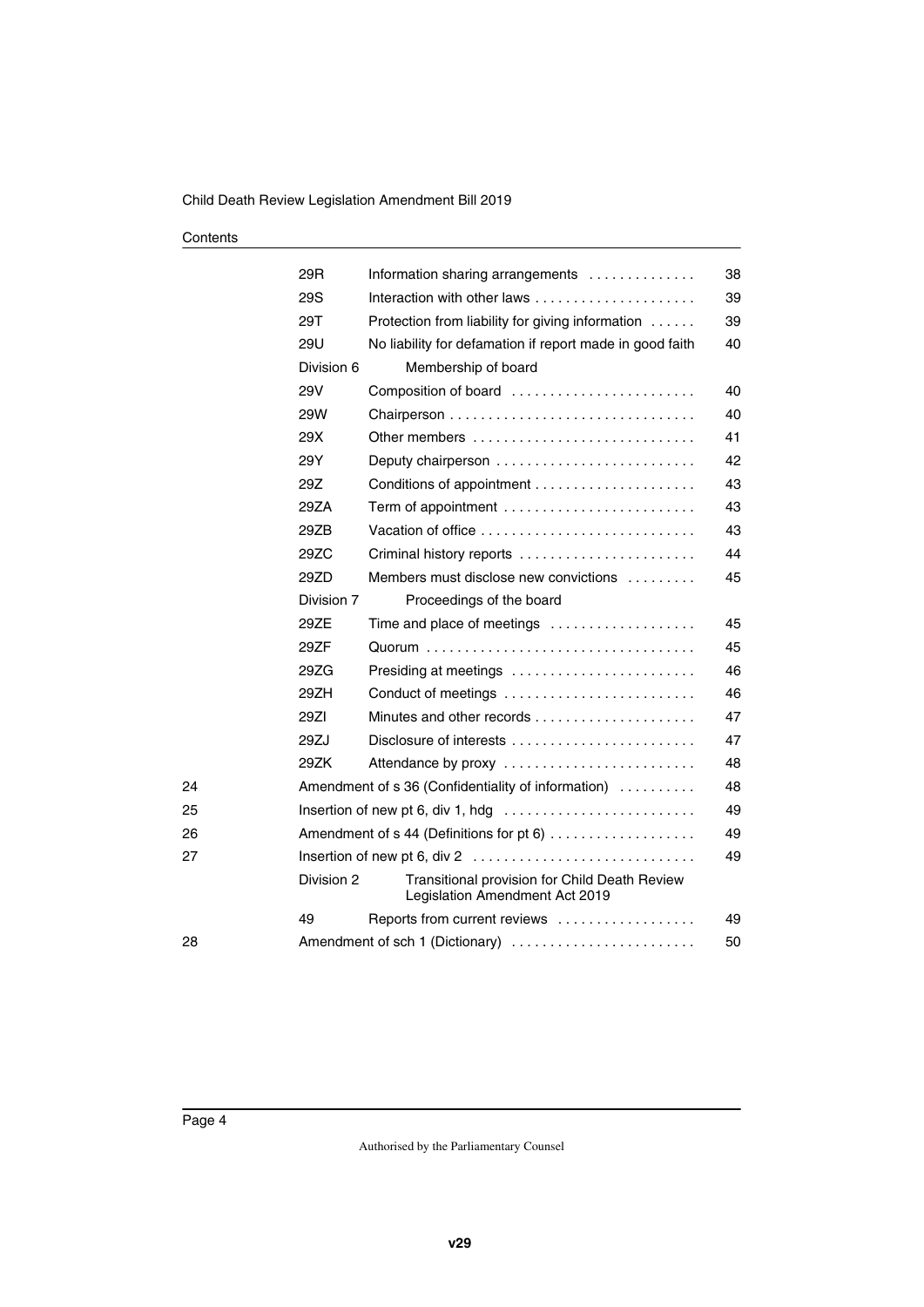## **2019**

# **A Bill**

for

**An Act to amend the** *Child Protection Act 1999***, the** *Director of Child Protection Litigation Act 2016* **and the** *Family and Child Commission Act 2014* **for particular purposes**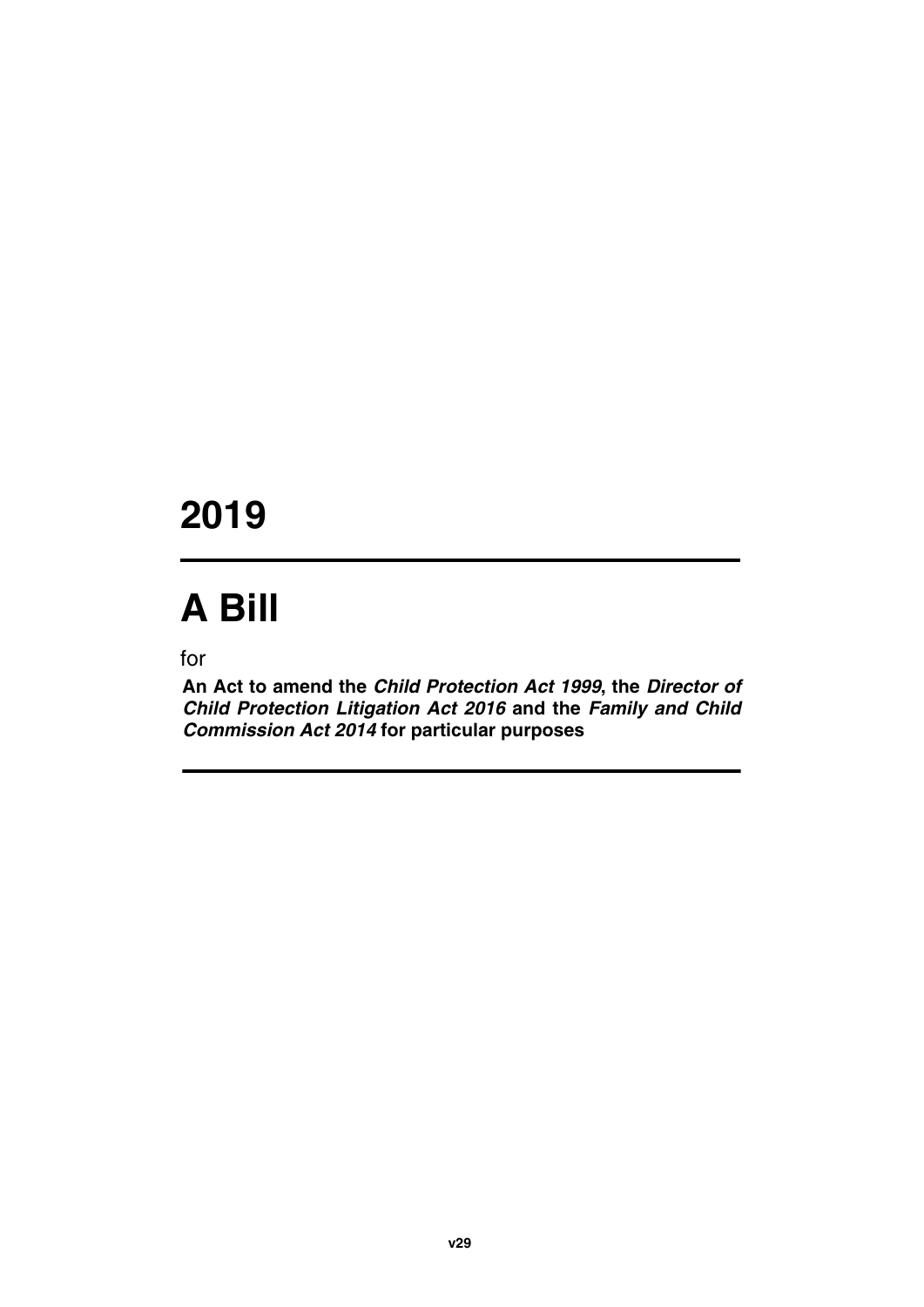<span id="page-7-7"></span><span id="page-7-5"></span><span id="page-7-3"></span><span id="page-7-1"></span><span id="page-7-0"></span>[s 1]

<span id="page-7-11"></span><span id="page-7-10"></span><span id="page-7-9"></span><span id="page-7-8"></span><span id="page-7-6"></span><span id="page-7-4"></span><span id="page-7-2"></span>

|                     |        | The Parliament of Queensland enacts-<br>$\mathbf{1}$                                                                                                                                                                                                                            |  |
|---------------------|--------|---------------------------------------------------------------------------------------------------------------------------------------------------------------------------------------------------------------------------------------------------------------------------------|--|
|                     | Part 1 | <b>Preliminary</b><br>2                                                                                                                                                                                                                                                         |  |
| <b>Clause</b>       | 1      | <b>Short title</b><br>3<br>This Act may be cited as the Child Death Review Legislation<br>$\overline{4}$<br>5<br>Amendment Act 2019.                                                                                                                                            |  |
| Clause <sub>2</sub> |        | <b>Commencement</b><br>6<br>This Act commences on a day to be fixed by proclamation.<br>7                                                                                                                                                                                       |  |
|                     | Part 2 | <b>Amendment of Child Protection</b><br>8<br><b>Act 1999</b><br>9                                                                                                                                                                                                               |  |
| <b>Clause</b>       | 3      | <b>Act amended</b><br>10<br>This part amends the Child Protection Act 1999.<br>11                                                                                                                                                                                               |  |
| <b>Clause</b>       | 4      | Amendment of s 7 (Chief executive's functions)<br>12<br>Section $7(1)(p)$ —<br>(1)<br>13<br>insert—<br>14<br>(iii) to support collaboration and joint learning<br>15<br>between the department and other relevant<br>16<br>agencies; and<br>17<br>(2)<br>Section $7(2)$ —<br>18 |  |
|                     |        | insert—<br>19<br>relevant agency see section 245B.<br>20                                                                                                                                                                                                                        |  |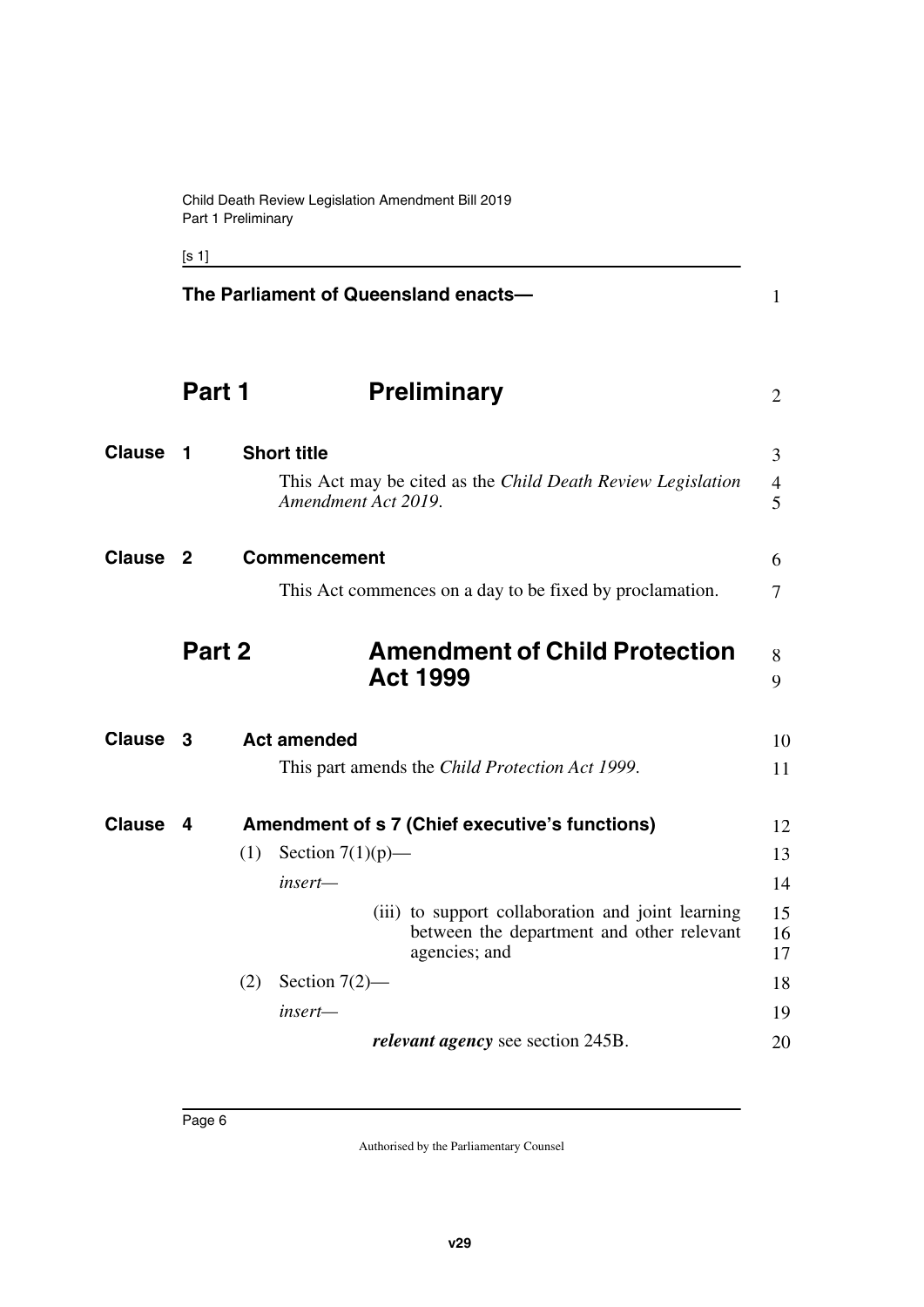<span id="page-8-7"></span><span id="page-8-5"></span>[s 5]

<span id="page-8-9"></span><span id="page-8-8"></span><span id="page-8-6"></span><span id="page-8-4"></span><span id="page-8-3"></span><span id="page-8-2"></span><span id="page-8-1"></span><span id="page-8-0"></span>

| <b>Clause</b> | 5 | persons)      | Amendment of s 188 (Confidentiality of information given<br>by persons involved in administration of Act to other                                                                                                                      | $\mathbf{1}$<br>$\mathbf{2}$<br>3 |
|---------------|---|---------------|----------------------------------------------------------------------------------------------------------------------------------------------------------------------------------------------------------------------------------------|-----------------------------------|
|               |   |               | Section 188(3)(d), 'the chief executive under section $246C'$ —                                                                                                                                                                        | 4                                 |
|               |   | omit, insert- |                                                                                                                                                                                                                                        | 5                                 |
|               |   |               | the head of a relevant agency under section 245T                                                                                                                                                                                       | 6                                 |
| <b>Clause</b> | 6 |               | Replacement of ch 7A (Child deaths and other matters)                                                                                                                                                                                  | 7                                 |
|               |   | Chapter 7A—   |                                                                                                                                                                                                                                        | 8                                 |
|               |   | omit, insert- |                                                                                                                                                                                                                                        | 9                                 |
|               |   |               | <b>Chapter 7A Internal agency</b>                                                                                                                                                                                                      | 10                                |
|               |   |               | reviews following                                                                                                                                                                                                                      | 11                                |
|               |   |               | child deaths or                                                                                                                                                                                                                        | 12                                |
|               |   |               | <b>injuries</b>                                                                                                                                                                                                                        | 13                                |
|               |   | Part 1        | <b>Preliminary</b>                                                                                                                                                                                                                     | 14                                |
|               |   |               | 245 Overview of chapter and purpose of reviews                                                                                                                                                                                         | 15                                |
|               |   | (1)           | This chapter provides for a system under which, if<br>a child dies or suffers serious physical injury after<br>a relevant agency has been involved with the<br>child, the agency's head must carry out a review<br>of its involvement. | 16<br>17<br>18<br>19<br>20        |
|               |   | (2)           | The system also provides for a review of the<br>office of the litigation director's involvement in a<br>matter concerning the child if the litigation<br>director has performed a litigation function.                                 | 21<br>22<br>23<br>24              |
|               |   | (3)           | The purpose of the reviews is to promote the<br>safety and wellbeing of children who come into<br>contact with the child protection system by—                                                                                         | 25<br>26<br>27                    |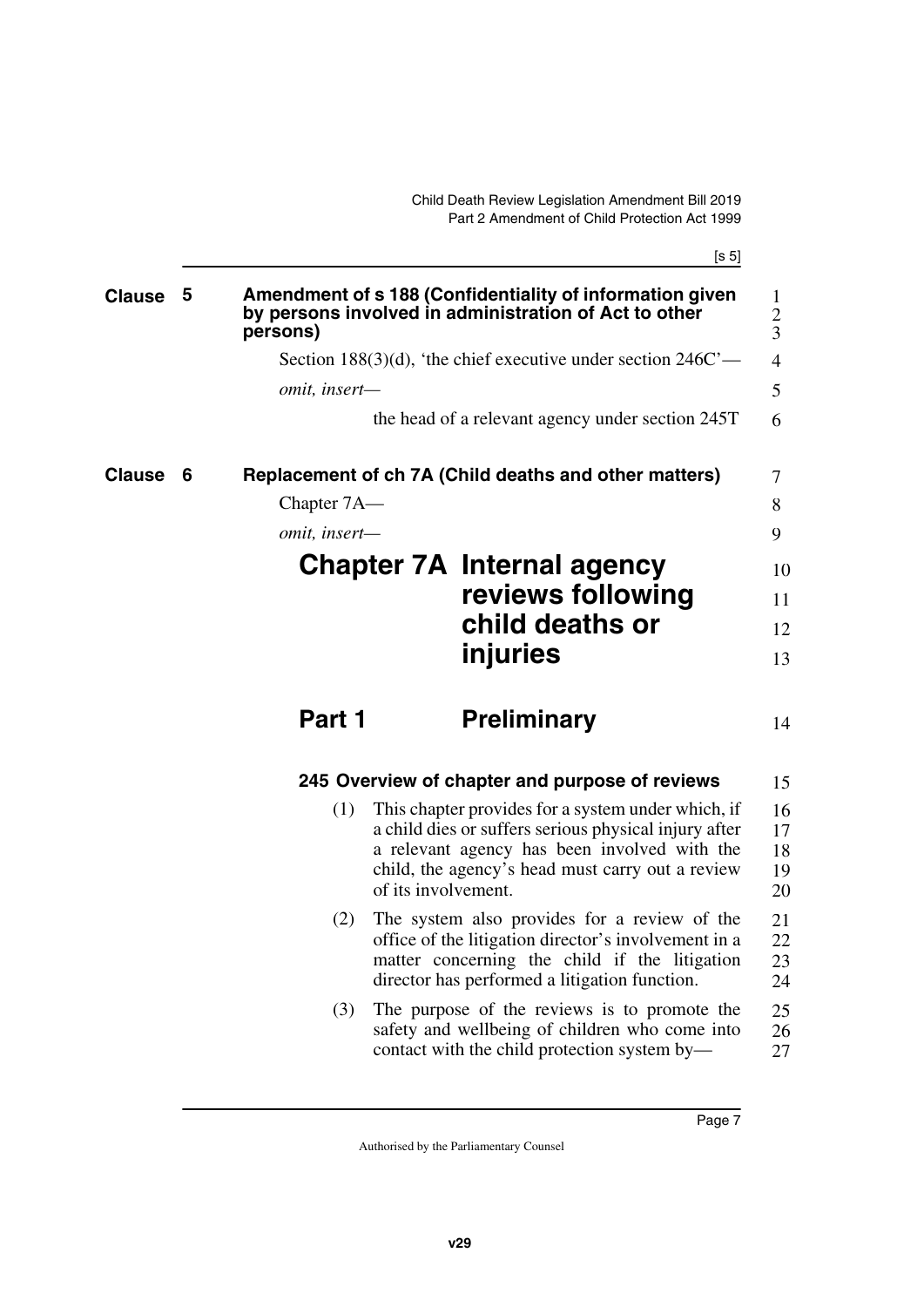<span id="page-9-1"></span><span id="page-9-0"></span>

|     | (a) | facilitating             | ongoing<br>improvement in the provision of services by<br>the agencies and the litigation director; and                                                                                                    | learning | and            | $\mathbf{1}$<br>$\overline{c}$<br>$\overline{\mathbf{3}}$ |
|-----|-----|--------------------------|------------------------------------------------------------------------------------------------------------------------------------------------------------------------------------------------------------|----------|----------------|-----------------------------------------------------------|
|     | (b) |                          | promoting the accountability of the agencies<br>and the litigation director; and                                                                                                                           |          |                | $\overline{\mathcal{L}}$<br>5                             |
|     | (c) | by the agencies.         | supporting collaboration and joint learning                                                                                                                                                                |          |                | 6<br>7                                                    |
| (4) |     |                          | In the case of child deaths, review reports are<br>given to an independent board under the Family<br>and Child Commission Act 2014, part 3A, which<br>carries out further reviews of relevant systems.     |          |                | 8<br>9<br>10<br>11                                        |
|     |     |                          | 245A Principles underlying chapter                                                                                                                                                                         |          |                | 12                                                        |
|     |     |                          | The principles underlying this chapter are—                                                                                                                                                                |          |                | 13                                                        |
|     | (a) | relevant<br>reviews; and | agencies<br>collaboratively, and in a way that respects<br>each others' functions and expertise, to<br>achieve the purpose of internal                                                                     | should   | work<br>agency | 14<br>15<br>16<br>17<br>18                                |
|     | (b) | internal<br>to           | if a relevant agency is carrying out an<br>agency review, other<br>agencies should share information with the<br>reviewing agency in a timely way, and to<br>the extent that is appropriate, having regard |          | relevant       | 19<br>20<br>21<br>22<br>23<br>24                          |
|     |     | (i)<br>review; and       | the relevance of the information to the                                                                                                                                                                    |          |                | 25<br>26                                                  |
|     |     | (ii)                     | the extent to which<br>information would advance the purpose<br>of the review; and                                                                                                                         | sharing  | the            | 27<br>28<br>29                                            |
|     |     |                          | (iii) the effect of sharing the information on<br>the safety, wellbeing and best interests<br>of children; and                                                                                             |          |                | 30<br>31<br>32                                            |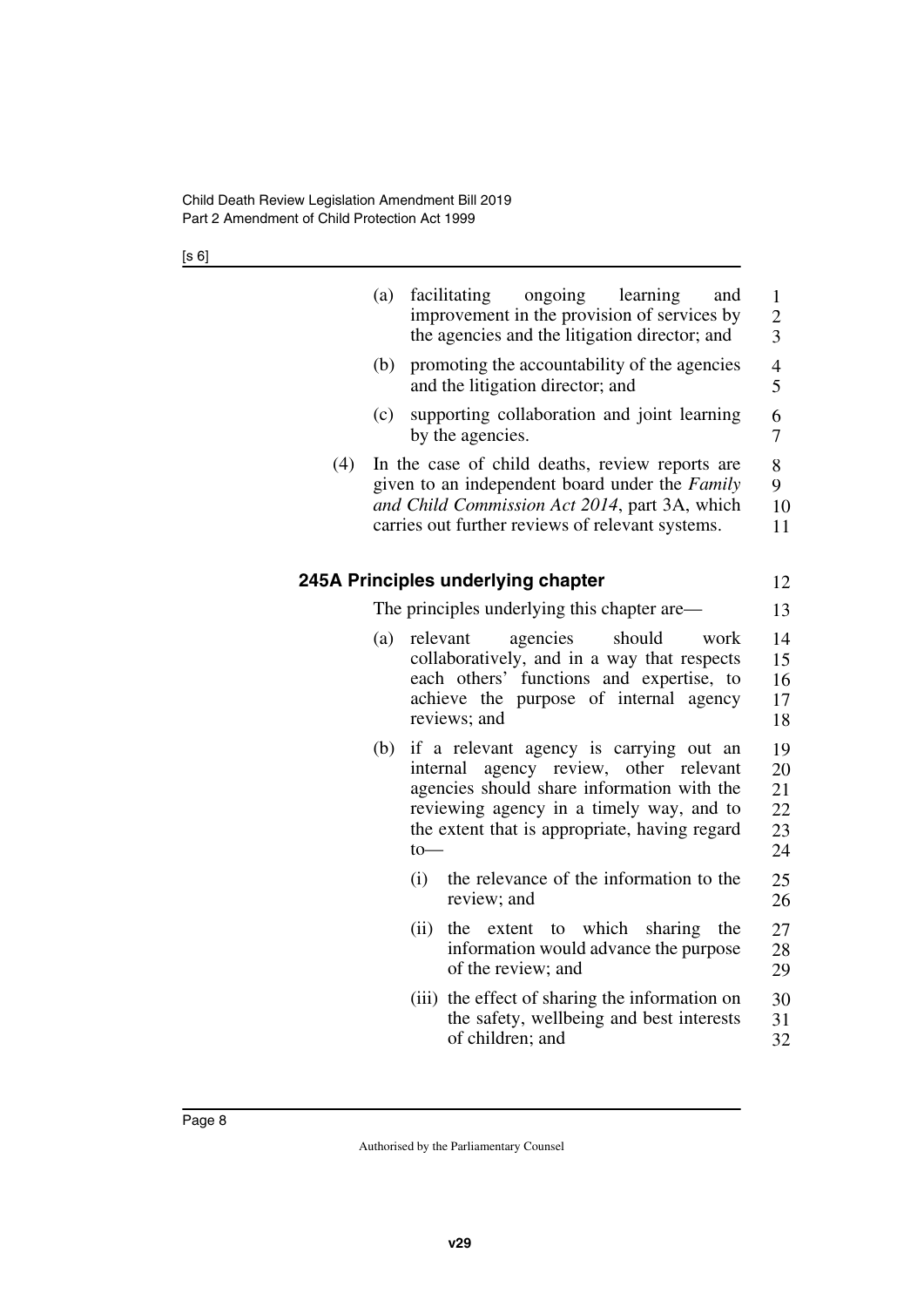| (c) | a relevant agency that has carried out, or is<br>carrying out, an internal agency review<br>should share the outcomes of the review<br>with other relevant agencies in a timely way,<br>and to the extent that is appropriate, having<br>regard to- | 1<br>$\overline{c}$<br>3<br>$\overline{4}$<br>5<br>6 |
|-----|-----------------------------------------------------------------------------------------------------------------------------------------------------------------------------------------------------------------------------------------------------|------------------------------------------------------|
|     | (i)<br>the relevance of the outcomes to the<br>other agencies' functions; and                                                                                                                                                                       | $\overline{7}$<br>8                                  |
|     | to which<br>sharing<br>(ii)<br>the<br>extent<br>the<br>outcomes would advance the purpose<br>of the review; and                                                                                                                                     | 9<br>10<br>11                                        |
|     | (iii) the effect of sharing the outcomes on<br>the safety, wellbeing and best interests<br>of children.                                                                                                                                             | 12<br>13<br>14                                       |
|     | <b>Definitions for chapter</b>                                                                                                                                                                                                                      | 15                                                   |
|     | In this chapter-                                                                                                                                                                                                                                    | 16                                                   |
|     | <i>agency head</i> means the head of a relevant agency.                                                                                                                                                                                             | 17                                                   |
|     | <i>head</i> , of a relevant agency, means-                                                                                                                                                                                                          | 18                                                   |
| (a) | for a department—the chief executive of the<br>department; or                                                                                                                                                                                       | 19<br>20                                             |
| (b) | for a Hospital and Health Service-its<br>health service chief executive; or                                                                                                                                                                         | 21<br>22                                             |
| (c) | for the Queensland Police Service—the<br>commissioner of the police service.                                                                                                                                                                        | 23<br>24                                             |
|     | <i>internal agency review</i> means a review, carried<br>out by the head of a relevant agency, of the<br>agency's involvement with a child.                                                                                                         | 25<br>26<br>27                                       |
|     | <b>Minister</b> , for a relevant agency, means—                                                                                                                                                                                                     | 28                                                   |
| (a) | Minister<br>for<br>department—the<br>a<br>administering the department; or                                                                                                                                                                          | 29<br>30                                             |
|     |                                                                                                                                                                                                                                                     |                                                      |

<span id="page-10-1"></span><span id="page-10-0"></span>**245B Definitions for chapter**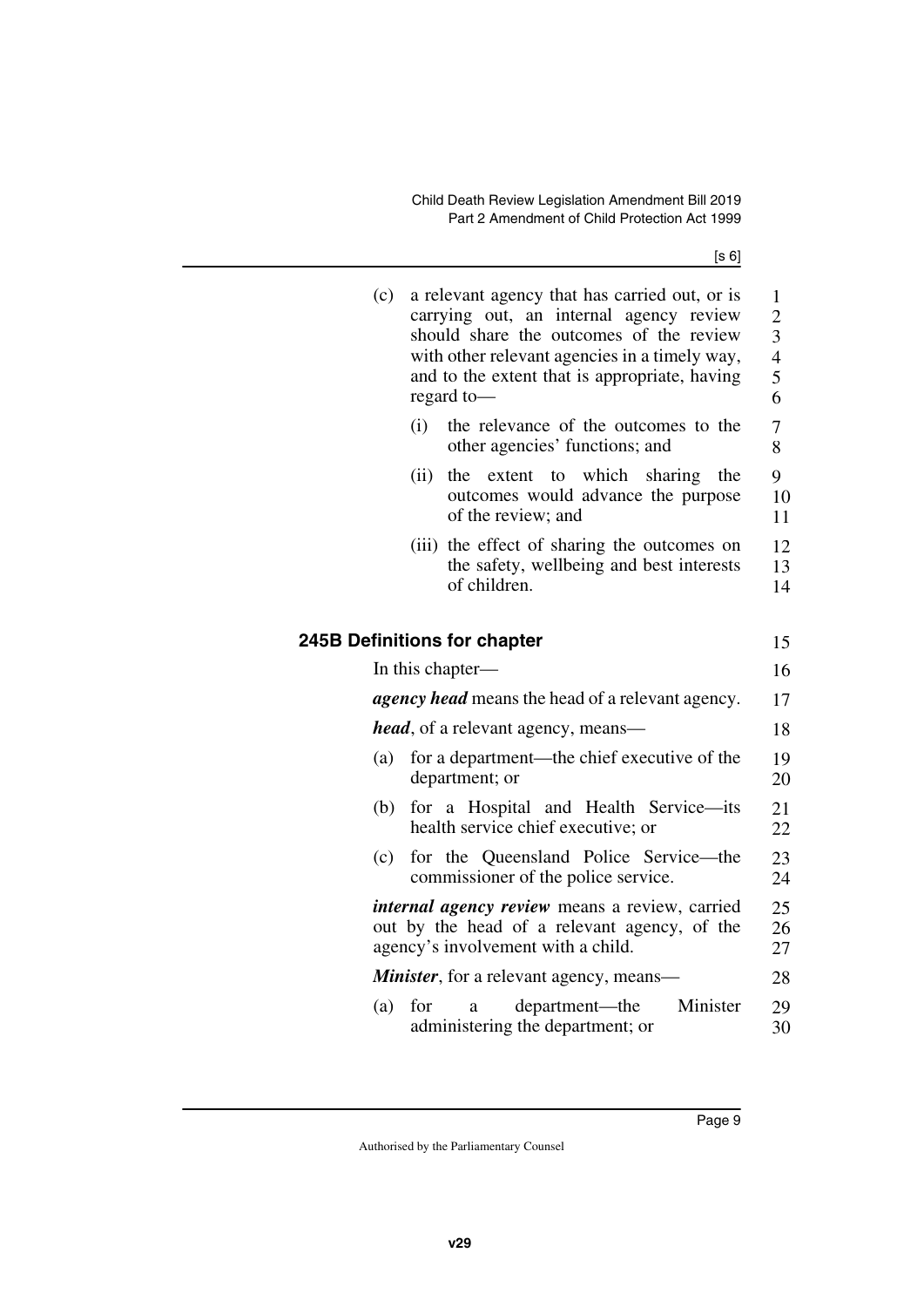| (b) | for a Hospital and Health Service-the<br>Minister administering the Hospital and<br>Health Boards Act 2011; or | $\mathbf{1}$<br>$\overline{2}$<br>3 |
|-----|----------------------------------------------------------------------------------------------------------------|-------------------------------------|
| (c) | for the Queensland Police Service—the<br>Minister administering the Police Service<br>Administration Act 1990. | $\overline{4}$<br>5<br>6            |
|     | <i>outcomes</i> , of an internal agency review,<br>includes—                                                   | 7<br>8                              |
| (a) | findings and recommendations; and                                                                              | 9                                   |
| (b) | information considered in forming findings<br>and recommendations.                                             | 10<br>11                            |
|     | <i>policies</i> include guidelines, procedures,<br>protocols, standards and systems.                           | 12<br>13                            |
|     | <i>relevant agency</i> means any of the following<br>entities-                                                 | 14<br>15                            |
| (a) | the department in which this Act<br>$\overline{1}$<br>administered;                                            | 16<br>17                            |
| (b) | the department mainly responsible<br>for<br>education;                                                         | 18<br>19                            |
| (c) | the department mainly responsible<br>for<br>public health;                                                     | 20<br>21                            |
| (d) | the department mainly responsible for youth<br>justice services;                                               | 22<br>23                            |
| (e) | a Hospital and Health Service;                                                                                 | 24                                  |
| (f) | the Queensland Police Service.                                                                                 | 25                                  |
|     | <i>review report</i> see section $245N(1)(c)$ .                                                                | 26                                  |
|     | <i>triggering event</i> , for an internal agency review,<br>see section 245M.                                  | 27<br>28                            |

#### <span id="page-11-0"></span>**245C References to providing a service to a child** 29

<span id="page-11-1"></span>A reference in this chapter to providing a service to a child includes a reference to interacting with 30 31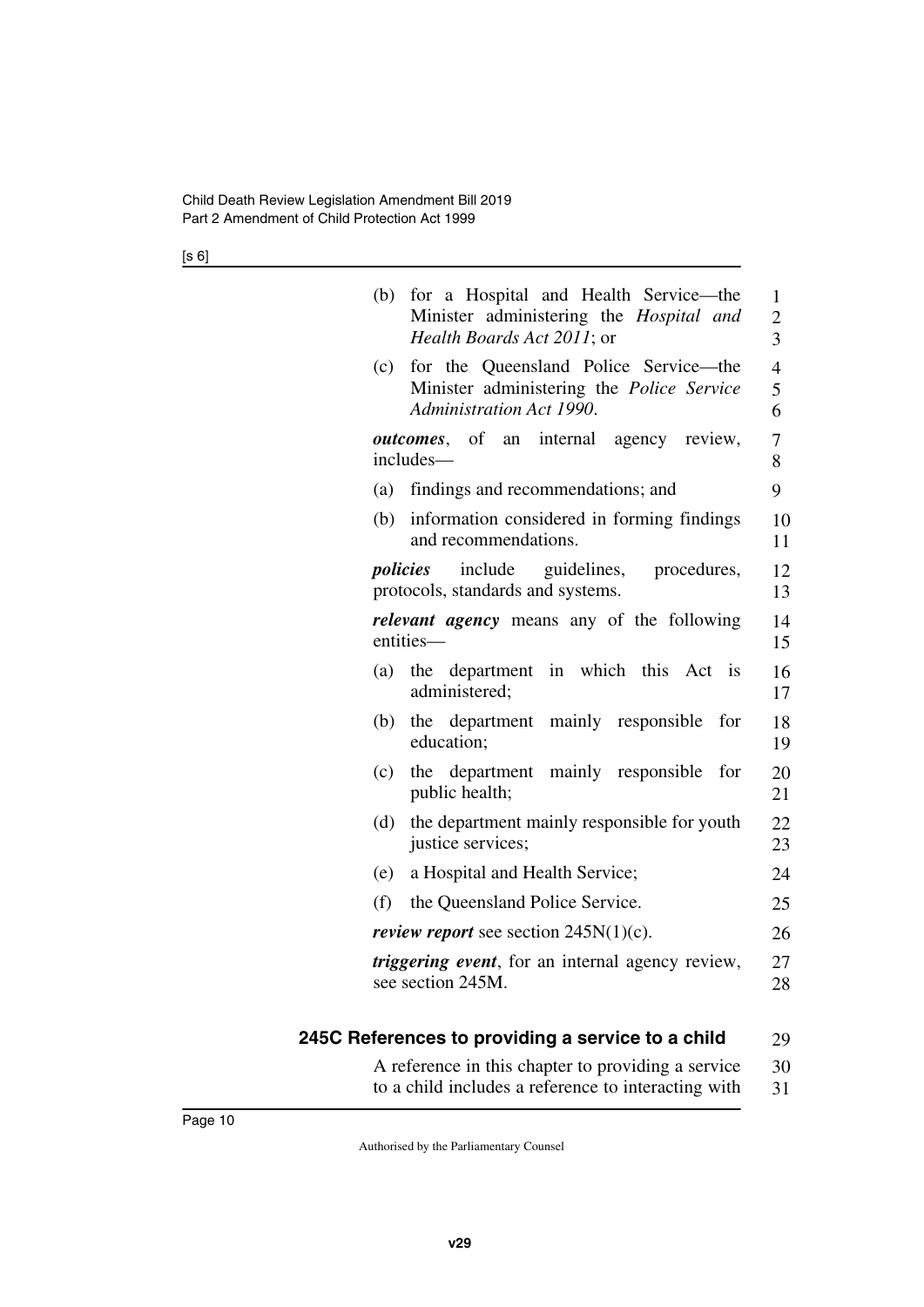<span id="page-12-5"></span><span id="page-12-4"></span><span id="page-12-3"></span><span id="page-12-2"></span><span id="page-12-1"></span><span id="page-12-0"></span>

|            | [s 6]                                                                                                                                                                                                                                               |                                  |
|------------|-----------------------------------------------------------------------------------------------------------------------------------------------------------------------------------------------------------------------------------------------------|----------------------------------|
|            | a child, or a member of a child's family, in<br>relation to a matter relevant to the child's safety<br>and wellbeing.                                                                                                                               | 1<br>$\frac{2}{3}$               |
| Part 2     | When reviews must be<br>carried out                                                                                                                                                                                                                 | 4<br>5                           |
|            | 245D Application of part                                                                                                                                                                                                                            | 6                                |
|            | This part applies if a child dies or suffers serious<br>physical injury.                                                                                                                                                                            | 7<br>8                           |
| with child | 245E Department review following involvement                                                                                                                                                                                                        | 9<br>10                          |
|            | The chief executive must carry out a review about<br>the department's involvement with the child if—                                                                                                                                                | 11<br>12                         |
| (a)        | at the time of the child's death or serious<br>physical injury, the child was in the chief<br>executive's custody or guardianship; or                                                                                                               | 13<br>14<br>15                   |
| (b)        | within 1 year before the child's death or<br>serious physical injury, the chief executive<br>became aware of alleged harm or an alleged<br>risk of harm to the child in the course of<br>performing functions under this Act; or                    | 16<br>17<br>18<br>19<br>20       |
| (c)        | within 1 year before the child's death or<br>serious physical injury, the chief executive<br>took action under this Act in relation to the<br>child; or                                                                                             | 21<br>22<br>23<br>24             |
| (d)        | the child was less than 1 year old at the time<br>of death or serious physical injury and,<br>child was born, the<br>before the<br>chief<br>executive reasonably suspected the child<br>might be in need of protection after the child<br>was born. | 25<br>26<br>27<br>28<br>29<br>30 |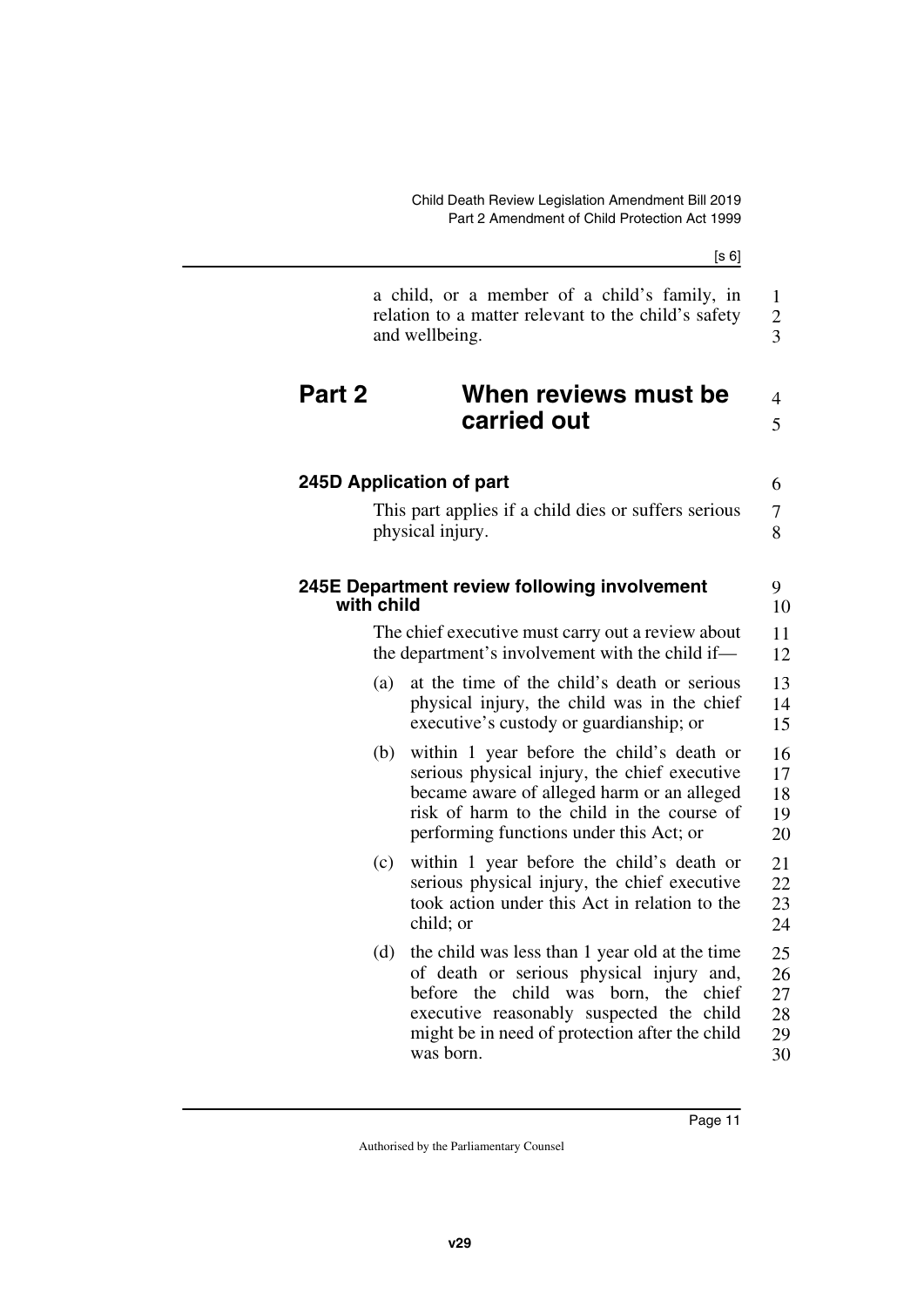<span id="page-13-3"></span><span id="page-13-2"></span><span id="page-13-1"></span><span id="page-13-0"></span>

|     | 245F Department review at Minister's request                                                                                                                                                                                                                                                                         | $\mathbf{1}$                                       |  |
|-----|----------------------------------------------------------------------------------------------------------------------------------------------------------------------------------------------------------------------------------------------------------------------------------------------------------------------|----------------------------------------------------|--|
| (1) | The chief executive must carry out a review about<br>the department's involvement with the child if the<br>Minister requests a review under this section.                                                                                                                                                            | $\overline{2}$<br>$\overline{3}$<br>$\overline{4}$ |  |
| (2) | The Minister may ask the chief executive to carry<br>out a review if the Minister considers the<br>circumstances of the child's death or serious<br>physical injury may be relevant to the chief<br>executive's functions under this Act, having<br>regard to the purpose of reviews stated in section<br>$245(3)$ . | 5<br>6<br>7<br>8<br>9<br>10<br>11                  |  |
|     | 245G Notification about department review                                                                                                                                                                                                                                                                            | 12                                                 |  |
| (1) | This section applies if, under section 245E or<br>245F, the chief executive is required to carry out<br>a review about the department's involvement with<br>the child.                                                                                                                                               |                                                    |  |
| (2) | As soon as the chief executive becomes aware of<br>the requirement to carry out the review, the chief<br>executive must give a written notice to-                                                                                                                                                                    | 17<br>18<br>19                                     |  |
|     | (a)<br>the head of each other relevant agency other<br>than a Hospital and Health Service; and                                                                                                                                                                                                                       | 20<br>21                                           |  |
|     | if the litigation director is performing or has<br>(b)<br>performed a litigation function in relation to<br>the child—the litigation director.                                                                                                                                                                       | 22<br>23<br>24                                     |  |
| (3) | The notice given to the head of a relevant agency<br>$must$ —                                                                                                                                                                                                                                                        | 25<br>26                                           |  |
|     | (a)<br>state that-                                                                                                                                                                                                                                                                                                   | 27                                                 |  |
|     | the child has died or suffered serious<br>(i)<br>physical injury; and                                                                                                                                                                                                                                                | 28<br>29                                           |  |
|     | the chief executive is required to carry<br>(ii)<br>out a review under this chapter; and                                                                                                                                                                                                                             | 30<br>31                                           |  |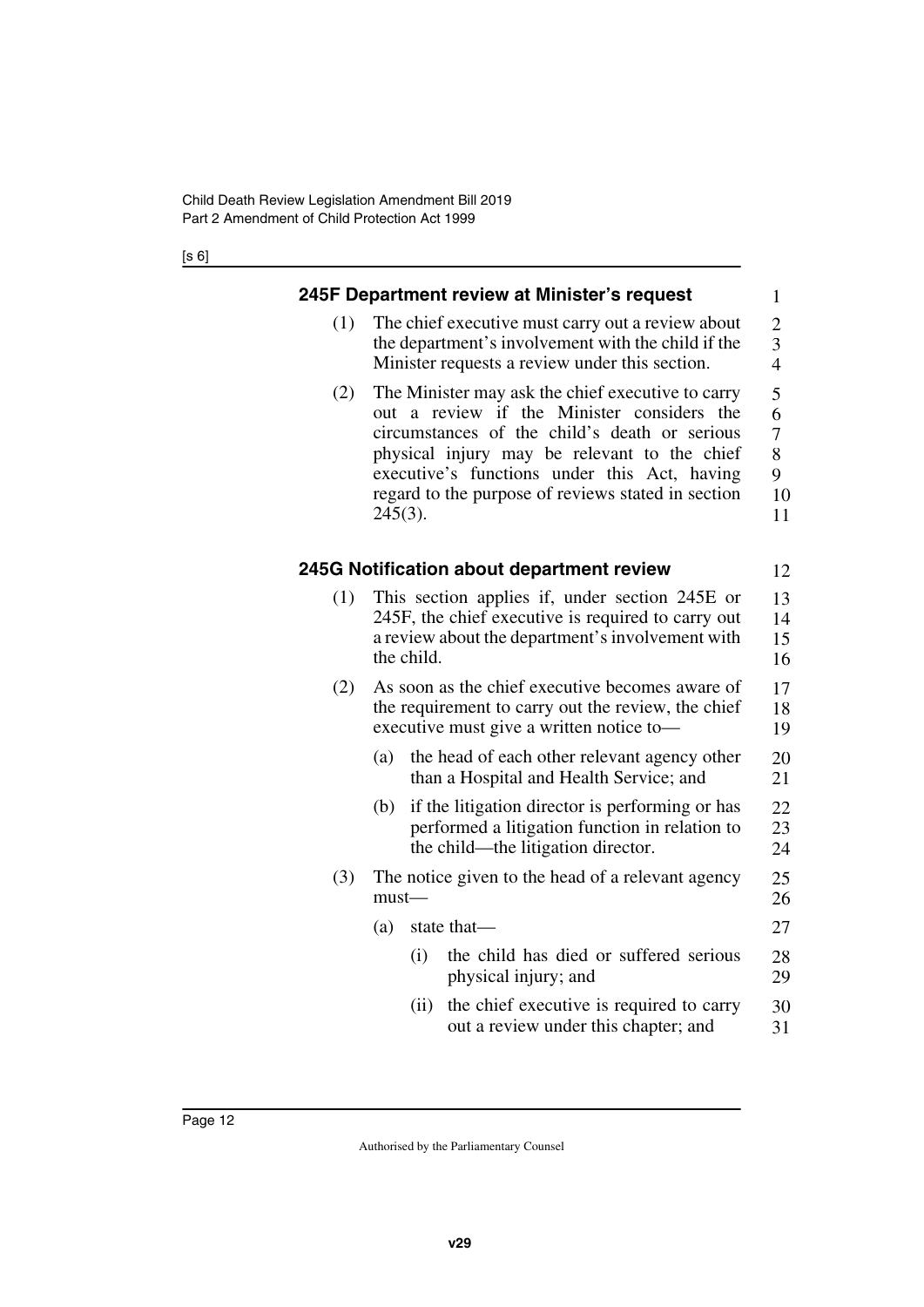<span id="page-14-1"></span><span id="page-14-0"></span>

|     | (iii) the agency head may also be required<br>to carry out a review under this chapter;<br>and                                                                                                            | $\mathbf{1}$<br>$\overline{c}$<br>$\overline{3}$ |
|-----|-----------------------------------------------------------------------------------------------------------------------------------------------------------------------------------------------------------|--------------------------------------------------|
|     | include any of the following information<br>(b)<br>held by the chief executive-                                                                                                                           | $\overline{4}$<br>5                              |
|     | the child's name and date of birth;<br>(i)                                                                                                                                                                | 6                                                |
|     | (ii) the date of the child's death or injury;                                                                                                                                                             | 7                                                |
|     | (iii) any other information<br>the<br>chief<br>executive considers may be relevant to<br>about whether the<br>determination<br>a.<br>agency head is required under section<br>245H to carry out a review. | 8<br>9<br>10<br>11<br>12                         |
| (4) | As soon as practicable after receiving a notice<br>under subsection $(2)(a)$ , the chief executive<br>(health) must-                                                                                      | 13<br>14<br>15                                   |
|     | determine whether a Hospital and Health<br>(a)<br>Service may have provided a service to the<br>child within 1 year before the child's death<br>or serious physical injury; and                           | 16<br>17<br>18<br>19                             |
|     | if so, give a copy of the notice to the head of<br>(b)<br>the Hospital and Health Service.                                                                                                                | 20<br>21                                         |
| (5) | In this section—                                                                                                                                                                                          | 22                                               |
|     | <i>chief executive (health)</i> means<br>the<br>chief<br>executive of the department mainly responsible<br>for public health.                                                                             | 23<br>24<br>25                                   |
|     | 245H Other relevant agency review following<br>involvement with child                                                                                                                                     | 26<br>27                                         |
| (1) | This section applies in relation to a relevant<br>agency other than the department.                                                                                                                       | 28<br>29                                         |
| (2) | As soon as practicable after receiving a notice<br>under section 245G, the agency head must—                                                                                                              | 30<br>31                                         |
|     |                                                                                                                                                                                                           |                                                  |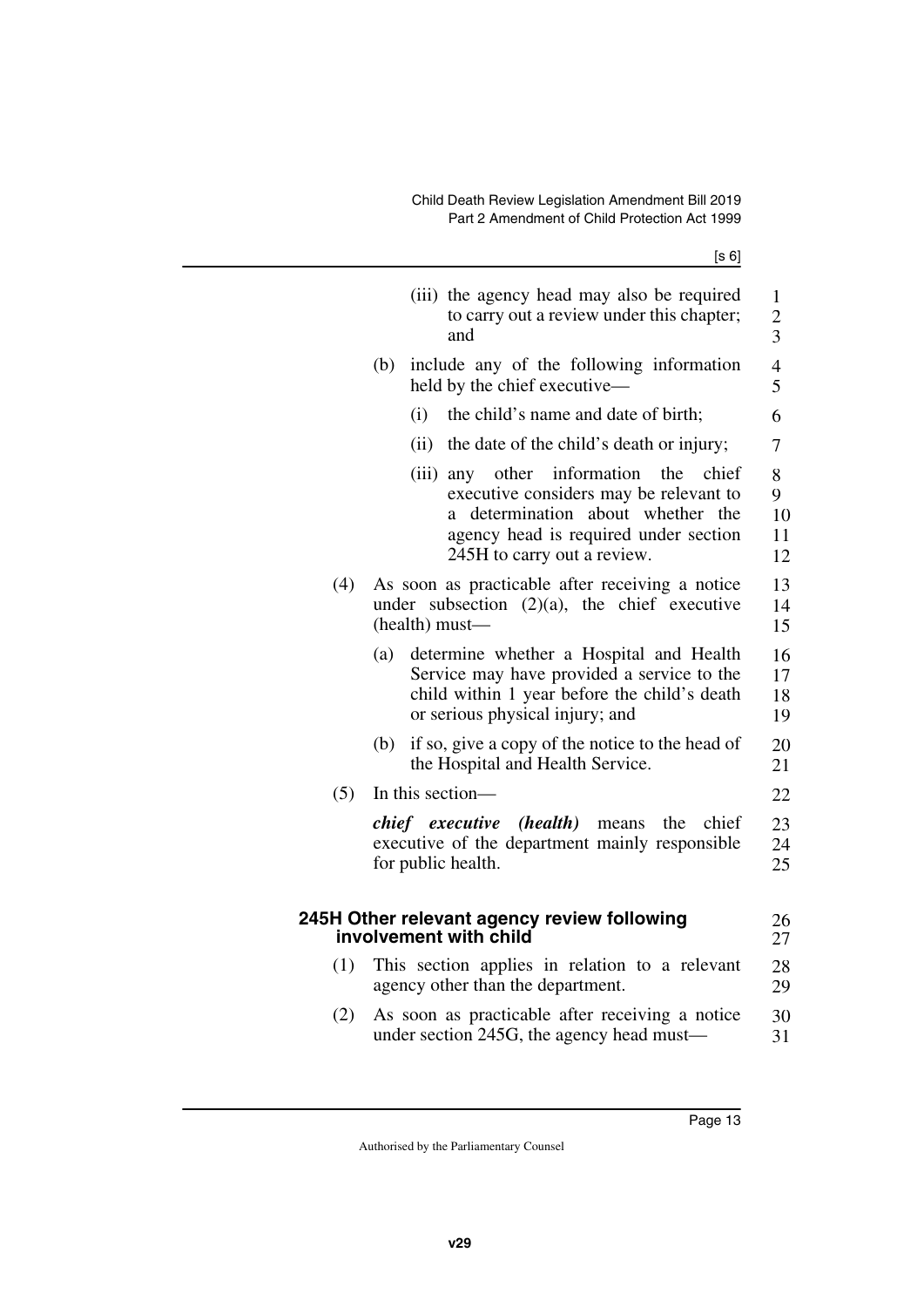<span id="page-15-1"></span><span id="page-15-0"></span>

|     | determine whether the agency provided a<br>(a)<br>service to the child within 1 year before the<br>child's death or serious physical injury; and                                                                                                                        | 1<br>$\overline{2}$<br>3         |
|-----|-------------------------------------------------------------------------------------------------------------------------------------------------------------------------------------------------------------------------------------------------------------------------|----------------------------------|
|     | if so, carry out a review about the agency's<br>(b)<br>involvement with the child.                                                                                                                                                                                      | 4<br>5                           |
| (3) | request by the agency head, the chief<br>On<br>executive or the head of another relevant agency<br>may give information to the agency head for use<br>in determining whether a review is required under<br>subsection (2).                                              | 6<br>7<br>8<br>9<br>10           |
|     | Examples of information that may be requested-<br>the child's address during the year before the child's<br>death or serious physical injury                                                                                                                            | 11<br>12<br>13                   |
|     | the names of the child's parents and their contact<br>details                                                                                                                                                                                                           | 14<br>15                         |
|     | 245I Other relevant agency review at Minister's<br>request                                                                                                                                                                                                              | 16<br>17                         |
| (1) | This section applies in relation to a relevant<br>agency other than the department.                                                                                                                                                                                     | 18<br>19                         |
| (2) | The agency head must carry out a review about<br>the agency's involvement with the child if the<br>agency's Minister requests a review under this<br>section.                                                                                                           | 20<br>21<br>22<br>23             |
| (3) | In exceptional circumstances, the<br>agency's<br>Minister may ask the agency head to review the<br>agency's involvement with the child even though<br>no notice under section 245G has been given to<br>the agency head or no review is required under<br>section 245H. | 24<br>25<br>26<br>27<br>28<br>29 |
| (4) | The agency's Minister may make the request if<br>the Minister considers it would be appropriate,<br>having regard to the circumstances of the child's<br>death or serious physical injury and the purpose of<br>reviews stated in section 245(3).                       | 30<br>31<br>32<br>33<br>34       |
|     |                                                                                                                                                                                                                                                                         |                                  |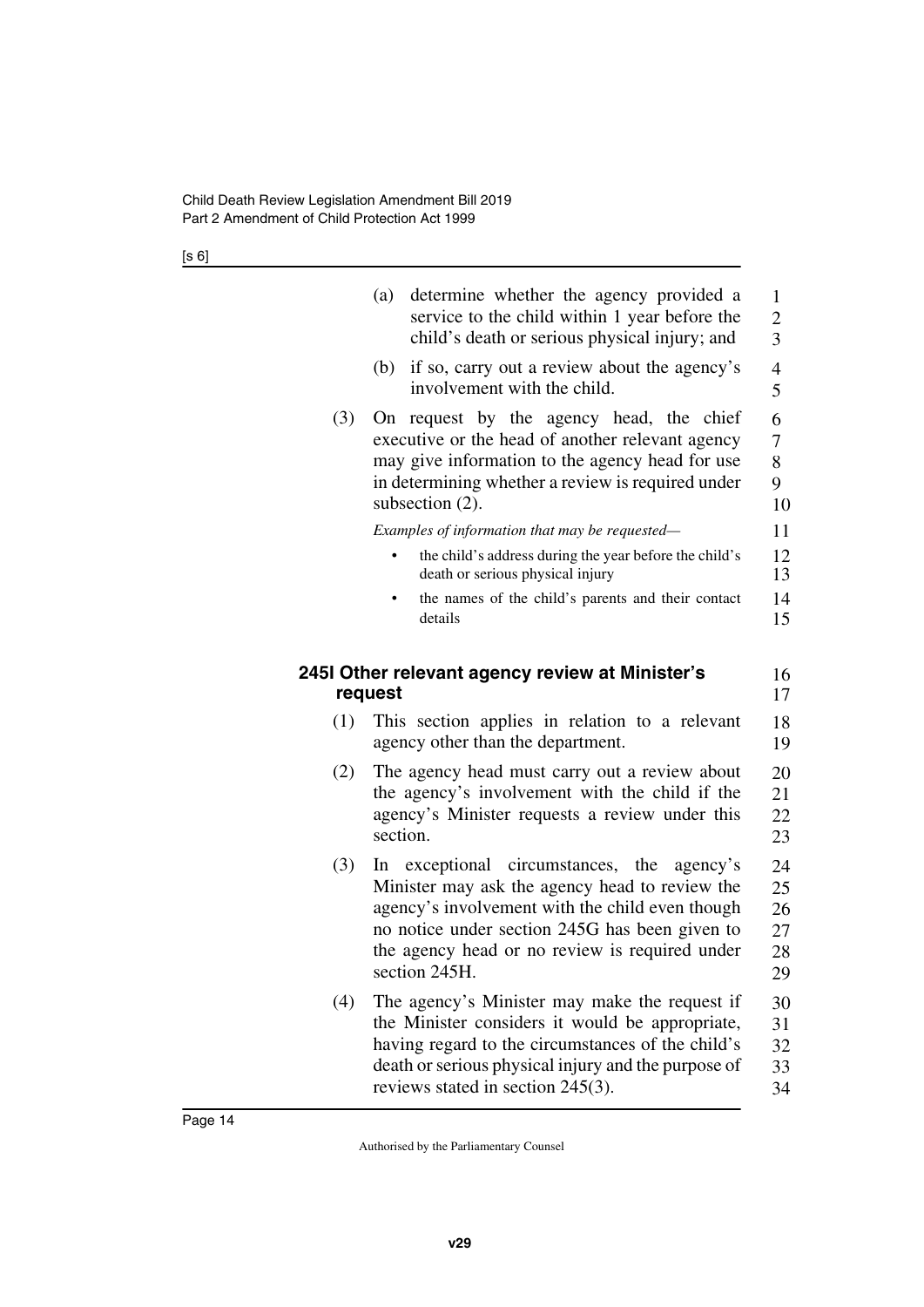<span id="page-16-1"></span><span id="page-16-0"></span> $[s 6]$ (5) The agency head may notify the head of another relevant agency that a review is being carried out under this section. **245J Office of litigation director review** The litigation director must carry out a review about the involvement of the office of the litigation director in a matter concerning the child if— (a) the chief executive gives notice to the litigation director under section 245G(2)(b); and (b) any of the following applies— (i) at the time of the child's death or serious physical injury, the litigation director was performing a litigation function in relation to the child; (ii) within 1 year before the child's death or serious physical injury, the litigation director performed a litigation function in relation to the child; (iii) the chief executive requests the review in writing. **Part 3 Scope of reviews 245K Scope of relevant agency review** (1) This section applies to a review about a relevant 1 2 3 4 5 6 7 8 9 10 11 12 13 14 15 16 17 18 19 20 21 22 23 24 25

<span id="page-16-4"></span>(2) The agency head must decide the extent of, and terms of reference for, the review. 27 28

<span id="page-16-5"></span><span id="page-16-3"></span><span id="page-16-2"></span>agency's involvement with a child.

(3) Without limiting subsection (2), the terms of reference may include any of the following 29 30

26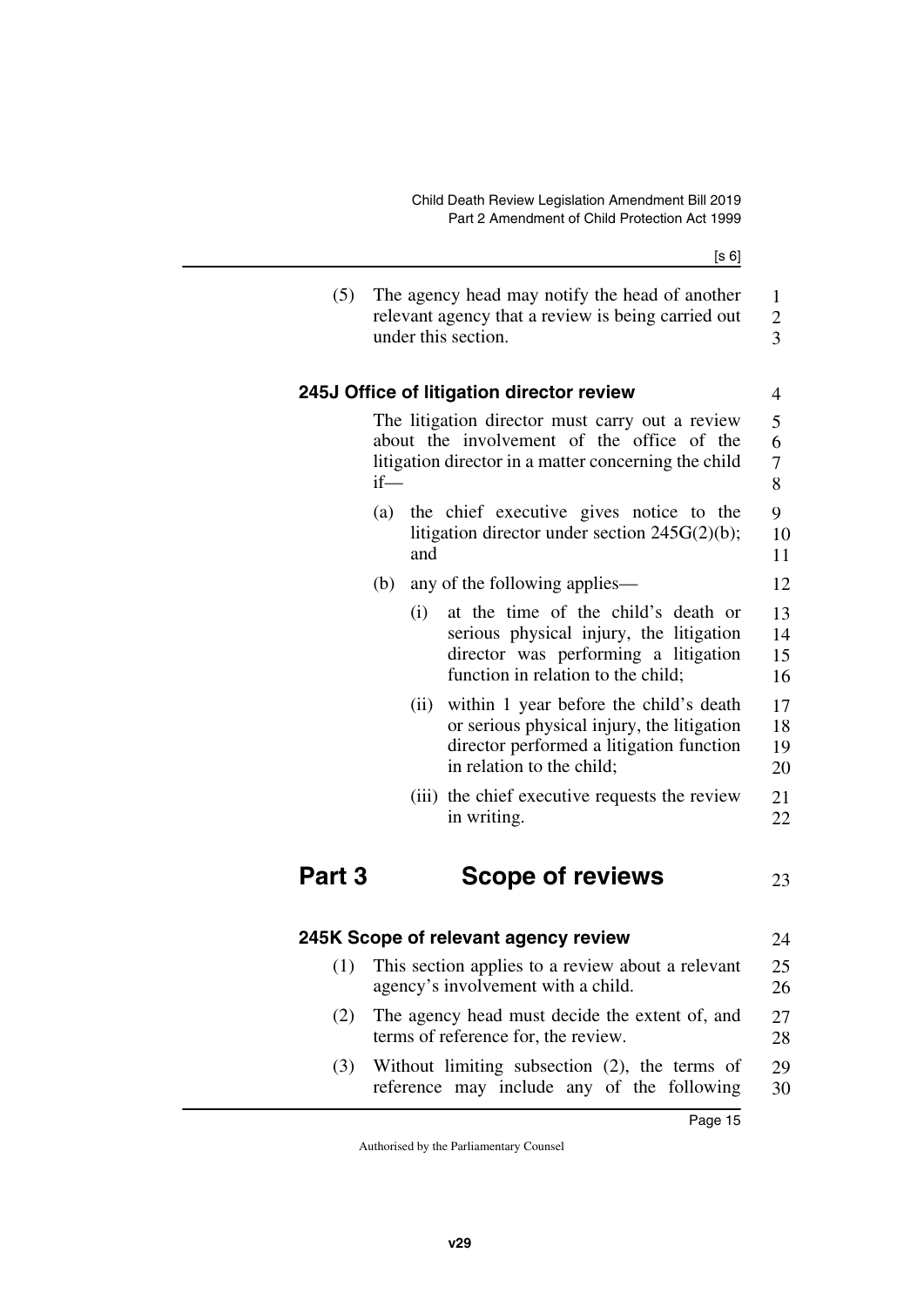<span id="page-17-1"></span><span id="page-17-0"></span>

|     | matters so far as they are relevant to the purpose<br>of reviews stated in section $245(3)$ —                                                                            | 1<br>$\overline{2}$           |
|-----|--------------------------------------------------------------------------------------------------------------------------------------------------------------------------|-------------------------------|
|     | out whether the<br>(a)<br>finding<br>agency's<br>involvement with the child complied with<br>legislative requirements and the agency's<br>policies;                      | 3<br>$\overline{4}$<br>5<br>6 |
|     | (b)<br>considering<br>the<br>adequacy<br>and<br>appropriateness of the agency's involvement<br>with the child;                                                           | 7<br>8<br>9                   |
|     | (c)<br>commenting on the adequacy of the<br>agency's involvement with other entities in<br>the provision of services to the child;                                       | 10<br>11<br>12                |
|     | (d)<br>commenting on the adequacy of legislative<br>requirements and the agency's policies<br>relating to the child;                                                     | 13<br>14<br>15                |
|     | (e)<br>making<br>recommendations<br>relating<br>to<br>matters mentioned in paragraphs (a) to (d)<br>and suggesting strategies to put into effect<br>the recommendations. | 16<br>17<br>18<br>19          |
| (4) | The terms of reference must not include<br>considering whether disciplinary action should be<br>taken against an employee of the agency.                                 | 20<br>21<br>22                |
|     | 245L Scope of litigation director review                                                                                                                                 | 23                            |
| (1) | This section applies to a review about the<br>involvement of the office of the litigation director<br>in a matter concerning the child.                                  | 24<br>25<br>26                |
| (2) | The litigation director must decide the extent of,<br>and terms of reference for, the review.                                                                            | 27<br>28                      |
| (3) | Without limiting subsection (2), the terms of<br>reference may include any of the following—                                                                             | 29<br>30                      |
|     | considering whether the office<br>of the<br>(a)<br>litigation director complied with—                                                                                    | 31<br>32                      |
|     | legislative requirements; and<br>(i)                                                                                                                                     | 33                            |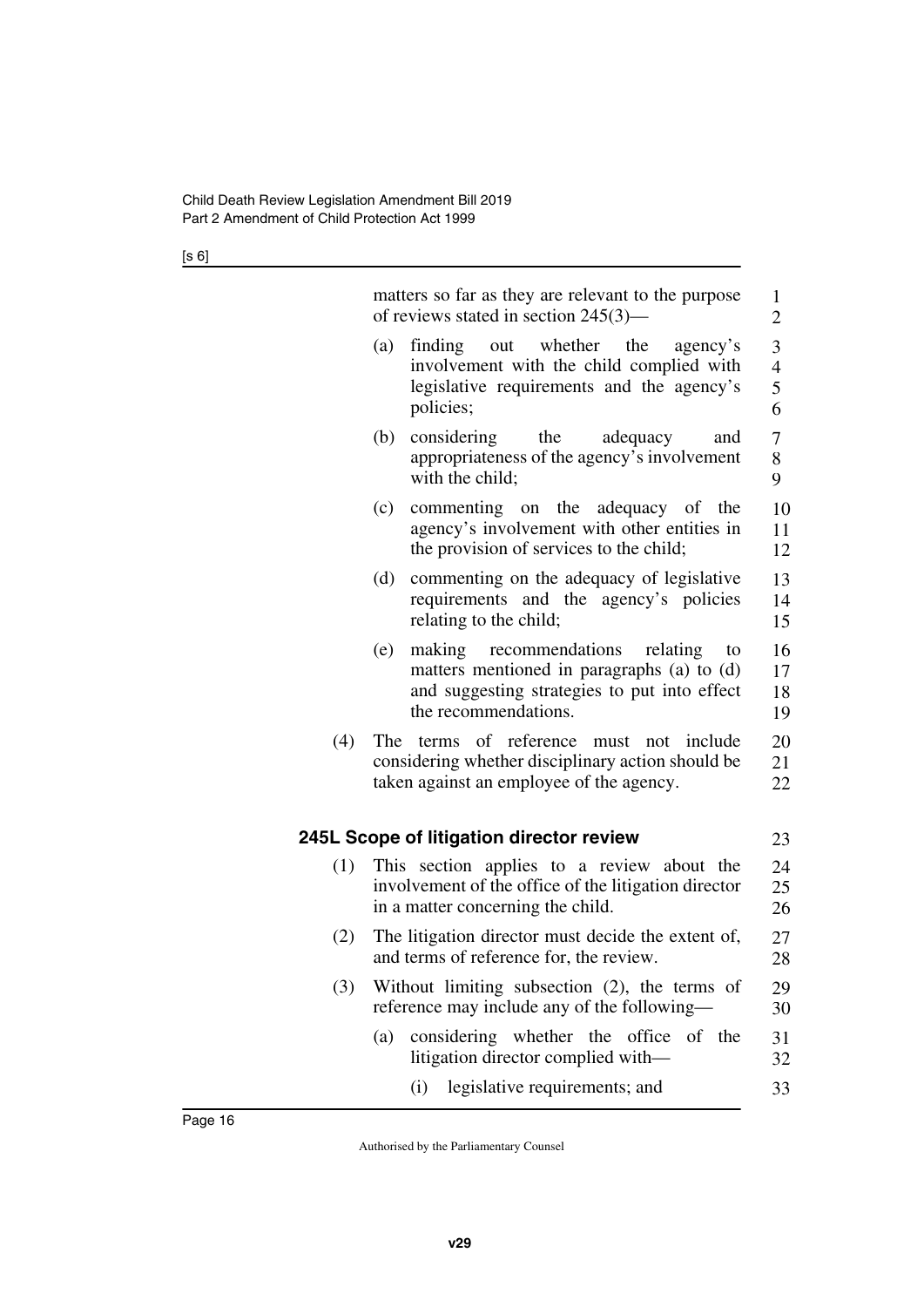<span id="page-18-3"></span><span id="page-18-2"></span><span id="page-18-1"></span><span id="page-18-0"></span>

|        | (ii) guidelines made by the director under<br>Director of Child Protection<br>the<br>Litigation Act 2016, section 39; and                                                                                                    | 1<br>$\overline{c}$<br>$\overline{\mathbf{3}}$ |
|--------|------------------------------------------------------------------------------------------------------------------------------------------------------------------------------------------------------------------------------|------------------------------------------------|
|        | (iii) any policies relevant<br>to<br>the<br>performance of a litigation function in<br>relation to the child;                                                                                                                | $\overline{4}$<br>5<br>6                       |
|        | commenting on the adequacy<br>(b)<br>of<br>the<br>legislative requirements, guidelines<br>and<br>policies mentioned in paragraph (a)<br>for<br>performing litigation functions;                                              | 7<br>8<br>9<br>10                              |
|        | commenting on whether sufficient evidence<br>(c)<br>was made available to the office of the<br>litigation director for the purposes<br>of<br>making decisions under the Director of<br>Child Protection Litigation Act 2016; | 11<br>12<br>13<br>14<br>15                     |
|        | (d)<br>recommendations<br>making<br>relating<br>to<br>matters mentioned in paragraphs (a) to (c)<br>and suggesting strategies to put into effect<br>the recommendations.                                                     | 16<br>17<br>18<br>19                           |
| (4)    | of reference<br>The terms<br>must not include<br>considering whether disciplinary action should be<br>taken against an employee of the office of the<br>litigation director.                                                 | 20<br>21<br>22<br>23                           |
| Part 4 | <b>Conduct of reviews and</b>                                                                                                                                                                                                | 24                                             |
|        | reporting                                                                                                                                                                                                                    | 25                                             |
|        | 245M Triggering event for review                                                                                                                                                                                             | 26                                             |
|        | (1) The <i>triggering event</i> for an internal agency<br>review is—                                                                                                                                                         | 27<br>28                                       |
|        | for a review by the chief executive under<br>(a)<br>$245E$ —the<br>section<br>chief<br>executive<br>becoming aware of the child's death or<br>serious physical injury; or                                                    | 29<br>30<br>31<br>32                           |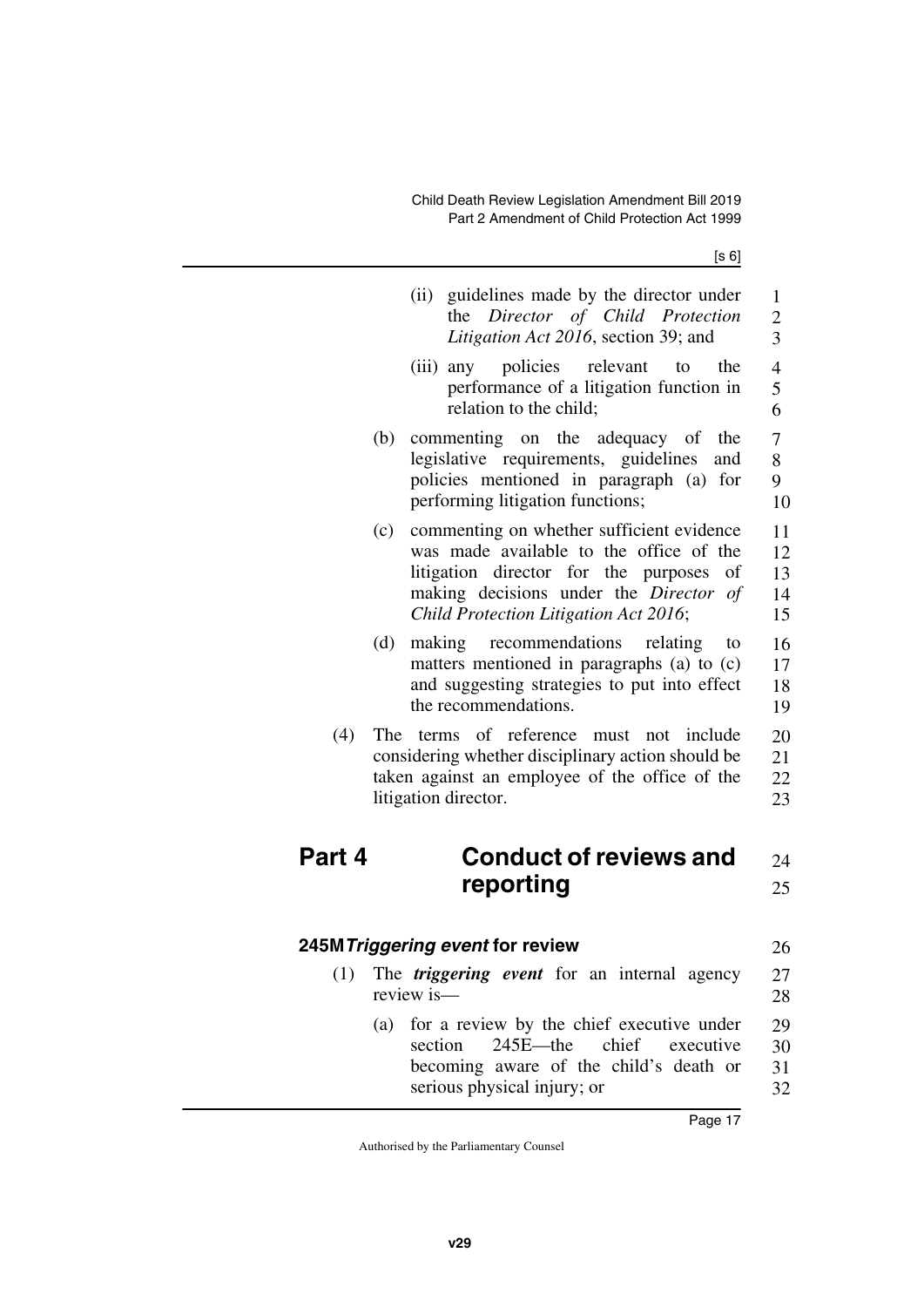<span id="page-19-1"></span><span id="page-19-0"></span>

|     | (b) | for a review by the chief executive under<br>section 245F—the chief executive receiving<br>the Minister's written request; or                                                         | 1<br>$\overline{2}$<br>3      |
|-----|-----|---------------------------------------------------------------------------------------------------------------------------------------------------------------------------------------|-------------------------------|
|     | (c) | for a review by the head of a relevant agency<br>other than the department under section<br>245H—the agency head determining under<br>that section that a review is required; or      | $\overline{4}$<br>5<br>6<br>7 |
|     | (d) | for a review by the head of a relevant agency<br>other than the department under section<br>head<br>$245I$ —the<br>agency<br>receiving<br>the<br>agency's Minister's written request. | 8<br>9<br>10<br>11            |
| (2) |     | The <i>triggering event</i> for a review by the litigation<br>director is-                                                                                                            | 12<br>13                      |
|     | (a) | for a review under section $245J(b)(i)$ or<br>(ii)—the director receiving notice from the<br>chief executive under section $245G(2)(b)$ ; or                                          | 14<br>15<br>16                |
|     | (b) | for a review under section $245J(b)(iii)$ —the<br>director receiving the chief executive's<br>written request.                                                                        | 17<br>18<br>19                |
|     |     | 245N Review to be completed and report prepared                                                                                                                                       | 20                            |
| (1) |     | As soon as practicable, and not more than 6<br>months, after the triggering event for a review, the<br>agency head or litigation director must—                                       | 21<br>22<br>23                |
|     | (a) | decide the extent of, and terms of reference<br>for, the review; and                                                                                                                  | 24<br>25                      |
|     | (b) | complete the review; and                                                                                                                                                              | 26                            |
|     | (c) | prepare a report about the review (the <i>review</i><br><i>report</i> ); and                                                                                                          | 27<br>28                      |
|     | (d) | give the review report to the entities required<br>under sections 245O to 245Q.                                                                                                       | 29<br>30                      |
| (2) |     | In carrying out an internal agency review, an<br>agency head must seek to-                                                                                                            | 31<br>32                      |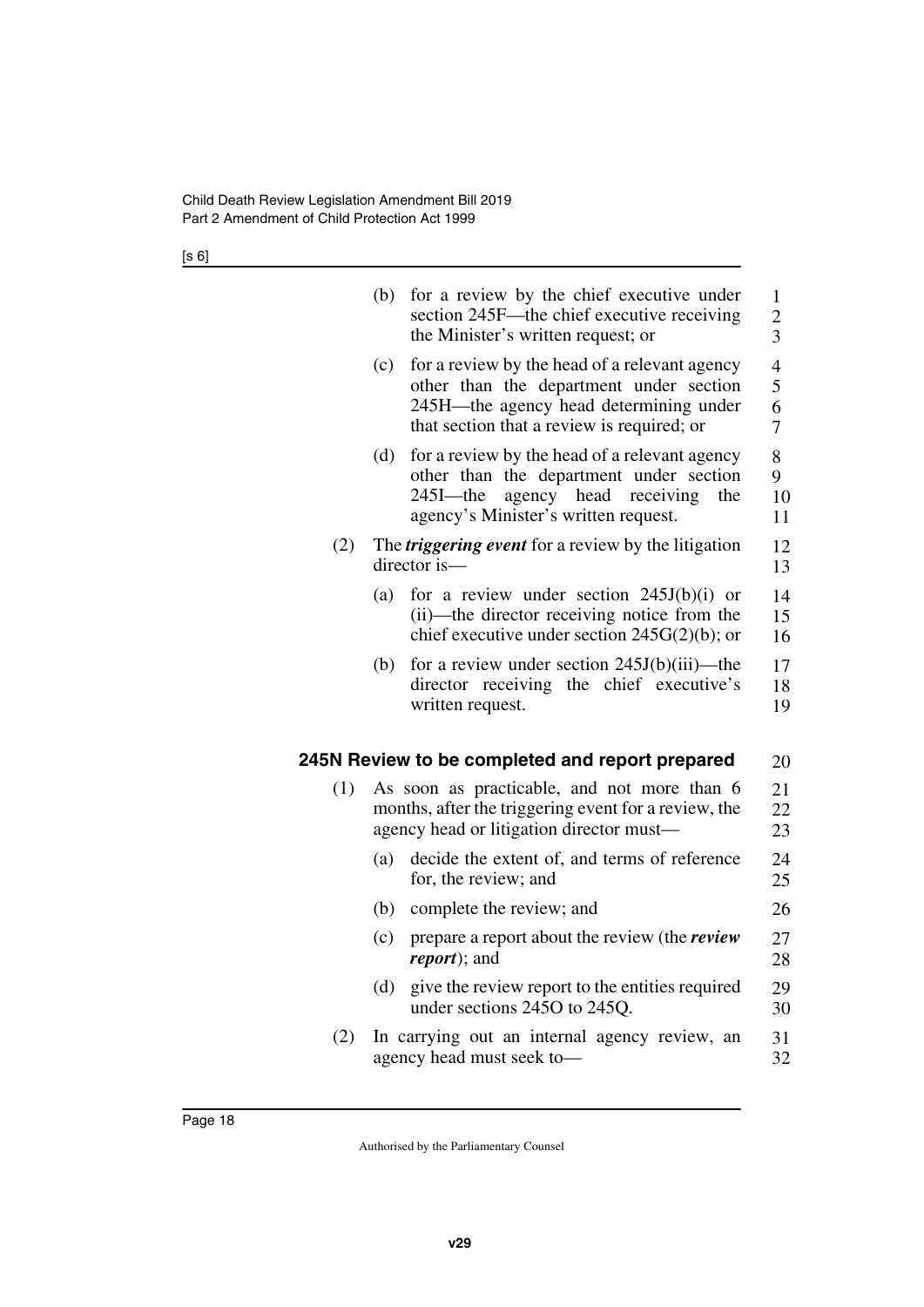<span id="page-20-3"></span><span id="page-20-2"></span><span id="page-20-1"></span><span id="page-20-0"></span>

|     | (a)   | work with other relevant agencies to<br>coordinate the reviews and other processes<br>carried out in that agency and other relevant<br>agencies; and                                                            | $\mathbf{1}$<br>$\overline{2}$<br>3<br>$\overline{4}$ |
|-----|-------|-----------------------------------------------------------------------------------------------------------------------------------------------------------------------------------------------------------------|-------------------------------------------------------|
|     | (b)   | avoid unnecessary duplication of the<br>reviews and other processes carried out in<br>that agency and other relevant agencies.                                                                                  | 5<br>6<br>7                                           |
|     |       | 2450 Giving report to child death review board                                                                                                                                                                  | 8                                                     |
| (1) |       | This section applies in relation to a review<br>following the death of a child.                                                                                                                                 | 9<br>10                                               |
| (2) |       | The agency head or litigation director who carries<br>out the review must give the child death review<br>board-                                                                                                 | 11<br>12<br>13                                        |
|     | (a)   | a copy of the review report; and                                                                                                                                                                                | 14                                                    |
|     | (b)   | copies of any documents obtained by the<br>agency head or litigation director and used<br>for the review.                                                                                                       | 15<br>16<br>17                                        |
|     |       | 245P Giving report to State Coroner                                                                                                                                                                             | 18                                                    |
| (1) |       | This section applies in relation to a review<br>following the death of a child that is a reportable<br>death under the Coroners Act 2003.                                                                       | 19<br>20<br>21                                        |
| (2) | 2003. | The agency head or litigation director who carries<br>out the review must give a copy of the review<br>report to the State Coroner for use by the coroner<br>to help in an investigation under the Coroners Act | 22<br>23<br>24<br>25<br>26                            |
| (3) |       | If the report does not identify the child, the copy<br>given to the State Coroner must be accompanied<br>by a document stating—                                                                                 | 27<br>28<br>29                                        |
|     | (a)   | the child's name and date of birth; and                                                                                                                                                                         | 30                                                    |
|     | (b)   | the date of the child's death.                                                                                                                                                                                  | 31                                                    |
|     |       |                                                                                                                                                                                                                 |                                                       |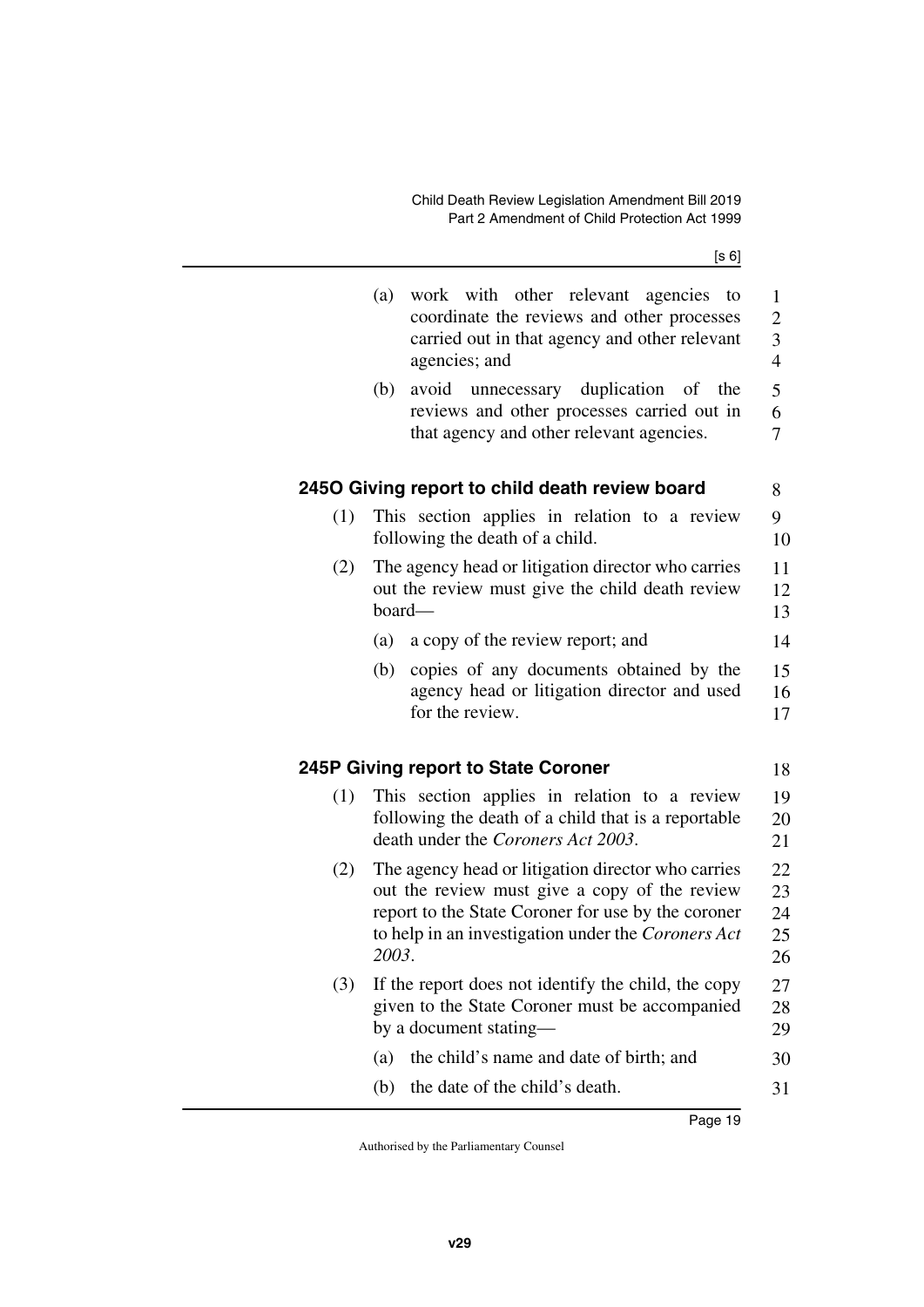#### <span id="page-21-1"></span><span id="page-21-0"></span>**245Q Giving report to department or litigation director**

If the litigation director and the chief executive are both required to carry out a review for the same child, each of them must give a copy of their review report to the other. 3 4 5 6

1 2

7 8

29

#### <span id="page-21-3"></span><span id="page-21-2"></span>**245R Giving report to relevant agency or litigation director**

- (1) If the litigation director and the head of a relevant agency other than the department are both required to carry out a review for the same child, each of them may give a copy of their review report to the other. 9 10 11 12 13
- (2) If 2 or more agency heads are each required to carry out a review for the same child, any of them may give a copy of their review report to any of the other agency heads. 14 15 16 17
- (3) Before giving a copy of a review report under subsection (1) or (2), the litigation director or agency head who prepared the report must redact it to ensure it does not include any information that may identify an individual other than a child to whom the review relates. 18 19 20 21 22 23
- (4) In this section— 24

<span id="page-21-5"></span>

| <i>review report</i> includes part of a review report. | 25 |
|--------------------------------------------------------|----|
|--------------------------------------------------------|----|

#### <span id="page-21-4"></span>**Part 5 Information sharing and protection from liability** 26 27 28

### <span id="page-21-6"></span>**245S Purpose**

<span id="page-21-7"></span>

| The purpose of this part is to enable the sharing of | 30 |
|------------------------------------------------------|----|
| information, while protecting its confidentiality,   | 31 |

Page 20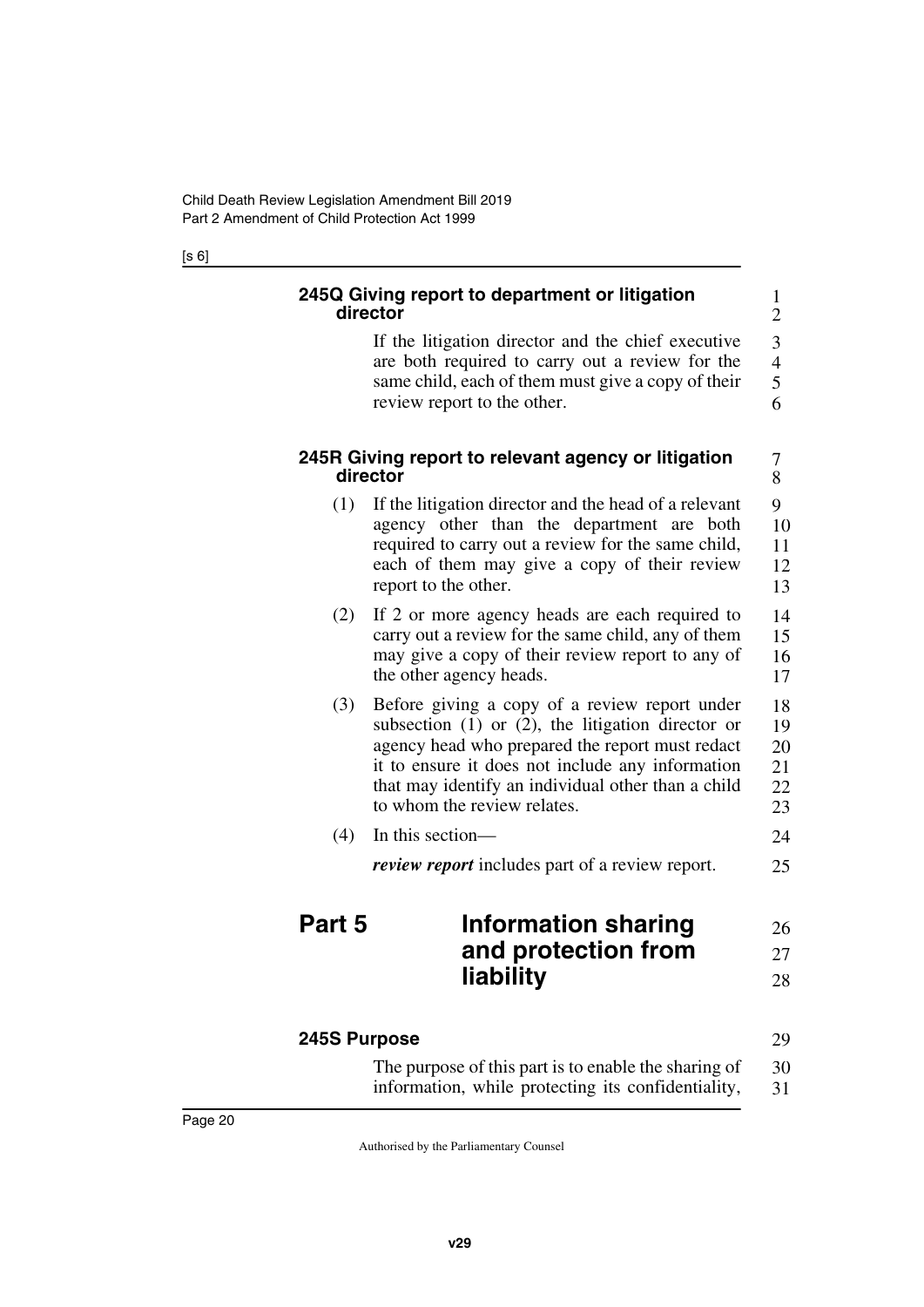<span id="page-22-1"></span><span id="page-22-0"></span>

|     | so that relevant agencies can effectively carry out<br>internal agency reviews and share the outcomes.                                                                                                                                                                                                                                                                                                                                                                                       | 1<br>$\overline{2}$                                            |
|-----|----------------------------------------------------------------------------------------------------------------------------------------------------------------------------------------------------------------------------------------------------------------------------------------------------------------------------------------------------------------------------------------------------------------------------------------------------------------------------------------------|----------------------------------------------------------------|
|     | 245T Confidential information may be given to<br>relevant agencies                                                                                                                                                                                                                                                                                                                                                                                                                           | 3<br>$\overline{4}$                                            |
| (1) | The head of a relevant agency who is carrying out<br>an internal agency review may ask another entity<br>for stated information that may be relevant to the<br>review.                                                                                                                                                                                                                                                                                                                       | 5<br>6<br>$\overline{7}$<br>8                                  |
| (2) | Any entity may give confidential information to<br>the head of a relevant agency for the purpose of an<br>internal agency review.                                                                                                                                                                                                                                                                                                                                                            | 9<br>10<br>11                                                  |
| (3) | The head of a relevant agency may give<br>confidential information to the head of another<br>relevant agency for the purpose of sharing the<br>outcomes of an internal agency review.                                                                                                                                                                                                                                                                                                        | 12<br>13<br>14<br>15                                           |
| (4) | Information may be given to the head of a relevant<br>agency under subsection $(2)$ or $(3)$ whether or not<br>the agency head requested the information.                                                                                                                                                                                                                                                                                                                                    | 16<br>17<br>18                                                 |
| (5) | Subsections $(2)$ to $(4)$ do not apply to information<br>about the identity of a notifier under section 186.                                                                                                                                                                                                                                                                                                                                                                                | 19<br>20                                                       |
| (6) | Section $186(2)(a)$ does not apply to a disclosure of<br>the identity of a notifier, in the course of<br>performing functions under this part, to or by the<br>head of a relevant agency other than the<br>department.<br>$Note-$<br>Chapter 6, part 6 provides for the confidentiality of<br>information obtained under this part. See, in particular,<br>the offences under sections 186 to 188 for disclosing<br>particular information other than as authorised under<br>those sections. | 21<br>22<br>23<br>24<br>25<br>26<br>27<br>28<br>29<br>30<br>31 |
|     |                                                                                                                                                                                                                                                                                                                                                                                                                                                                                              |                                                                |

### <span id="page-22-2"></span>**245U Interaction with other laws**

32

<span id="page-22-3"></span>(1) This chapter does not limit a power or obligation 33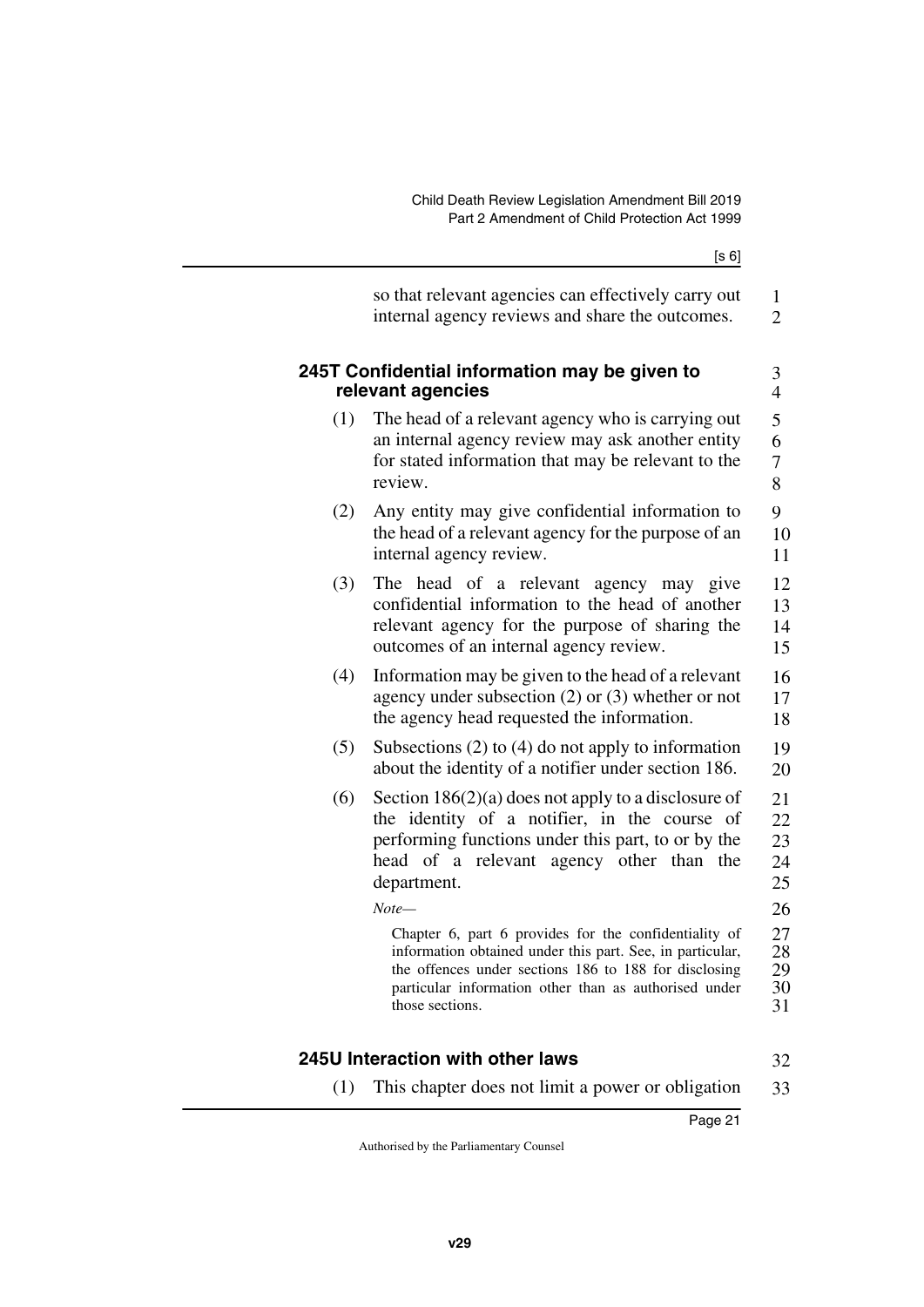<span id="page-23-1"></span><span id="page-23-0"></span>

|     | under another Act or law to give information.                                                                                                                                                                  | $\mathbf{1}$                          |
|-----|----------------------------------------------------------------------------------------------------------------------------------------------------------------------------------------------------------------|---------------------------------------|
| (2) | This part applies to information despite any other<br>law that would otherwise prohibit or restrict the<br>giving of the information.                                                                          | $\overline{c}$<br>3<br>$\overline{4}$ |
| (3) | However, if a person may claim privilege in<br>relation to information under another Act or law,<br>the privilege is not affected only because the<br>information may be, or is, disclosed under this<br>part. | 5<br>6<br>7<br>8<br>9                 |
|     | 245V Protection from liability for giving<br>information                                                                                                                                                       | 10<br>11                              |
| (1) | This section applies if a person, acting honestly,<br>gives information under this chapter.                                                                                                                    | 12<br>13                              |
| (2) | The person is not liable, civilly, criminally or<br>under an administrative process, for giving the<br>information.                                                                                            | 14<br>15<br>16                        |
| (3) | Also, merely because the person gives the<br>information, the person cannot be held to have—                                                                                                                   | 17<br>18                              |
|     | breached any code of professional etiquette<br>(a)<br>or ethics; or                                                                                                                                            | 19<br>20                              |
|     | departed from accepted<br>standards<br>(b)<br>of<br>professional conduct.                                                                                                                                      | 21<br>22                              |
| (4) | Without limiting subsections $(2)$ and $(3)$ —                                                                                                                                                                 | 23                                    |
|     | in a proceeding for defamation, the person<br>(a)<br>has a defence of absolute privilege for<br>publishing the information; and                                                                                | 24<br>25<br>26                        |
|     | if the person would otherwise be required to<br>(b)<br>maintain confidentiality about<br>the<br>information under an Act, oath or rule of<br>law or practice, the person—                                      | 27<br>28<br>29<br>30                  |
|     | does not contravene the Act, oath or<br>(i)<br>rule of law or practice by giving the<br>information; and                                                                                                       | 31<br>32<br>33                        |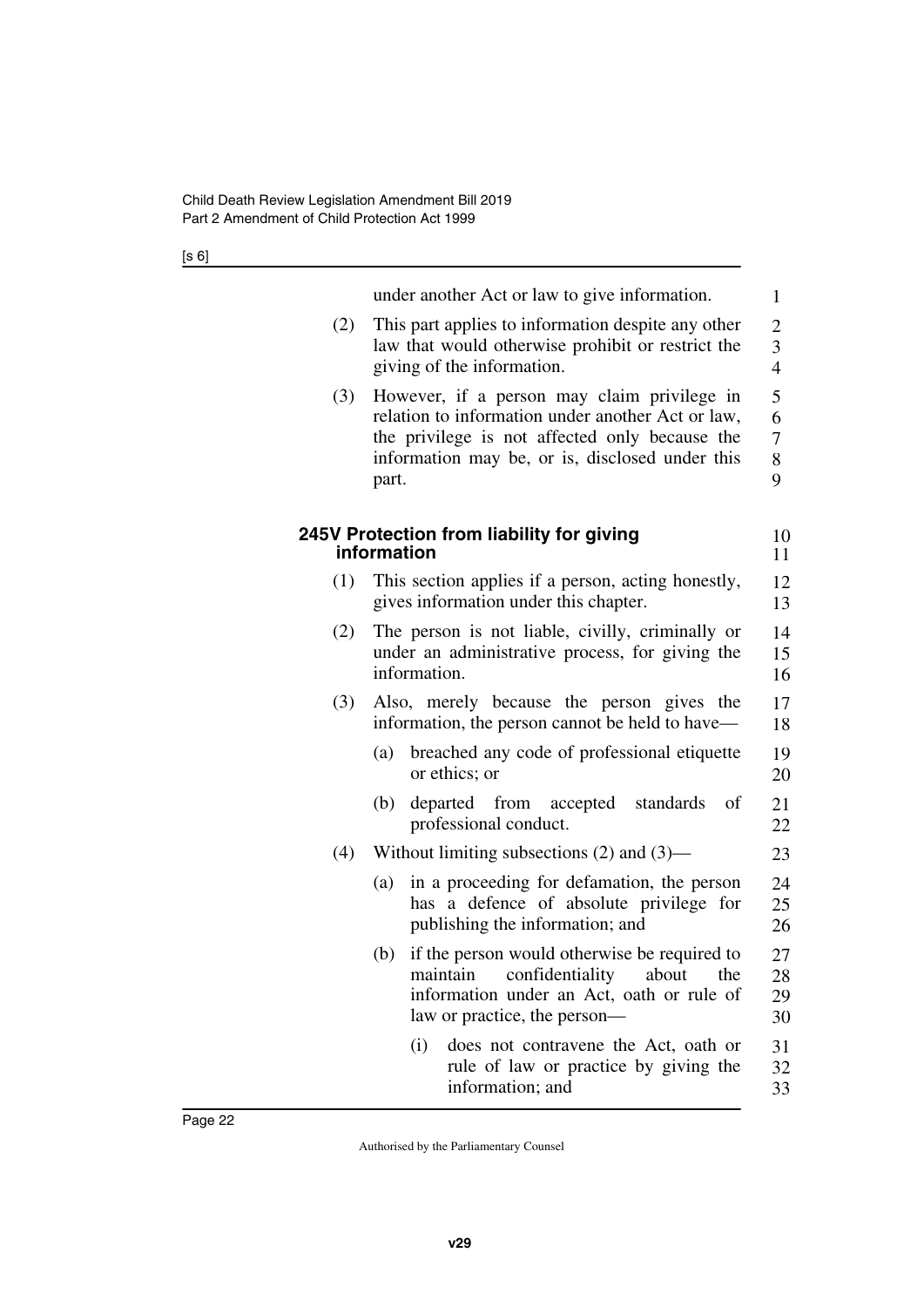<span id="page-24-5"></span><span id="page-24-1"></span><span id="page-24-0"></span>Child Death Review Legislation Amendment Bill 2019 Part 2 Amendment of Child Protection Act 1999

<span id="page-24-9"></span><span id="page-24-8"></span><span id="page-24-7"></span><span id="page-24-6"></span><span id="page-24-4"></span><span id="page-24-3"></span><span id="page-24-2"></span>

|          |                              |               | [s 7]                                                                                                                                                                                                     |                                 |
|----------|------------------------------|---------------|-----------------------------------------------------------------------------------------------------------------------------------------------------------------------------------------------------------|---------------------------------|
|          |                              |               | (ii) is not liable to disciplinary action for<br>giving the information.                                                                                                                                  | 1<br>$\overline{2}$             |
|          |                              | good faith    | 245W No liability for defamation if report made in                                                                                                                                                        | 3<br>$\overline{4}$             |
|          |                              |               | It is a lawful excuse for the publication of a<br>defamatory statement made in a report under this<br>chapter that the publication is made in good faith<br>and is, or purports to be, made for this Act. | 5<br>6<br>$\boldsymbol{7}$<br>8 |
| Clause 7 | Insertion of new ch 9, pt 12 |               |                                                                                                                                                                                                           | 9                               |
|          | Chapter 9—                   |               |                                                                                                                                                                                                           | 10                              |
|          | insert—                      |               |                                                                                                                                                                                                           | 11                              |
|          | Part 12                      |               | <b>Transitional provisions</b><br>for Child Death Review                                                                                                                                                  | 12<br>13                        |
|          |                              |               | Legislation<br><b>Amendment Act 2019</b>                                                                                                                                                                  | 14<br>15                        |
|          | 276 Definitions for part     |               |                                                                                                                                                                                                           | 16                              |
|          |                              | In this part— |                                                                                                                                                                                                           | 17                              |
|          |                              | commencement. | <i>former</i> , for a provision of this Act, means the<br>provision as in force from time to time before the                                                                                              | 18<br>19<br>20                  |
|          |                              |               | new, for a provision of this Act, means the<br>provision as in force from the commencement.                                                                                                               | 21<br>22                        |
|          |                              |               | <i>original review documents</i> means original review<br>documents under former section 246D(2).                                                                                                         | 23<br>24                        |
|          |                              | director      | 277 Current reviews by chief executive or litigation                                                                                                                                                      | 25<br>26                        |
|          | (1)                          |               | This section applies if—                                                                                                                                                                                  | 27                              |
|          |                              |               |                                                                                                                                                                                                           |                                 |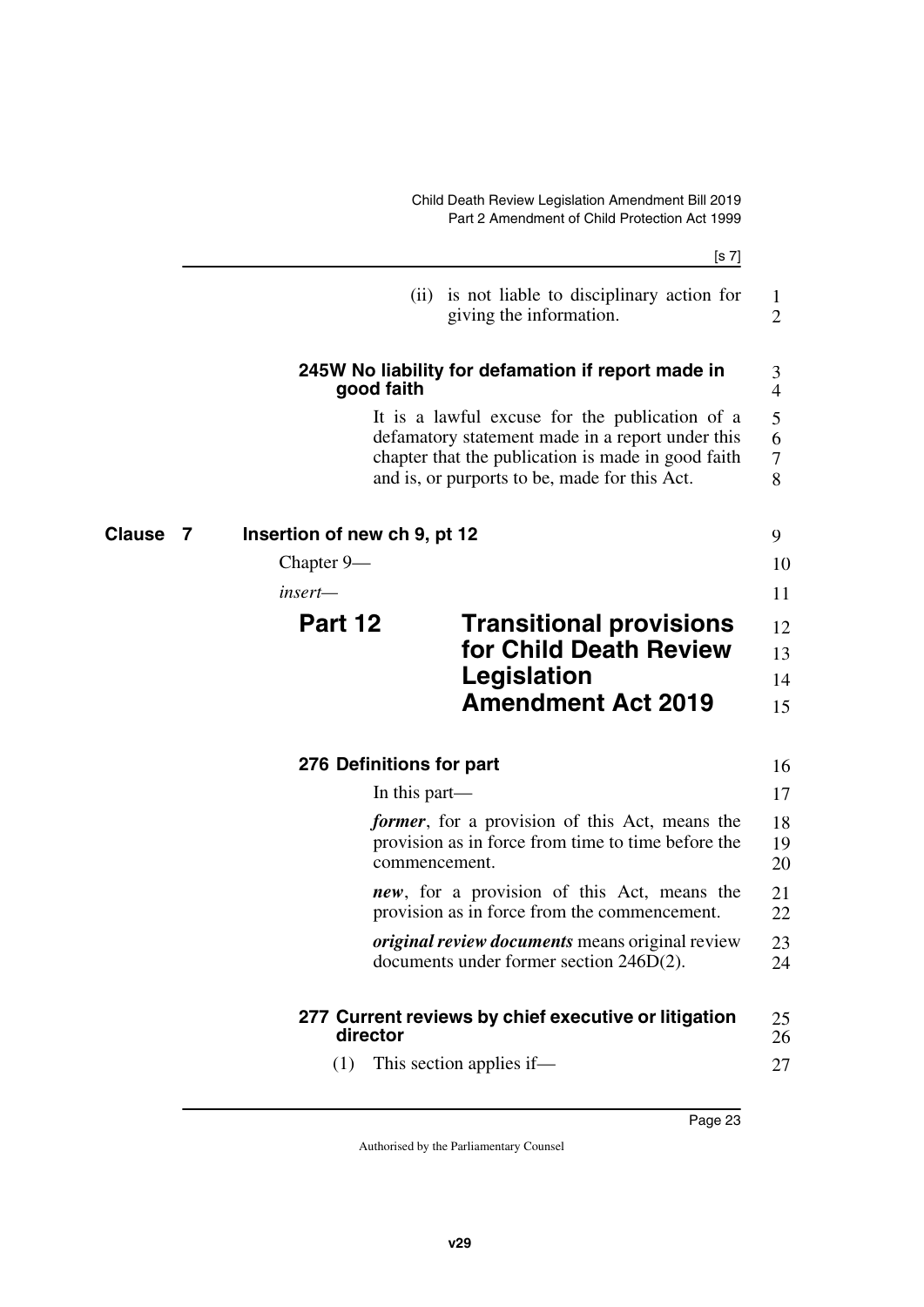[s 7]

<span id="page-25-3"></span><span id="page-25-2"></span><span id="page-25-1"></span><span id="page-25-0"></span>

|     | (a)        | the chief executive or litigation director was<br>required to carry out a review under former<br>chapter 7A, part 1, division 2; and                                                                              | 1<br>$\overline{c}$<br>$\overline{3}$                     |
|-----|------------|-------------------------------------------------------------------------------------------------------------------------------------------------------------------------------------------------------------------|-----------------------------------------------------------|
|     | (b)        | immediately before the commencement, the<br>chief executive or litigation director had not<br>yet completed the review and given the<br>original review documents to a review panel<br>under former section 246D. | $\overline{\mathcal{L}}$<br>5<br>6<br>$\overline{7}$<br>8 |
| (2) |            | Despite their repeal, former sections 245 to 246D<br>and former sections 246E, 246F and 246H<br>continue to apply in relation to the review.                                                                      | 9<br>10<br>11                                             |
| (3) |            | However, a reference in former section 246D or<br>246E to a review panel is taken to be a reference<br>to the child death review board.                                                                           | 12<br>13<br>14                                            |
|     | members    | 278 Dissolution of review panels and pool of                                                                                                                                                                      | 15<br>16                                                  |
|     |            | On the commencement-                                                                                                                                                                                              | 17                                                        |
|     | (a)        | the appointment of a person to a pool under<br>former section 246HA ends; and                                                                                                                                     | 18<br>19                                                  |
|     | (b)        | each review panel established under former<br>section 246HE is dissolved; and                                                                                                                                     | 20<br>21                                                  |
|     | (c)        | all documents that were held by a review<br>panel under former chapter 7A become<br>documents of the child death review board.                                                                                    | 22<br>23<br>24                                            |
|     | provisions | 279 Child death review board may obtain<br>documents for reviews under former                                                                                                                                     | 25<br>26<br>27                                            |
|     |            | (1) This section applies to an original review<br>document or other document held by the chief<br>executive that relates to a review started before<br>the commencement under former chapter 7A.                  | 28<br>29<br>30<br>31                                      |
| (2) |            | On request by the child death review board, the<br>chief executive must give the document, or a copy                                                                                                              | 32<br>33                                                  |
|     |            |                                                                                                                                                                                                                   |                                                           |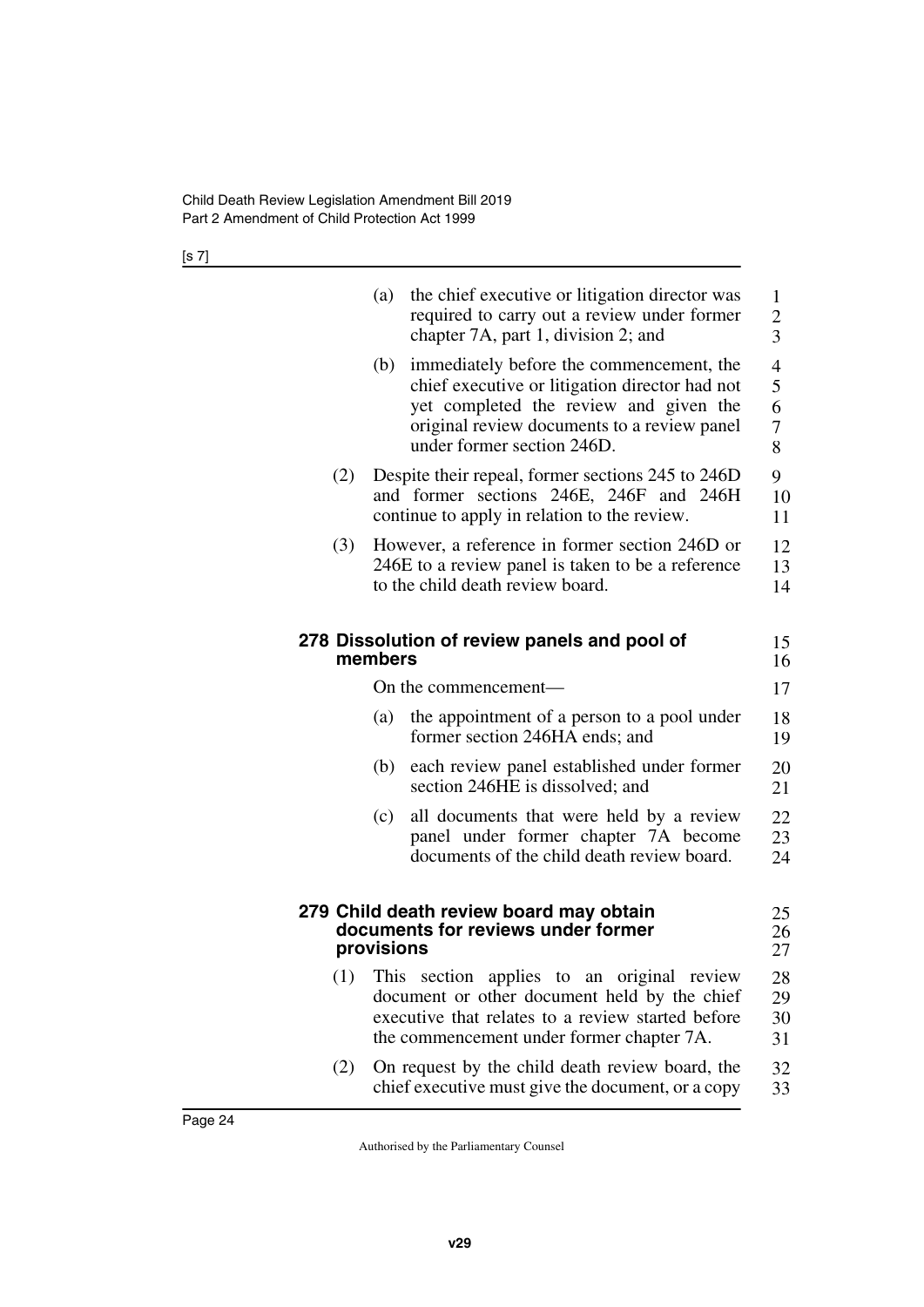<span id="page-26-3"></span><span id="page-26-2"></span><span id="page-26-1"></span><span id="page-26-0"></span>

|                    |     |               | [s 8]                                                                                                                                                                         |                          |
|--------------------|-----|---------------|-------------------------------------------------------------------------------------------------------------------------------------------------------------------------------|--------------------------|
|                    |     |               | of it, to the board.                                                                                                                                                          | $\mathbf{1}$             |
|                    |     |               | 280 Annual report about review panels                                                                                                                                         | $\overline{2}$           |
|                    |     |               | Despite its repeal, former section 246HL applies<br>to the chief executive in relation to the financial<br>year starting on 1 July 2019.                                      | 3<br>$\overline{4}$<br>5 |
| <b>Clause</b><br>8 |     |               | <b>Amendment of sch 3 (Dictionary)</b>                                                                                                                                        | 6                        |
|                    | (1) | review panel— | Schedule 3, definitions <i>original review documents</i> , <i>pool</i> and                                                                                                    | 7<br>8                   |
|                    |     | <i>omit.</i>  |                                                                                                                                                                               | 9                        |
|                    | (2) | Schedule 3-   |                                                                                                                                                                               | 10                       |
|                    |     | insert—       |                                                                                                                                                                               | 11                       |
|                    |     |               | <i>agency head</i> , for chapter 7A, see section 245B.                                                                                                                        | 12                       |
|                    |     |               | <i>child death review board</i> means the board<br>established by the Family and Child Commission<br>Act 2014, section 29C.                                                   | 13<br>14<br>15           |
|                    |     |               | <i>head</i> , of a relevant agency, for chapter 7A, see<br>section 245B.                                                                                                      | 16<br>17                 |
|                    |     |               | <b>Hospital and Health Service means a Hospital</b><br>and Health Service established under the <i>Hospital</i><br>and Health Boards Act 2011.                                | 18<br>19<br>20           |
|                    |     |               | <i>internal agency review</i> , for chapter 7A, see<br>section 245B.                                                                                                          | 21<br>22                 |
|                    |     |               | <b>Minister</b> , for a relevant agency, for chapter 7A,<br>see section 245B.                                                                                                 | 23<br>24                 |
|                    |     |               | <i>office of the litigation director</i> means the Office<br>of the Director of Child Protection Litigation<br>under the Director of Child Protection Litigation<br>Act 2016. | 25<br>26<br>27<br>28     |
|                    |     |               | outcomes, of an internal agency review, for<br>chapter 7A, see section 245B.                                                                                                  | 29<br>30                 |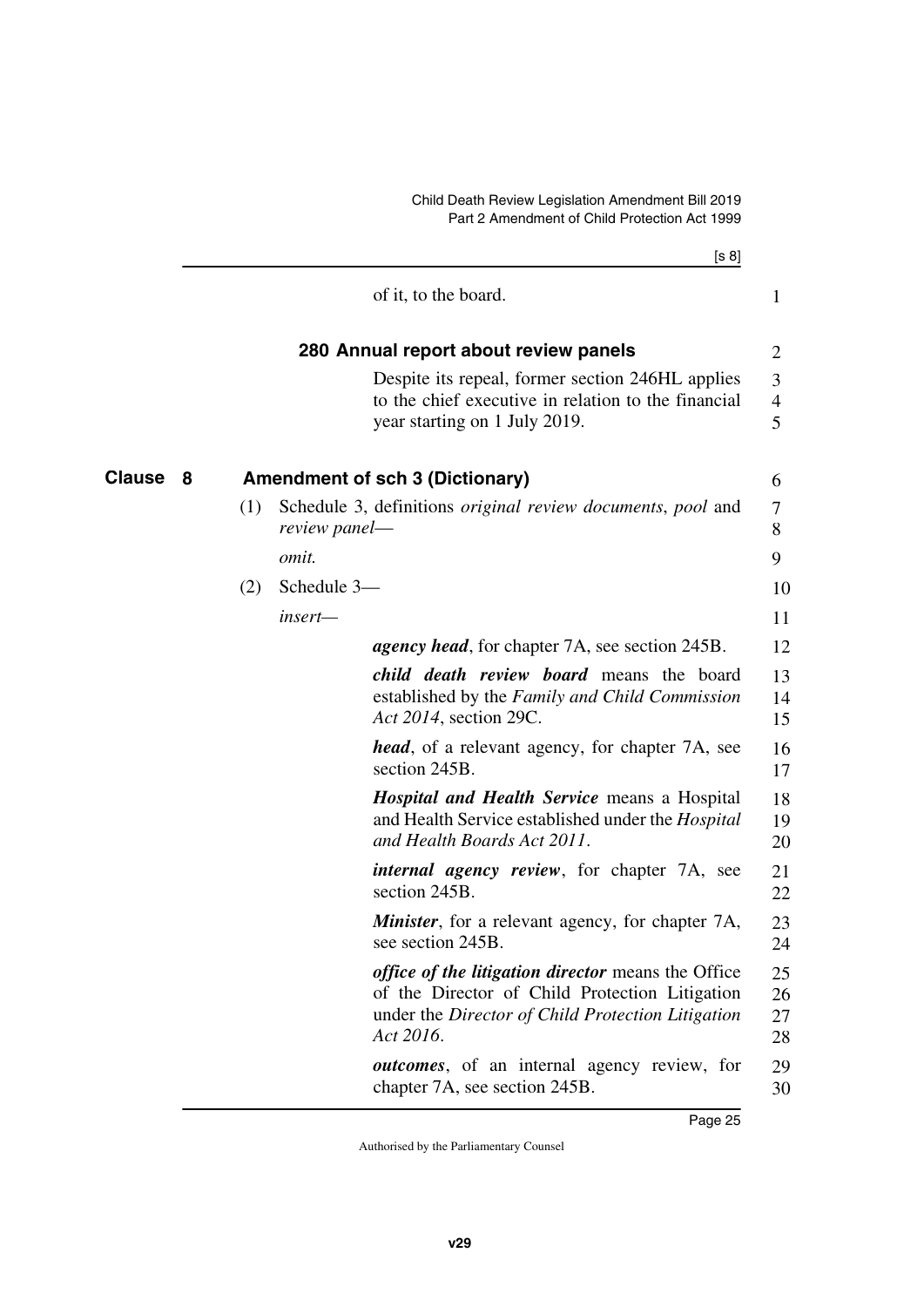<span id="page-27-1"></span>[s 9]

<span id="page-27-9"></span><span id="page-27-8"></span><span id="page-27-7"></span><span id="page-27-6"></span><span id="page-27-5"></span><span id="page-27-4"></span><span id="page-27-3"></span><span id="page-27-2"></span><span id="page-27-0"></span>

|               |        |                    | <i>policies</i> , for chapter 7A, see section 245B.                                                              | 1              |
|---------------|--------|--------------------|------------------------------------------------------------------------------------------------------------------|----------------|
|               |        |                    | <i>relevant agency</i> , for chapter 7A, see section<br>245B.                                                    | 2<br>3         |
|               |        |                    | <i>review report</i> , for chapter 7A, see section 245B.                                                         | $\overline{4}$ |
|               |        |                    | <i>triggering event</i> , for an internal agency review,<br>for chapter 7A, see section 245M.                    | 5<br>6         |
|               |        | (3)                | Schedule 3, definition <i>member</i> , paragraph 3—                                                              | 7              |
|               |        | omit.              |                                                                                                                  | 8              |
|               | Part 3 |                    | <b>Amendment of Director of Child</b>                                                                            | 9              |
|               |        |                    | <b>Protection Litigation Act 2016</b>                                                                            | 10             |
| <b>Clause</b> | 9      | <b>Act amended</b> |                                                                                                                  | 11             |
|               |        | Act 2016.          | This part amends the Director of Child Protection Litigation                                                     | 12<br>13       |
| Clause        | 10     |                    | <b>Amendment of s 40 (Annual report)</b>                                                                         | 14             |
|               |        | Section $40(2)$ —  |                                                                                                                  | 15             |
|               |        | omit, insert-      |                                                                                                                  | 16             |
|               |        | (2)                | The report must include a copy of each guideline<br>made under section 39 in force during the<br>financial year. | 17<br>18<br>19 |
| <b>Clause</b> | 11     | Act)               | Amendment of pt 7, hdg (Transitional provisions for this                                                         | 20<br>21       |
|               |        |                    | Part 7, heading, 'for this Act'-                                                                                 | 22             |
|               |        | omit.              |                                                                                                                  | 23             |
| Clause 12     |        |                    | Insertion of new pt 7, div 1, hdg                                                                                | 24             |
|               |        |                    | After part 7, heading-                                                                                           | 25             |
|               |        |                    |                                                                                                                  |                |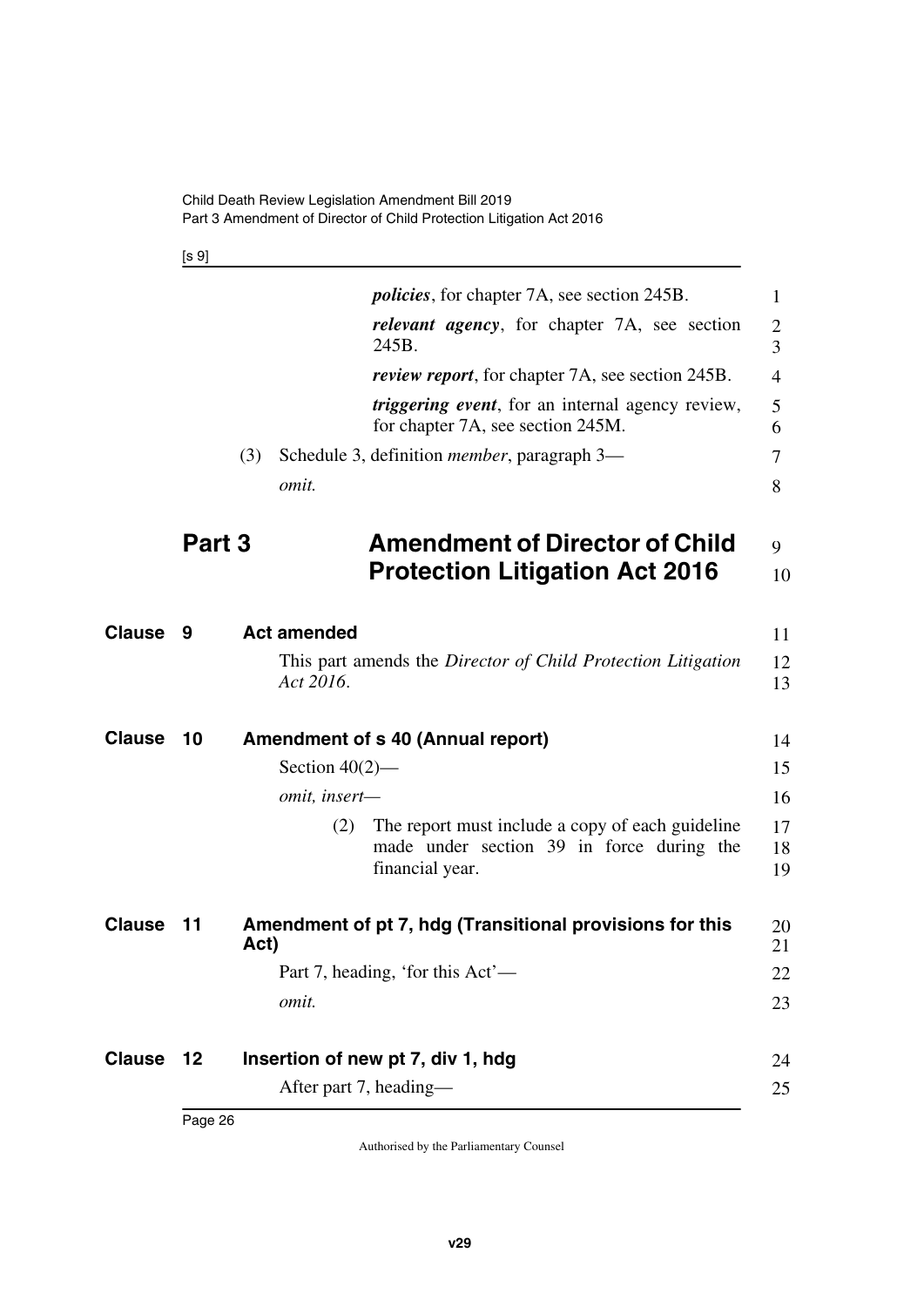<span id="page-28-5"></span>Child Death Review Legislation Amendment Bill 2019 Part 3 Amendment of Director of Child Protection Litigation Act 2016

<span id="page-28-7"></span><span id="page-28-6"></span><span id="page-28-4"></span><span id="page-28-3"></span><span id="page-28-2"></span><span id="page-28-1"></span><span id="page-28-0"></span>

|               |    |               |                              | [s 13]                                                                                                                                                |                      |
|---------------|----|---------------|------------------------------|-------------------------------------------------------------------------------------------------------------------------------------------------------|----------------------|
|               |    | insert-       |                              |                                                                                                                                                       | $\mathbf{1}$         |
|               |    |               | <b>Division 1</b>            | <b>Transitional provisions for</b><br>Act No. 23 of 2016                                                                                              | $\overline{2}$<br>3  |
| <b>Clause</b> | 13 | part)         |                              | Amendment of s 43 (Meaning of <i>pre-amended</i> for this                                                                                             | 4<br>5               |
|               |    |               | Section 43, 'this part'—     |                                                                                                                                                       | 6                    |
|               |    | omit, insert- |                              |                                                                                                                                                       | $\tau$               |
|               |    |               | this division                |                                                                                                                                                       | 8                    |
| <b>Clause</b> | 14 |               | Insertion of new pt 7, div 2 |                                                                                                                                                       | 9                    |
|               |    |               | After section 47-            |                                                                                                                                                       | 10                   |
|               |    | insert—       |                              |                                                                                                                                                       | 11                   |
|               |    |               | <b>Division 2</b>            | <b>Transitional provision for</b><br><b>Child Death Review</b>                                                                                        | 12<br>13             |
|               |    |               |                              | <b>Legislation Amendment</b><br><b>Act 2019</b>                                                                                                       | 14<br>15             |
|               |    | 48            | <b>Annual report</b>         |                                                                                                                                                       | 16                   |
|               |    |               | (1)<br>on 1 July 2019.       | Despite its amendment, former section $40(2)$<br>applies to the report for the financial year starting                                                | 17<br>18<br>19       |
|               |    |               | (2)<br>In this section-      |                                                                                                                                                       | 20                   |
|               |    |               | Act 2019.                    | <i>former section 40(2)</i> means section 40(2) as in<br>force immediately before the commencement of<br>the Child Death Review Legislation Amendment | 21<br>22<br>23<br>24 |
|               |    |               |                              |                                                                                                                                                       |                      |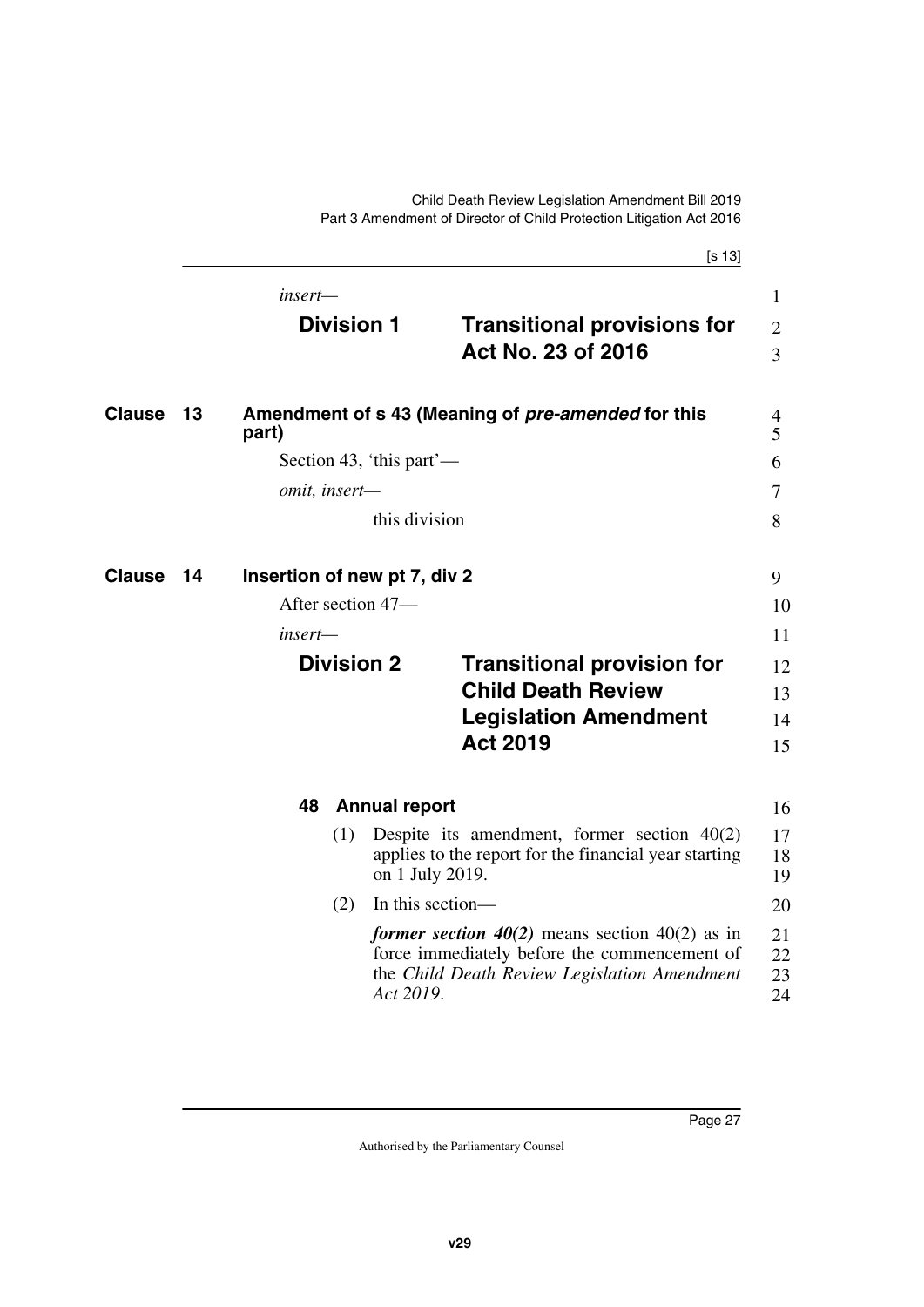<span id="page-29-9"></span><span id="page-29-8"></span><span id="page-29-5"></span><span id="page-29-3"></span><span id="page-29-2"></span><span id="page-29-1"></span><span id="page-29-0"></span>[s 15]

<span id="page-29-13"></span><span id="page-29-12"></span><span id="page-29-11"></span><span id="page-29-10"></span><span id="page-29-7"></span><span id="page-29-6"></span><span id="page-29-4"></span>

|               | Part 4 | <b>Amendment of Family and</b><br><b>Child Commission Act 2014</b>                                                                                     | 1<br>$\overline{2}$ |
|---------------|--------|--------------------------------------------------------------------------------------------------------------------------------------------------------|---------------------|
| <b>Clause</b> | 15     | <b>Act amended</b>                                                                                                                                     | 3                   |
|               |        | This part amends the Family and Child Commission Act 2014.                                                                                             | $\overline{4}$      |
| <b>Clause</b> | 16     | <b>Amendment of s 9 (Commission's functions)</b>                                                                                                       | 5                   |
|               |        | Section 9-                                                                                                                                             | 6                   |
|               |        | insert—                                                                                                                                                | 7                   |
|               |        | In performing its functions, the commission must<br>(3)<br>avoid unnecessary duplication of the board's<br>performance of its functions under part 3A. | 8<br>9<br>10        |
| <b>Clause</b> | 17     | Replacement of s 19 (Additional functions of principal<br>commissioner)                                                                                | 11<br>12            |
|               |        | Section 19-                                                                                                                                            | 13                  |
|               |        | omit, insert-                                                                                                                                          | 14                  |
|               |        | 19<br><b>Principal commissioner to control</b><br>commission                                                                                           | 15<br>16            |
|               |        | additional<br>function<br>An<br>of<br>the<br>principal<br>commissioner is to control the commission.                                                   | 17<br>18            |
| <b>Clause</b> | 18     | Replacement of pt 3, hdg (Child deaths)                                                                                                                | 19                  |
|               |        | Part 3, heading—                                                                                                                                       | 20                  |
|               |        | omit, insert-                                                                                                                                          | 21                  |
|               |        | Part 3<br><b>Child death register</b>                                                                                                                  | 22                  |
| <b>Clause</b> | 19     | <b>Amendment of s 25 (Register)</b>                                                                                                                    | 23                  |
|               |        | Section 25, heading-                                                                                                                                   | 24                  |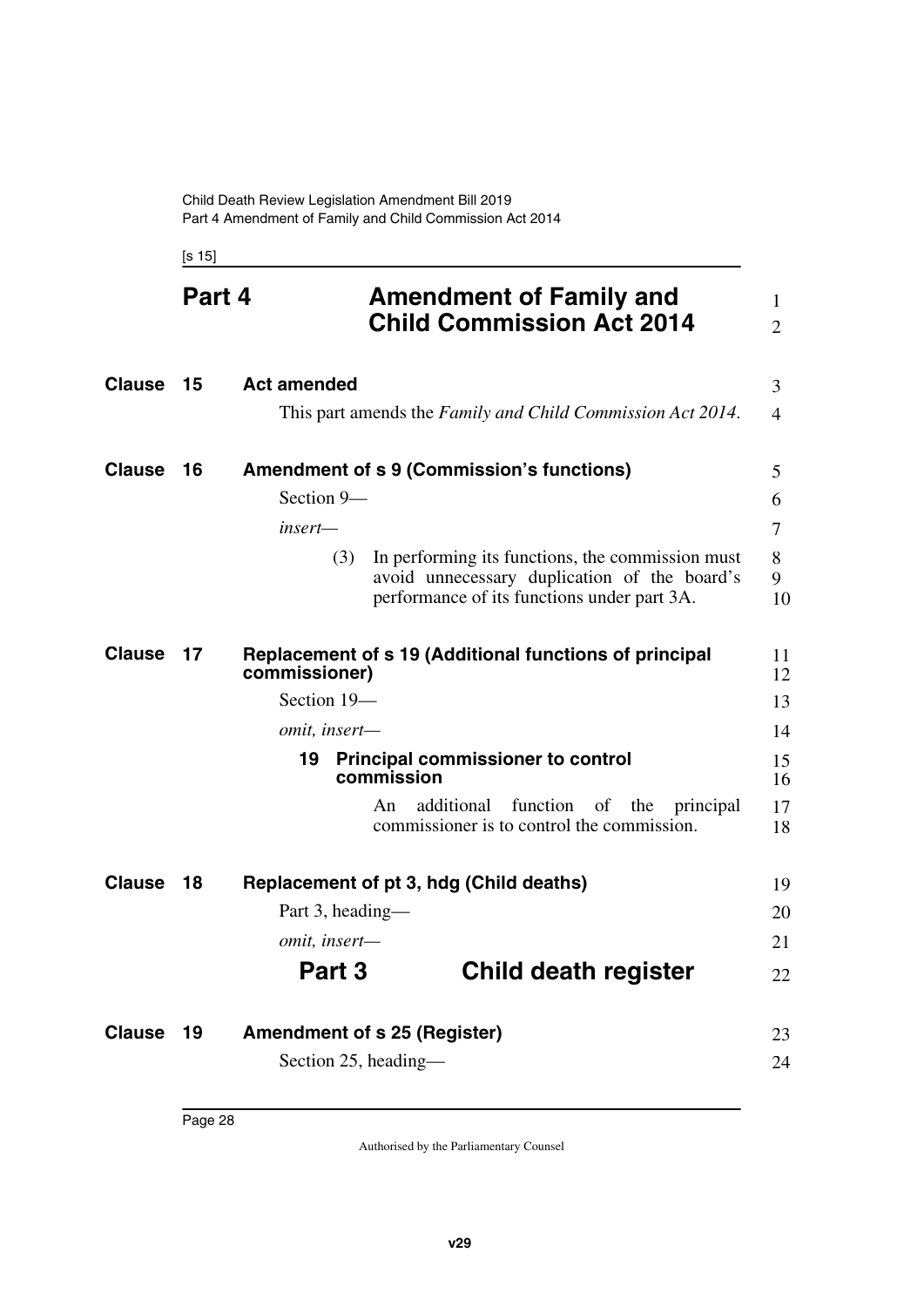#### Child Death Review Legislation Amendment Bill 2019 Part 4 Amendment of Family and Child Commission Act 2014

<span id="page-30-7"></span><span id="page-30-6"></span><span id="page-30-5"></span><span id="page-30-4"></span><span id="page-30-3"></span><span id="page-30-2"></span><span id="page-30-1"></span><span id="page-30-0"></span>

|           | [s 20]                                                                                             |                                |
|-----------|----------------------------------------------------------------------------------------------------|--------------------------------|
|           | omit, insert-<br>Principal commissioner to keep register<br>25                                     | $\mathbf{1}$<br>$\overline{2}$ |
|           |                                                                                                    |                                |
| Clause 20 | Amendment of s 26 (Other functions relating to child<br>deaths)                                    | 3<br>4                         |
|           | Section 26, heading, 'deaths'—<br>(1)                                                              | 5                              |
|           | omit, insert-                                                                                      | 6                              |
|           | death register                                                                                     | 7                              |
|           | Section 26(b), after 'entities'—<br>(2)                                                            | 8                              |
|           | insert-                                                                                            | 9                              |
|           | , relevant to the register                                                                         | 10                             |
| Clause 21 | Amendment of s 27 (Requests by principal commissioner<br>for information relevant to child deaths) | 11<br>12                       |
|           | Section 27, heading, 'deaths'—                                                                     | 13                             |
|           | omit, insert-                                                                                      | 14                             |
|           | death register                                                                                     | 15                             |
| Clause 22 | <b>Amendment of s 29 (Reports)</b>                                                                 | 16                             |
|           | Section 29(1)(b), 'about child deaths'—<br>(1)                                                     | 17                             |
|           | omit, insert-                                                                                      | 18                             |
|           | under section 26                                                                                   | 19                             |
|           | Section 29 $(1)(d)$ , after 'made'—<br>(2)                                                         | 20                             |
|           | $insert-$                                                                                          | 21                             |
|           | under section 26                                                                                   | 22                             |
| Clause 23 | Insertion of new pt 3A                                                                             | 23                             |
|           | After part 3-                                                                                      | 24                             |
|           | insert-                                                                                            | 25                             |
|           |                                                                                                    |                                |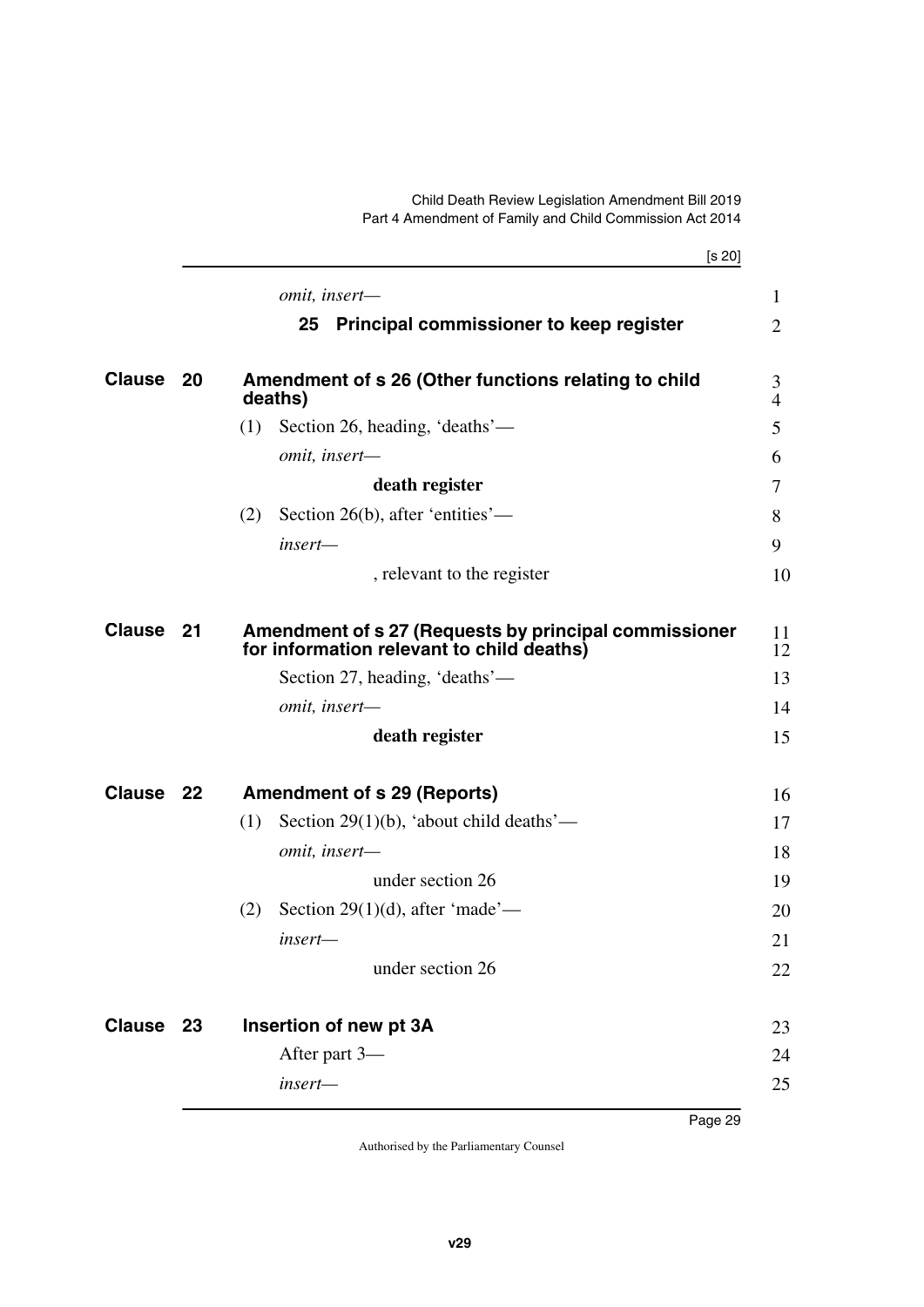<span id="page-31-7"></span><span id="page-31-6"></span><span id="page-31-5"></span><span id="page-31-4"></span><span id="page-31-3"></span><span id="page-31-2"></span><span id="page-31-1"></span><span id="page-31-0"></span>

| Part 3A           |             | <b>Child Death Review</b><br><b>Board</b>                                                                                                                                                                           | $\mathbf{1}$<br>$\overline{2}$ |
|-------------------|-------------|---------------------------------------------------------------------------------------------------------------------------------------------------------------------------------------------------------------------|--------------------------------|
| <b>Division 1</b> |             | <b>Preliminary</b>                                                                                                                                                                                                  | 3                              |
|                   |             | 29A Purposes of board's reviews                                                                                                                                                                                     | 4                              |
| (1)               | system.     | This part establishes the Child Death Review<br>Board to carry out systems reviews following<br>child deaths connected to the child protection                                                                      | 5<br>6<br>7<br>8               |
| (2)               |             | The reviews consider matters relating to the<br>provision of services to, and other interactions<br>with, children and their families by government<br>and non-government entities.                                 | 9<br>10<br>11<br>12            |
| (3)               |             | The reviews do not include an investigation of the<br>death of any particular child.                                                                                                                                | 13<br>14                       |
| (4)               |             | The purposes of the reviews are—                                                                                                                                                                                    | 15                             |
|                   | (a)         | to identify opportunities for<br>continuous<br>improvement<br>legislation,<br>in<br>systems,<br>policies and practices; and                                                                                         | 16<br>17<br>18                 |
|                   | (b)         | to identify preventative mechanisms to help<br>protect children and prevent deaths that may<br>be avoidable.                                                                                                        | 19<br>20<br>21                 |
|                   | system      | 29B Child deaths connected to the child protection                                                                                                                                                                  | 22<br>23                       |
|                   | chapter 7A. | For this part, a child death is connected to the<br><i>child protection system</i> if it is a child death in<br>relation to which an internal agency review was<br>carried out under the Child Protection Act 1999, | 24<br>25<br>26<br>27<br>28     |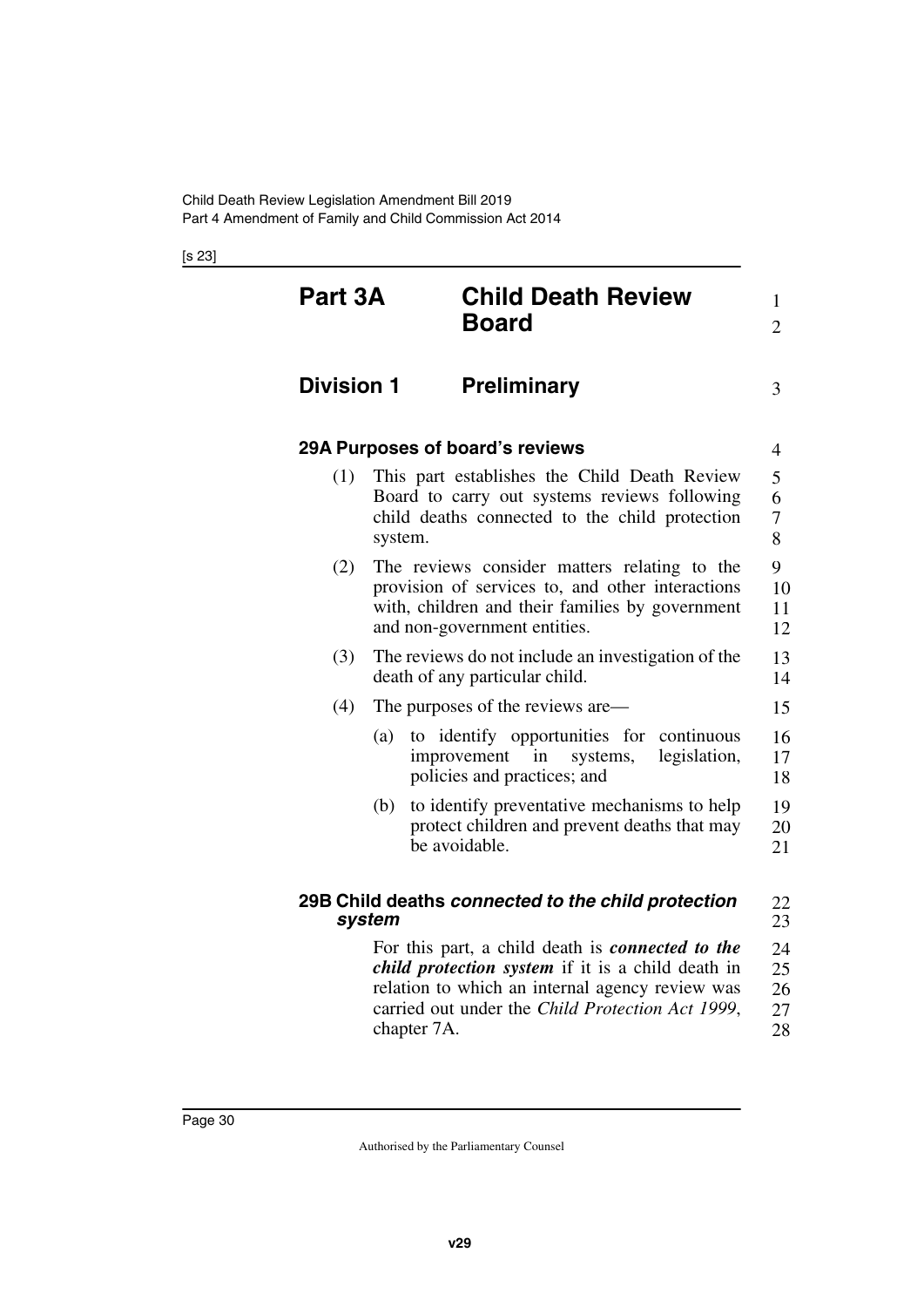<span id="page-32-5"></span><span id="page-32-4"></span><span id="page-32-3"></span><span id="page-32-2"></span><span id="page-32-1"></span><span id="page-32-0"></span>

| <b>Division 2</b>        | <b>Establishment, functions</b><br>and powers                                                                                                                                                                                            |
|--------------------------|------------------------------------------------------------------------------------------------------------------------------------------------------------------------------------------------------------------------------------------|
| <b>29C Establishment</b> |                                                                                                                                                                                                                                          |
|                          | The Child Death Review Board is established.                                                                                                                                                                                             |
| <b>29D Functions</b>     |                                                                                                                                                                                                                                          |
|                          | The board has the following functions—                                                                                                                                                                                                   |
| (a)                      | to carry out reviews relating to the child<br>protection system following child deaths<br>connected to the system;                                                                                                                       |
| (b)                      | to analyse data, and apply research, to<br>identify patterns, trends and risk factors<br>relevant to reviews under paragraph (a);                                                                                                        |
| (c)                      | to carry out, or engage persons to carry out,<br>research relevant to reviews under paragraph<br>(a);                                                                                                                                    |
| (d)                      | to make recommendations about—                                                                                                                                                                                                           |
|                          | (i)<br>improvements to systems, policies and<br>practices<br>implementation<br>for<br>by<br>and<br>non-government<br>government<br>entities that provide services to, or<br>otherwise interact with, children and<br>their families; and |
|                          | legislative change;<br>(ii)                                                                                                                                                                                                              |
| (e)                      | implementation of its<br>monitor the<br>to<br>recommendations.                                                                                                                                                                           |

<span id="page-32-7"></span><span id="page-32-6"></span>(1) The board may do all things necessary or convenient to be done for or in connection with the performance of its functions. 27 28 29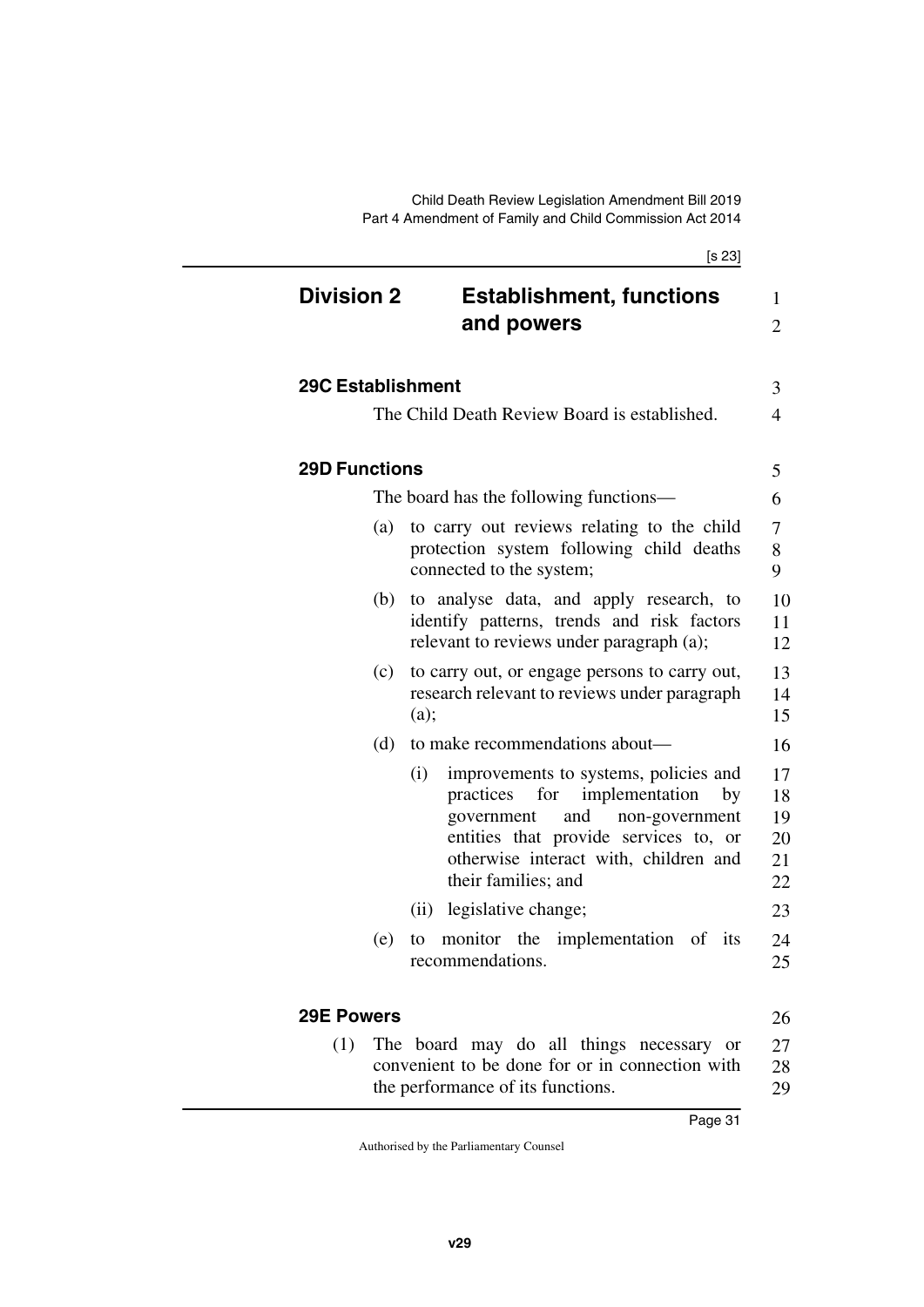<span id="page-33-3"></span><span id="page-33-2"></span><span id="page-33-1"></span><span id="page-33-0"></span>

| (2) |       | Without limiting subsection (1), the board may<br>engage appropriately qualified persons to—                                                                                            | 1<br>$\overline{2}$        |
|-----|-------|-----------------------------------------------------------------------------------------------------------------------------------------------------------------------------------------|----------------------------|
|     | (a)   | conduct research relevant to the board's<br>functions; or                                                                                                                               | $\overline{3}$<br>4        |
|     | (b)   | provide legal advice relevant to the board's<br>functions; or                                                                                                                           | 5<br>6                     |
|     | (c)   | prepare reports to help the board perform its<br>functions.                                                                                                                             | 7<br>8                     |
|     |       | 29F Board must act independently and in the<br>public interest                                                                                                                          | 9<br>10                    |
| (1) |       | In performing its functions, the board must act<br>independently and in the public interest.                                                                                            | 11<br>12                   |
| (2) |       | Without limiting subsection $(1)$ —                                                                                                                                                     | 13                         |
|     | (a)   | the board is not subject to direction by the<br>Minister or anyone else<br>about how it<br>performs its functions; and                                                                  | 14<br>15<br>16             |
|     | (b)   | despite section 22, a commissioner is not<br>subject to direction by the Minister in<br>performing the commissioner's functions as<br>the board's chairperson or other board<br>member. | 17<br>18<br>19<br>20<br>21 |
|     | Note— |                                                                                                                                                                                         | 22                         |
|     |       | See, however, section 29I under which the Minister may<br>ask the board to carry out a stated review or to consider<br>a stated system or issue as part of a review.                    | 23<br>24<br>25             |
|     |       | 29G Board to coordinate with other entities                                                                                                                                             | 26                         |
|     |       | In performing its functions, the board must—                                                                                                                                            | 27                         |
|     | (a)   | avoid unnecessary duplication of the<br>processes carried out in other entities; and                                                                                                    | 28<br>29                   |
|     | (b)   | to the extent it considers appropriate,<br>coordinate its reviews and the reviews<br>carried out by other entities.                                                                     | 30<br>31<br>32             |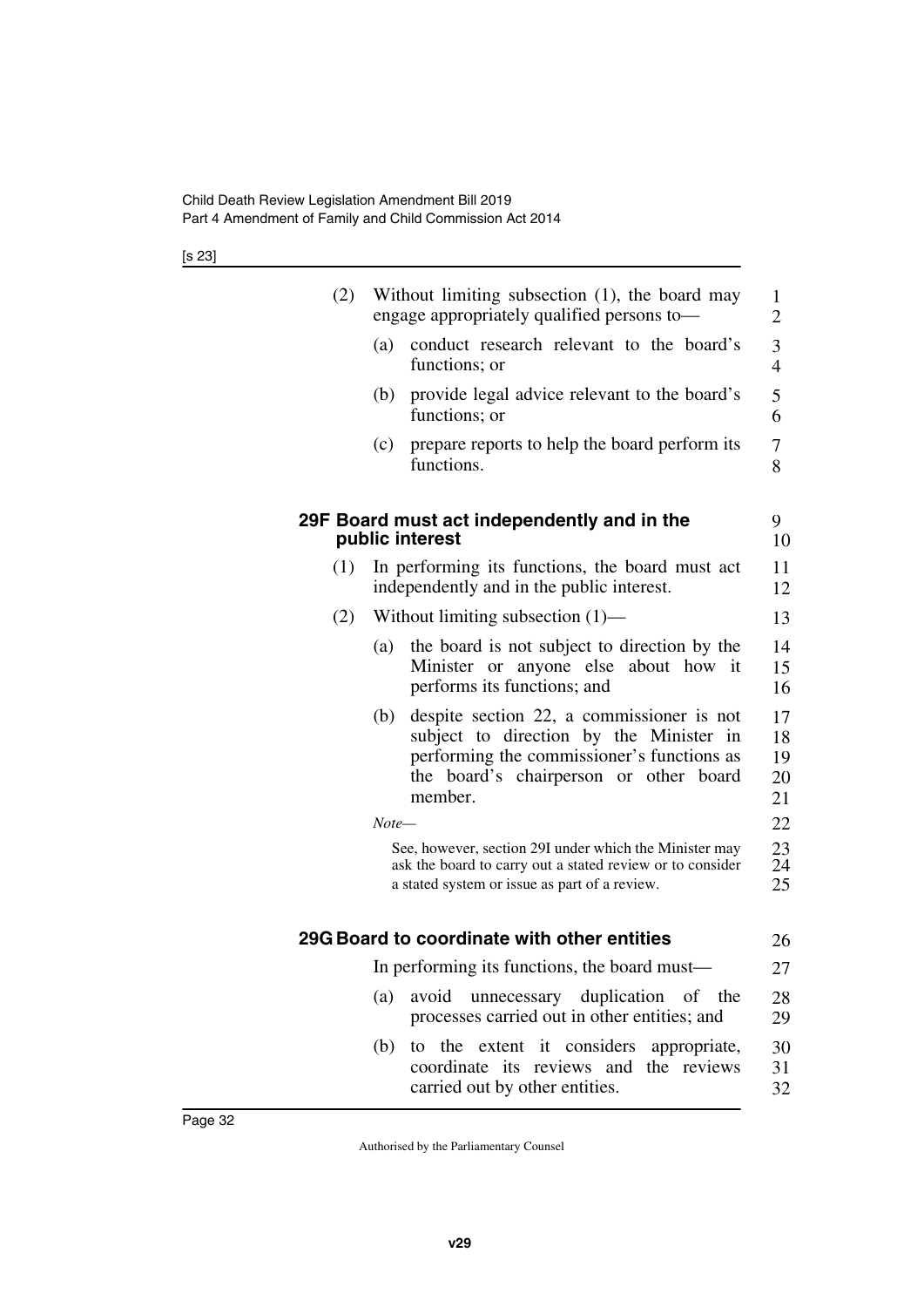<span id="page-34-3"></span><span id="page-34-2"></span><span id="page-34-1"></span><span id="page-34-0"></span>

| <b>Division 3</b> |            | <b>Conduct of reviews</b>                                                                                                                                          | 1                    |
|-------------------|------------|--------------------------------------------------------------------------------------------------------------------------------------------------------------------|----------------------|
|                   |            | 29H Board may carry out reviews                                                                                                                                    | $\overline{2}$       |
| (1)               |            | The board may carry out reviews for the purposes<br>stated in section 29A.                                                                                         | 3<br>$\overline{4}$  |
| (2)               |            | The board must decide the extent of, and terms of<br>reference for, each review.                                                                                   | 5<br>6               |
| (3)               |            | The board may, for example, decide to review an<br>issue, about a particular system, arising from<br>internal agency reviews.                                      | 7<br>8<br>9          |
|                   | $Note-$    | Under the Child Protection Act 1999, section 2450, the<br>board receives the reports prepared for internal agency<br>reviews following child deaths.               | 10<br>11<br>12<br>13 |
| (4)               |            | Matters that the board may consider in a review<br>include the following—                                                                                          | 14<br>15             |
|                   | the<br>(a) | effectiveness<br>of.<br>interaction<br><sub>or</sub><br>between-                                                                                                   | 16<br>17             |
|                   | (i)        | services that were provided to a child<br>or a child's family before the child's<br>death; or                                                                      | 18<br>19<br>20       |
|                   | (ii)       | services provided to children<br><b>or</b><br>families that could have been, but were<br>not, provided to a child or a child's<br>family before the child's death; | 21<br>22<br>23<br>24 |
|                   | (b)        | issues relating to practices or systems that<br>may expose children to risk;                                                                                       | 25<br>26             |
|                   |            | (c) ways of improving practices or systems<br>relating to identifying or responding to<br>risks;                                                                   | 27<br>28<br>29       |
|                   | (d)        | ways of improving communication and<br>collaboration between service providers.                                                                                    | 30<br>31             |
| (5)               |            | The terms of reference for a review must not                                                                                                                       | 32                   |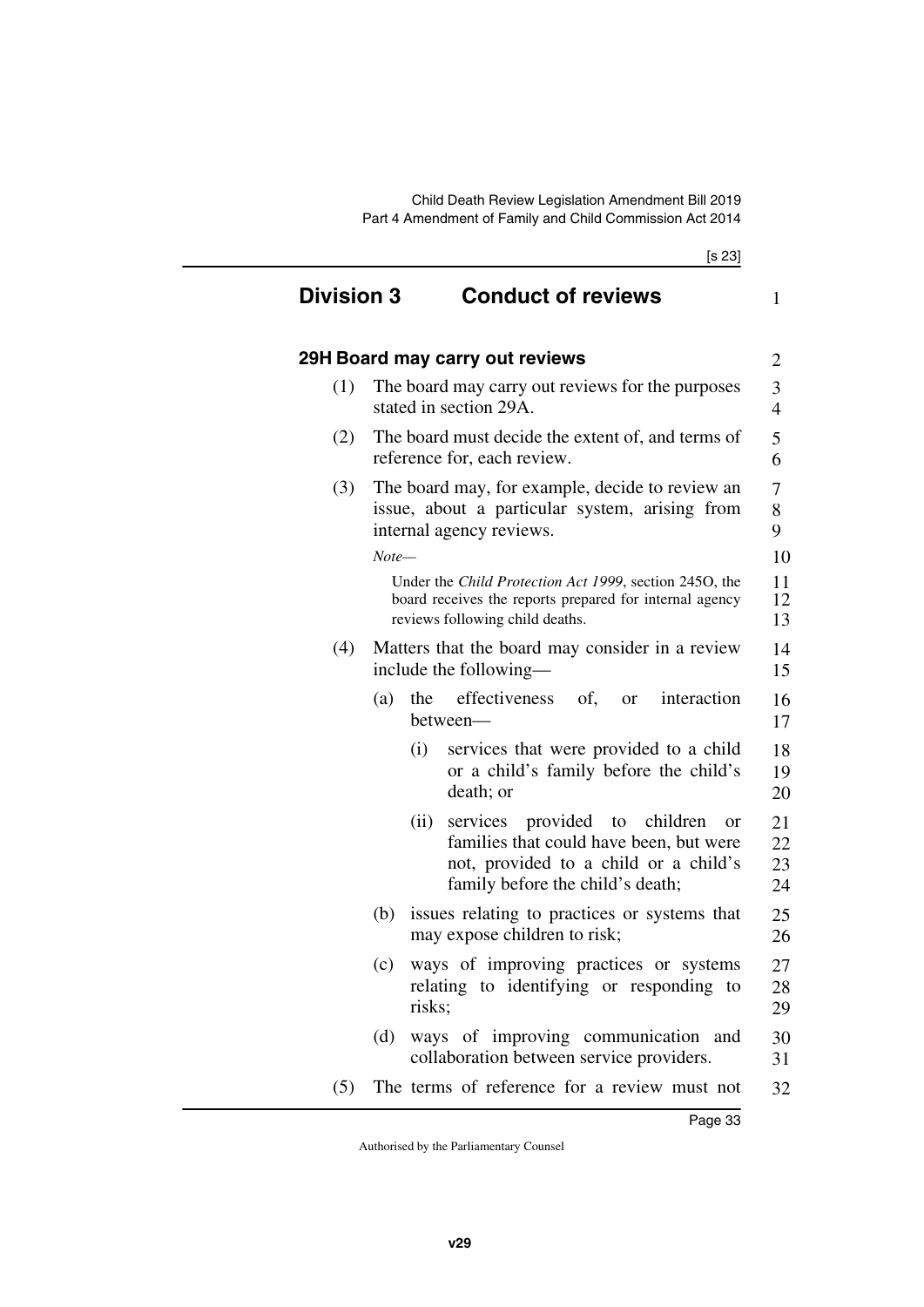<span id="page-35-1"></span><span id="page-35-0"></span>

|     | include considering whether disciplinary action<br>should be taken against any person.                                                                                                                                                                                         | 1<br>$\overline{2}$                     |
|-----|--------------------------------------------------------------------------------------------------------------------------------------------------------------------------------------------------------------------------------------------------------------------------------|-----------------------------------------|
|     | 291 Minister may ask board to carry out review                                                                                                                                                                                                                                 | 3                                       |
| (1) | In exceptional circumstances, the Minister may<br>ask the board to carry out a stated review, or to<br>consider a stated system or issue as part of a<br>review, if the Minister considers it would be<br>appropriate, having regard to the purposes stated<br>in section 29A. | $\overline{4}$<br>5<br>6<br>7<br>8<br>9 |
| (2) | The matters to which a request relates may<br>include matters relating to the child protection<br>system other than child deaths connected to the<br>system.                                                                                                                   | 10<br>11<br>12<br>13                    |
|     | Example—<br>A request may relate to an issue arising from the serious<br>physical injury of a child, or from a child death not<br>connected to the child protection system, if the injury or<br>death is relevant to the child protection system.                              | 14<br>15<br>16<br>17<br>18              |
| (3) | The board must comply with the Minister's<br>request.                                                                                                                                                                                                                          | 19<br>20                                |
| (4) | The board must—                                                                                                                                                                                                                                                                | 21                                      |
|     | for a request to carry out a review—decide<br>(a)<br>the extent of, and terms of reference for, the<br>review; and                                                                                                                                                             | 22<br>23<br>24                          |
|     | after completing the review<br>(b)<br>that<br>was<br>requested or to which the request relates—                                                                                                                                                                                | 25<br>26                                |
|     | advise the Minister of the outcomes;<br>(i)                                                                                                                                                                                                                                    | 27                                      |

- <span id="page-35-3"></span>(ii) if appropriate, include the outcomes in a report under section 29J or 29K. 29 30
- (5) This section applies despite section 29F. 31

<span id="page-35-2"></span>

| <b>Division 4</b> | <b>Reporting</b> |  |
|-------------------|------------------|--|
|-------------------|------------------|--|

28

and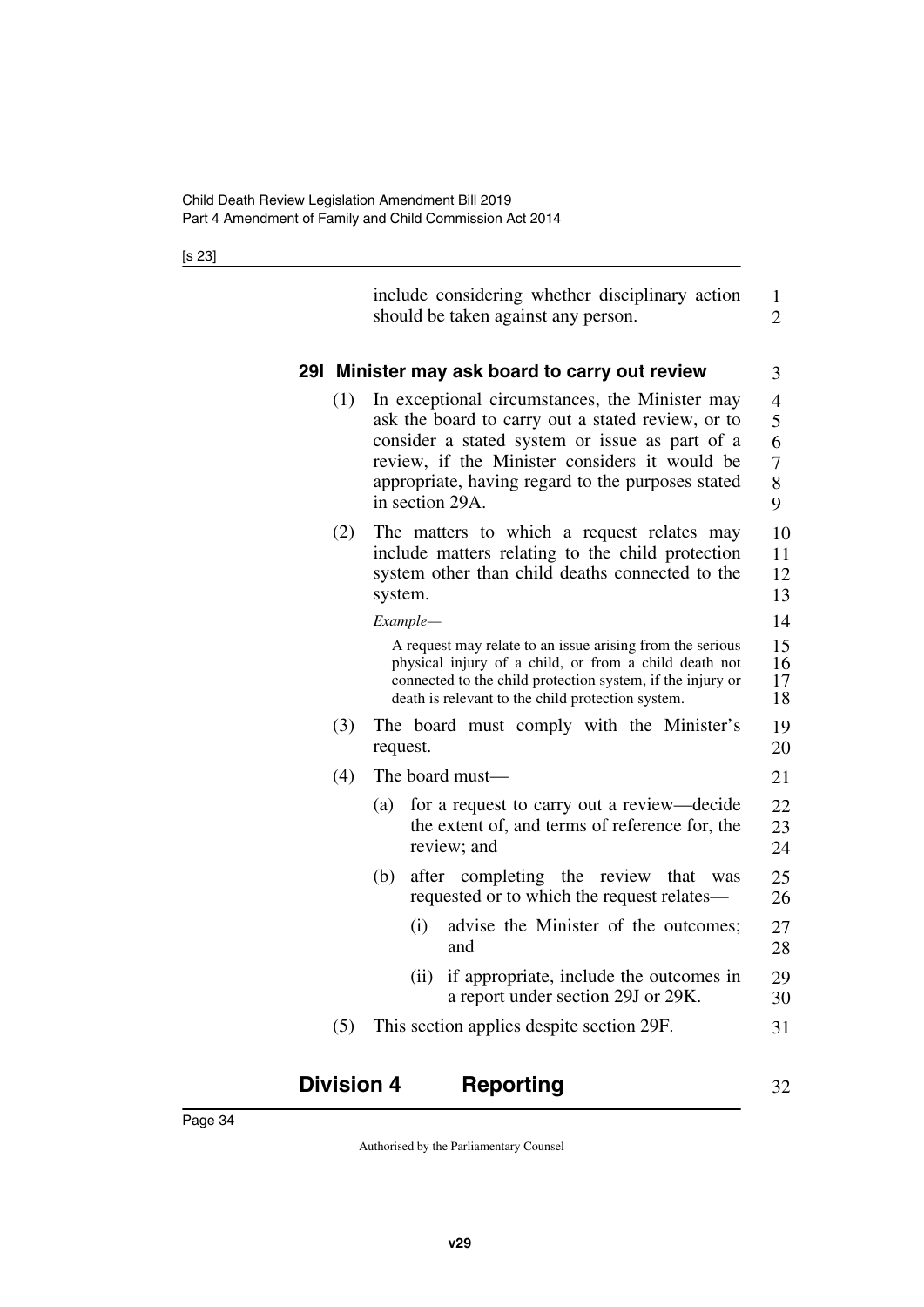<span id="page-36-3"></span><span id="page-36-2"></span><span id="page-36-1"></span><span id="page-36-0"></span>

|     | <b>29J Annual reports</b>                                                                                                                                                                            | 1                                                           |
|-----|------------------------------------------------------------------------------------------------------------------------------------------------------------------------------------------------------|-------------------------------------------------------------|
| (1) | By 31 October after the end of each financial year,<br>the board must give the Minister a report of its<br>operations during the financial year.                                                     | $\overline{c}$<br>$\overline{\mathbf{3}}$<br>$\overline{4}$ |
| (2) | The report may include—                                                                                                                                                                              | 5                                                           |
|     | recommendations<br>made<br>under<br>section<br>(a)<br>$29D(d)$ ; and                                                                                                                                 | 6<br>7                                                      |
|     | information about the progress made by<br>(b)<br>government or non-government entities in<br>implementation<br>of<br>the<br>previous<br>recommendations of the board.                                | 8<br>9<br>10<br>11                                          |
| (3) | Within 14 sitting days after receiving the report,<br>the Minister must table a copy in the Legislative<br>Assembly.                                                                                 | 12<br>13<br>14                                              |
|     | 29K Other reports                                                                                                                                                                                    | 15                                                          |
| (1) | At any time, the board may prepare a report about<br>the outcomes of a review or another matter arising<br>from the performance of its functions.                                                    | 16<br>17<br>18                                              |
| (2) | The board may give a report to the Minister and,<br>if<br>so, must<br>also give the Minister<br>$\rm{a}$<br>recommendation about whether the report should<br>be tabled in the Legislative Assembly. | 19<br>20<br>21<br>22                                        |
| (3) | In deciding whether to table a report in the<br>Legislative Assembly, the Minister must have<br>regard to whether it includes—                                                                       | 23<br>24<br>25                                              |
|     | personal information about an individual; or<br>(a)                                                                                                                                                  | 26                                                          |
|     | (b)<br>information<br>that<br>may prejudice<br>the<br>investigation of a contravention or possible<br>contravention of the law; or                                                                   | 27<br>28<br>29                                              |
|     | anything else relevant to whether tabling the<br>(c)<br>report would be in the public interest.                                                                                                      | 30<br>31                                                    |
| (4) | If a report includes a matter mentioned in<br>subsection $(3)(a)$ or $(b)$ , or a recommendation                                                                                                     | 32<br>33                                                    |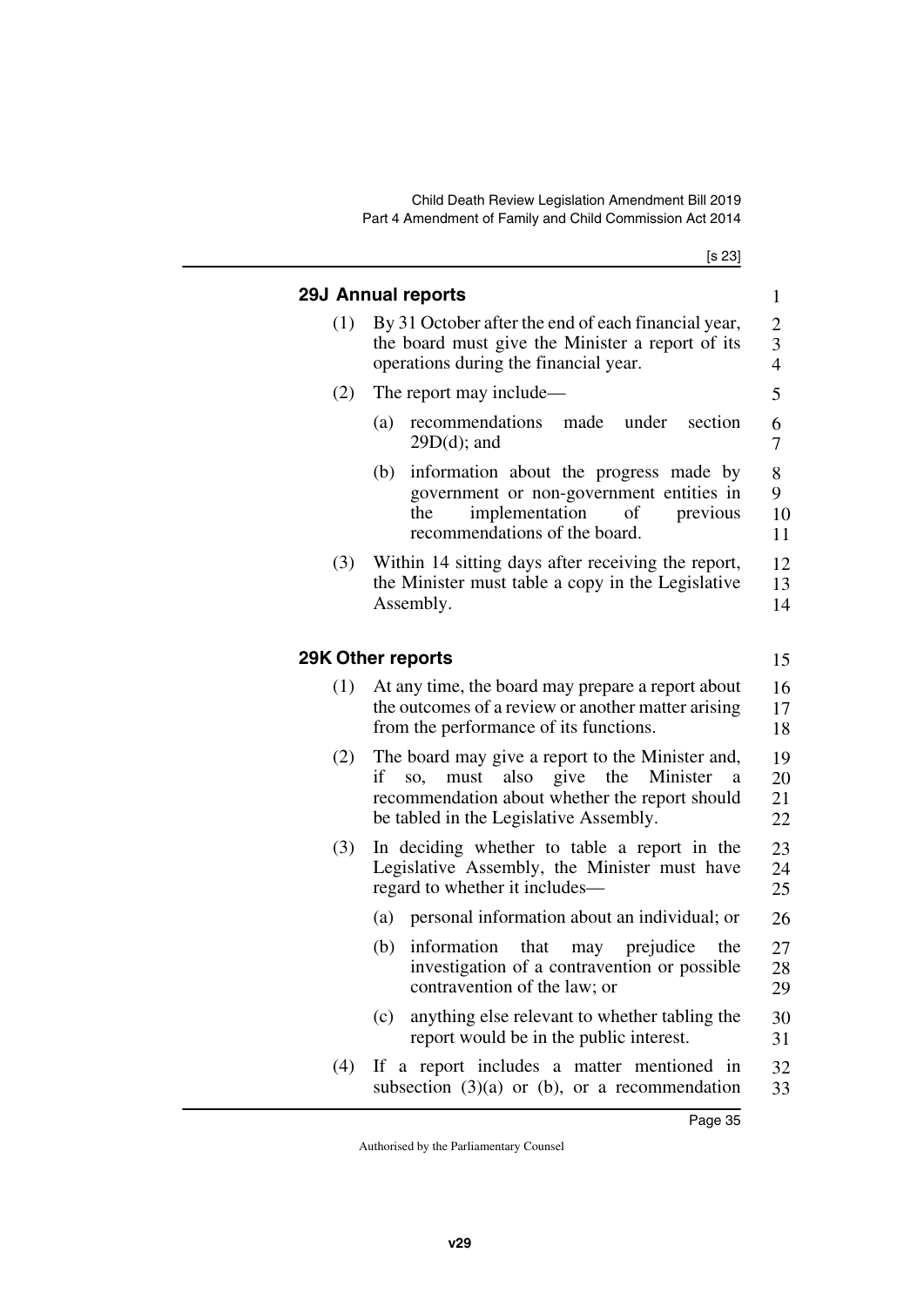<span id="page-37-1"></span><span id="page-37-0"></span>

|     | made under section $29D(d)$ , the board must not<br>publish the report to the public unless the Minister<br>has tabled the report.                                                                                                                                                    | $\mathbf{1}$<br>$\overline{c}$<br>$\overline{3}$ |
|-----|---------------------------------------------------------------------------------------------------------------------------------------------------------------------------------------------------------------------------------------------------------------------------------------|--------------------------------------------------|
| (5) | If a matter in a report is relevant to the functions<br>of a relevant agency, the board may give a copy of<br>the report to the chief executive of the agency.                                                                                                                        | $\overline{4}$<br>5<br>6                         |
| (6) | In this section—                                                                                                                                                                                                                                                                      | 7                                                |
|     | the<br><i>personal information</i><br>Information<br>see<br>Privacy Act 2009, section 12.                                                                                                                                                                                             | 8<br>9                                           |
|     | 29L Consultation before including particular<br>information in reports                                                                                                                                                                                                                | 10<br>11                                         |
| (1) | The board must not include in a report under<br>section 29J or 29K any adverse information about<br>an entity identifiable from the report unless the<br>entity has been given a copy of the information<br>and is allowed a reasonable opportunity to make a<br>submission about it. | 12<br>13<br>14<br>15<br>16<br>17                 |
| (2) | If an entity makes a submission under subsection<br>$(1)$ , the board—                                                                                                                                                                                                                | 18<br>19                                         |
|     | must have regard to the submission before<br>(a)<br>finalising the report; and                                                                                                                                                                                                        | 20<br>21                                         |
|     | must not include the information in the<br>(b)<br>report unless the board also includes the<br>entity's submission, or a fair summary of it,<br>in the report.                                                                                                                        | 22<br>23<br>24<br>25                             |
| (3) | If the board proposes to recommend in a report<br>that a particular entity take particular action, the<br>board must consult with the entity, and any other<br>entities<br>likely<br>to<br>be<br>affected,<br>about<br>the<br>recommendation before finalising the report.            | 26<br>27<br>28<br>29<br>30                       |
| (4) | In this section—                                                                                                                                                                                                                                                                      | 31                                               |
|     | <i>information</i> includes comment.                                                                                                                                                                                                                                                  | 32                                               |
|     |                                                                                                                                                                                                                                                                                       |                                                  |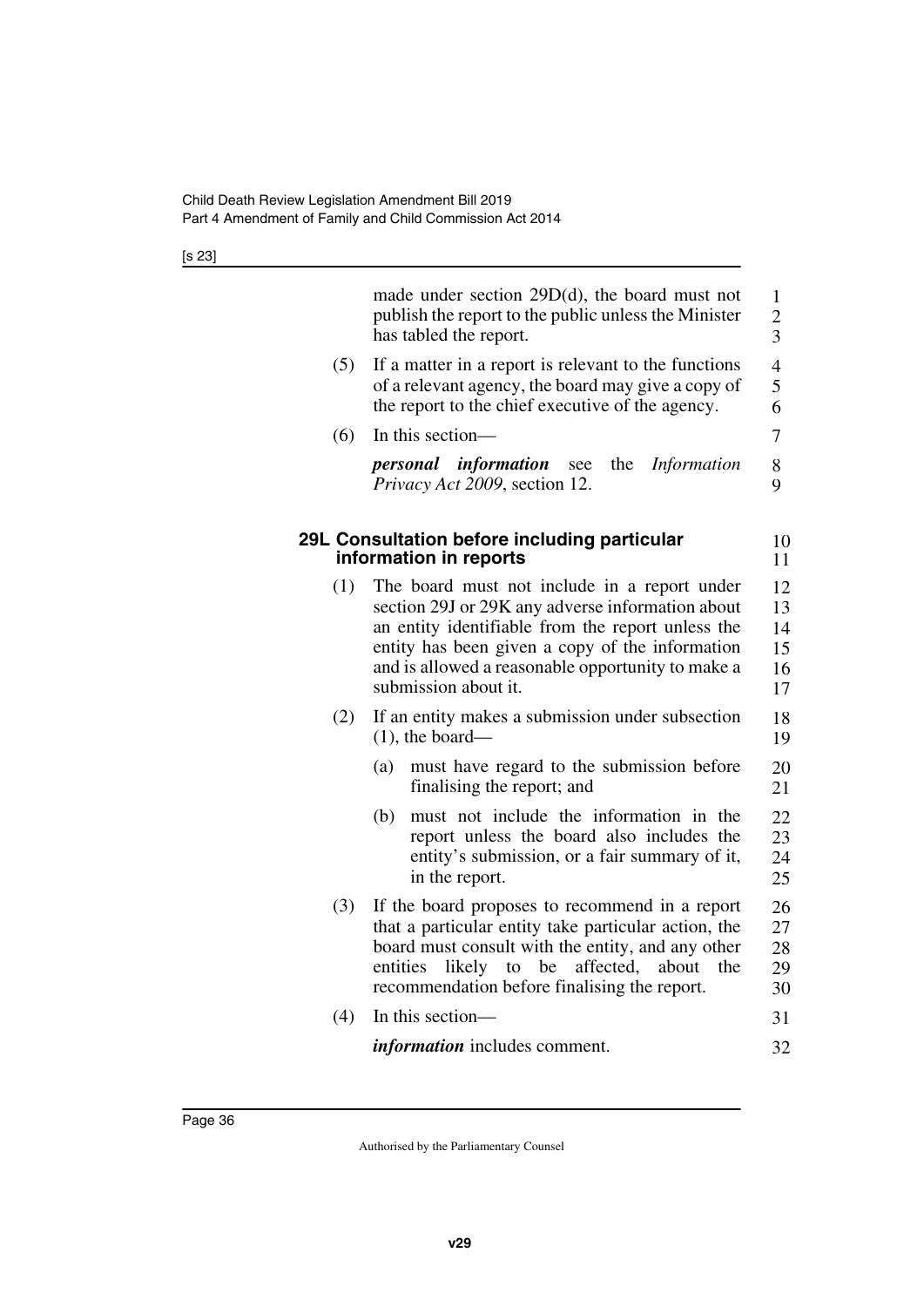<span id="page-38-7"></span><span id="page-38-6"></span><span id="page-38-5"></span><span id="page-38-4"></span><span id="page-38-3"></span><span id="page-38-2"></span><span id="page-38-1"></span><span id="page-38-0"></span>

|                   | reports | 29M Board may respond to internal agency review                                                                                                                                               | $\mathbf{1}$<br>$\overline{2}$ |
|-------------------|---------|-----------------------------------------------------------------------------------------------------------------------------------------------------------------------------------------------|--------------------------------|
| (1)               | The     | may provide<br>board<br>comments<br>and<br>information to an agency head or the litigation<br>director in response to a report received under the<br>Child Protection Act 1999, section 245O. | 3<br>$\overline{4}$<br>5<br>6  |
| (2)               |         | The board must not include the comments or<br>information in a report under section 29J or 29K<br>or another document published to the public.                                                | 7<br>8<br>9                    |
| <b>Division 5</b> |         | Information sharing and                                                                                                                                                                       | 10                             |
|                   |         | protection from liability                                                                                                                                                                     | 11                             |
|                   |         | 29N Definitions for div 5                                                                                                                                                                     | 12                             |
|                   |         | In this division—                                                                                                                                                                             | 13                             |
|                   |         | <i>chairperson</i> means the chairperson of the board.                                                                                                                                        | 14                             |
|                   |         | <i>information</i> includes a document.                                                                                                                                                       | 15                             |
|                   |         | 290 Underlying principle                                                                                                                                                                      | 16                             |
|                   |         | It is a principle underlying this part that public<br>entities should give information requested by the<br>chairperson for the purpose of the board's<br>functions-                           | 17<br>18<br>19<br>20           |
|                   | (a)     | in a timely way; and                                                                                                                                                                          | 21                             |
|                   | (b)     | to the extent that is appropriate, having<br>regard to-                                                                                                                                       | 22<br>23                       |
|                   |         | the relevance of the information to the<br>(i)<br>board's functions; and                                                                                                                      | 24<br>25                       |
|                   |         | the effect of giving the information on<br>(ii)<br>the safety, wellbeing and best interests<br>of children.                                                                                   | 26<br>27<br>28                 |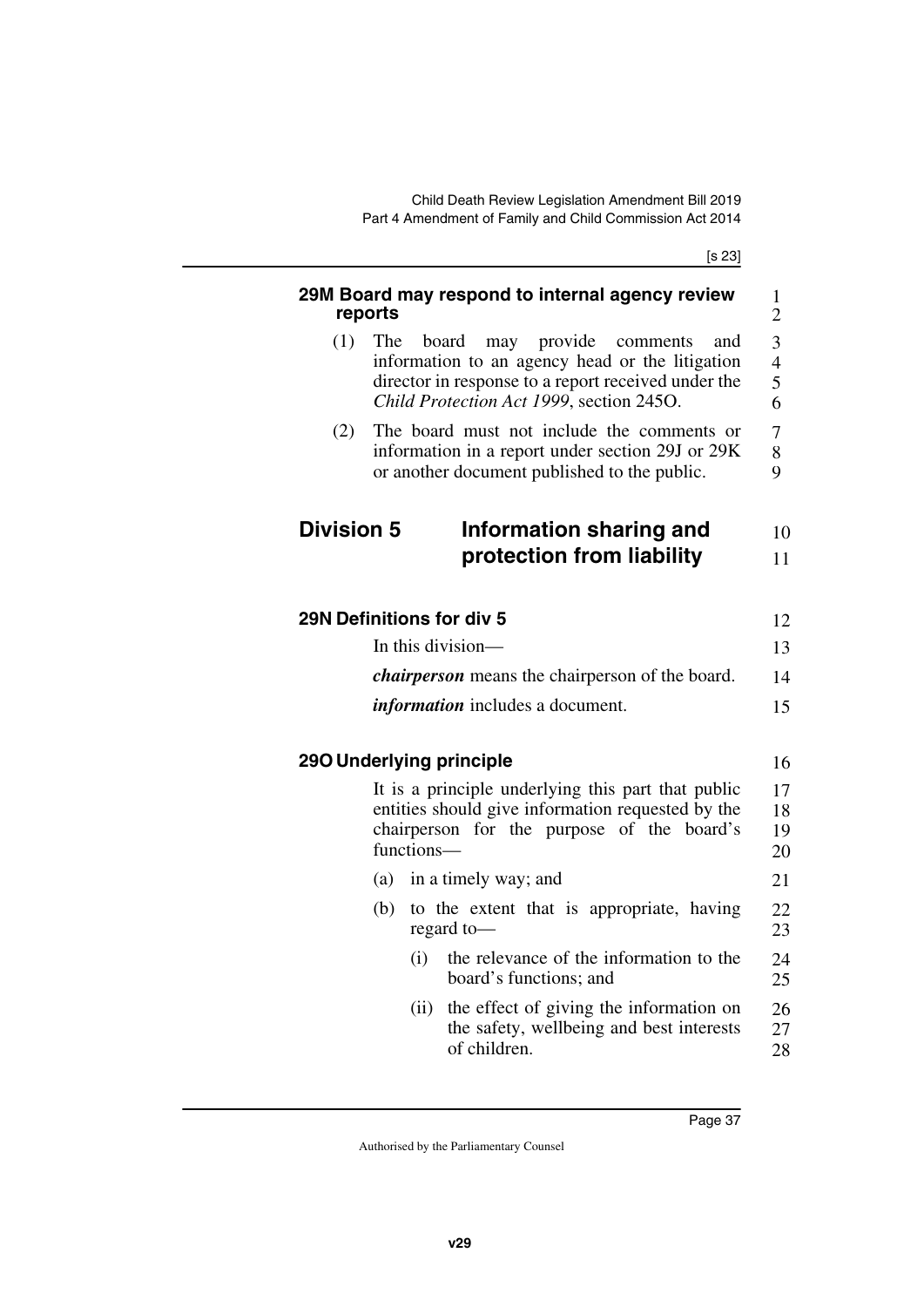<span id="page-39-1"></span><span id="page-39-0"></span>

|     | 29P Information may be given to chairperson                                                                  | 1                   |
|-----|--------------------------------------------------------------------------------------------------------------|---------------------|
| (1) | The chairperson may ask any entity for stated                                                                | $\overline{c}$      |
|     | information for the purpose of the board's<br>functions.                                                     | 3<br>$\overline{4}$ |
| (2) | Any entity may give confidential information to                                                              | 5                   |
|     | the chairperson for the purpose of the board's                                                               | 6                   |
|     | functions, whether or not the chairperson has                                                                | 7                   |
|     | requested the information.                                                                                   | 8                   |
|     | Examples of entities that may give information-                                                              | 9                   |
|     | a public entity                                                                                              | 10                  |
|     | a non-government agency that provides a service to<br>$\bullet$<br>children or families                      | 11<br>12            |
|     | a private hospital<br>$\bullet$                                                                              | 13                  |
|     | a medical practitioner                                                                                       | 14                  |
|     | the principal of a school                                                                                    | 15                  |
|     | the approved provider of an education and care<br>service                                                    | 16<br>17            |
|     | 29Q Chairperson may disclose confidential<br>information                                                     | 18<br>19            |
|     |                                                                                                              |                     |
| (1) | The<br>disclose<br>confidential<br>chairperson<br>may<br>information to an entity for the performance of the | 20<br>21            |
|     | board's functions under this part, including for the                                                         | 22                  |
|     | purpose of-                                                                                                  | 23                  |
|     | information<br>(a)<br>obtaining<br>the<br>chairperson                                                        | 24                  |
|     | requests under section $29P(1)$ ; or                                                                         | 25                  |
|     | performing the board's functions in the way<br>(b)<br>stated in section 29G.                                 | 26<br>27            |
| (2) | This section does not limit section $36(3)$ .                                                                | 28                  |
|     |                                                                                                              |                     |
|     | 29R Information sharing arrangements                                                                         | 29                  |
|     | The chairperson may enter into an arrangement                                                                | 30                  |
|     | with the commission, the State Coroner, the                                                                  | 31                  |

<span id="page-39-5"></span><span id="page-39-4"></span><span id="page-39-3"></span><span id="page-39-2"></span>Domestic and Family Violence Death Review and

32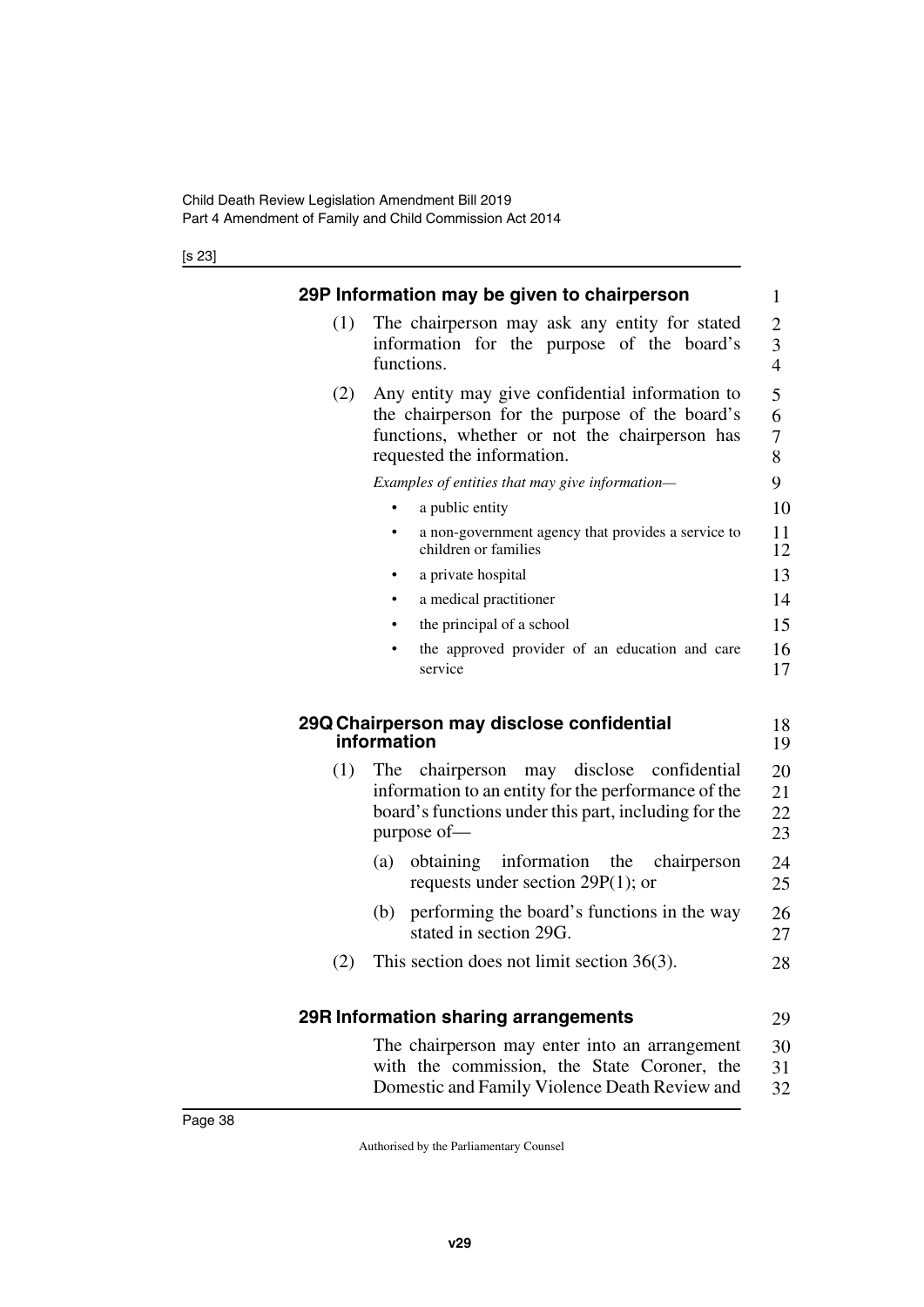<span id="page-40-3"></span><span id="page-40-2"></span><span id="page-40-1"></span><span id="page-40-0"></span>

|     | Advisory Board or another entity about sharing or<br>exchanging information under this part.<br>Example-<br>The chairperson may enter into an information sharing                                              | 1<br>$\overline{2}$<br>3   |
|-----|----------------------------------------------------------------------------------------------------------------------------------------------------------------------------------------------------------------|----------------------------|
|     | arrangement with the State Coroner that includes<br>arrangements for obtaining investigation documents<br>under the Coroners Act 2003, section 54.                                                             | $rac{4}{5}$ 6 7            |
|     | 29S Interaction with other laws                                                                                                                                                                                | 8                          |
| (1) | This part does not limit a power or obligation<br>under another Act or law to give information.                                                                                                                | 9<br>10                    |
| (2) | Information may be given under this part despite<br>any other law that would otherwise prohibit or<br>restrict the giving of the information.                                                                  | 11<br>12<br>13             |
| (3) | However, if a person may claim privilege in<br>relation to information under another Act or law,<br>the privilege is not affected only because the<br>information may be, or is, disclosed under this<br>part. | 14<br>15<br>16<br>17<br>18 |
|     | 29T Protection from liability for giving information                                                                                                                                                           | 19                         |
| (1) | This section applies if a person, acting honestly,<br>gives information under this part.                                                                                                                       | 20<br>21                   |
| (2) | The person is not liable, civilly, criminally or<br>under an administrative process, for giving the<br>information.                                                                                            | 22<br>23<br>24             |
| (3) | Also, merely because the person gives the<br>information, the person cannot be held to have-                                                                                                                   | 25<br>26                   |
|     | breached any code of professional etiquette<br>(a)<br>or ethics; or                                                                                                                                            | 27<br>28                   |
|     | departed from accepted<br>standards<br>(b)<br>of<br>professional conduct.                                                                                                                                      | 29<br>30                   |
| (4) | Without limiting subsections $(2)$ and $(3)$ —                                                                                                                                                                 | 31                         |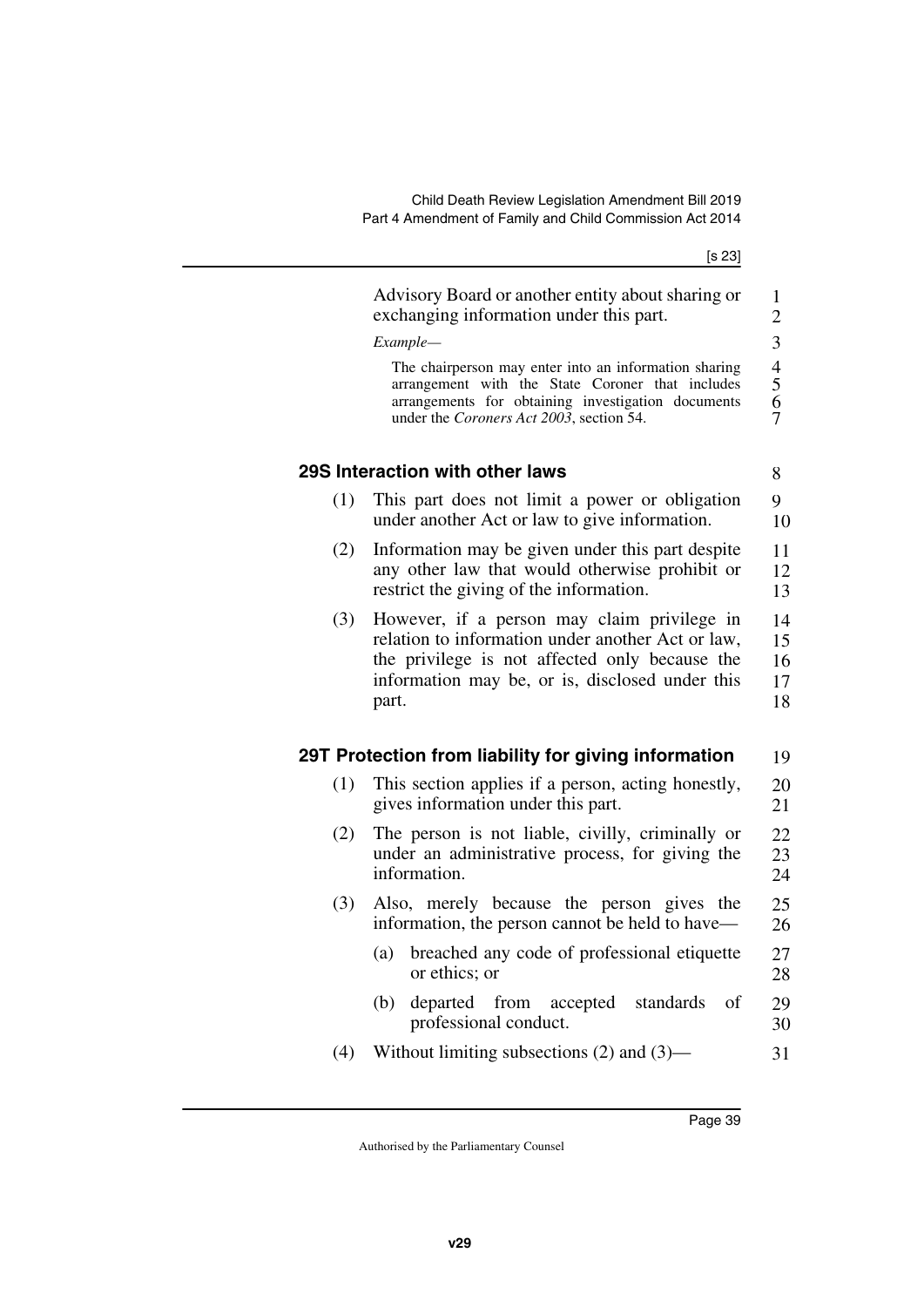<span id="page-41-7"></span><span id="page-41-6"></span><span id="page-41-5"></span><span id="page-41-4"></span><span id="page-41-3"></span><span id="page-41-2"></span><span id="page-41-1"></span><span id="page-41-0"></span>

|                        | (a)        |              | in a proceeding for defamation, the person<br>has a defence of absolute privilege for<br>publishing the information; and                                     | 1<br>$\overline{c}$<br>$\overline{3}$ |
|------------------------|------------|--------------|--------------------------------------------------------------------------------------------------------------------------------------------------------------|---------------------------------------|
|                        | (b)        | maintain     | if the person would otherwise be required to<br>confidentiality<br>about<br>the<br>information under an Act, oath or rule of<br>law or practice, the person- | $\overline{4}$<br>5<br>6<br>7         |
|                        |            | (i)          | does not contravene the Act, oath or<br>rule of law or practice by giving the<br>information; and                                                            | 8<br>9<br>10                          |
|                        |            | (ii)         | is not liable to disciplinary action for<br>giving the information.                                                                                          | 11<br>12                              |
|                        | good faith |              | 29U No liability for defamation if report made in                                                                                                            | 13<br>14                              |
|                        |            |              | It is a lawful excuse for the publication of a                                                                                                               | 15                                    |
|                        |            |              | defamatory statement made in a report under this                                                                                                             | 16                                    |
|                        |            |              | part that the publication is made in good faith and                                                                                                          | 17                                    |
|                        |            |              | is, or purports to be, made for this Act.                                                                                                                    | 18                                    |
| <b>Division 6</b>      |            |              | <b>Membership of board</b>                                                                                                                                   | 19                                    |
|                        |            |              | 29V Composition of board                                                                                                                                     | 20                                    |
|                        |            |              | The board consists of the chairperson and not                                                                                                                | 21                                    |
|                        |            |              | more than 11 other members appointed by the                                                                                                                  | 22                                    |
|                        |            | Minister.    |                                                                                                                                                              | 23                                    |
| <b>29W Chairperson</b> |            |              |                                                                                                                                                              | 24                                    |
| (1)                    | The        | chairperson. | Minister<br>must appoint the principal<br>commissioner or another commissioner as the                                                                        | 25<br>26<br>27                        |
| (2)                    |            |              | The chairperson is responsible for leading the<br>board, and directing its activities, to ensure it                                                          | 28<br>29                              |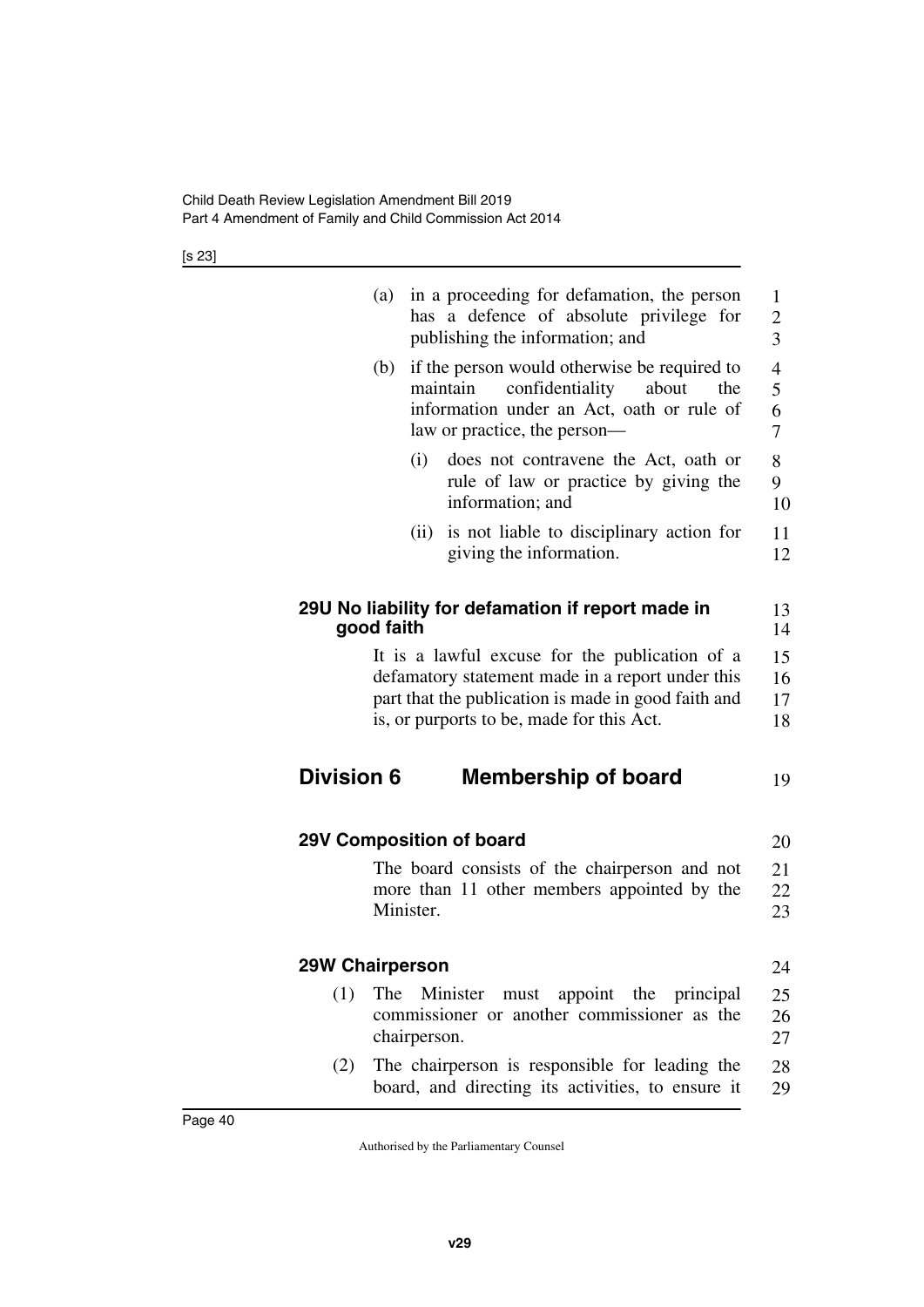<span id="page-42-1"></span><span id="page-42-0"></span>

|     | appropriately performs its functions.                                                                                                                                                         | 1                                                           |
|-----|-----------------------------------------------------------------------------------------------------------------------------------------------------------------------------------------------|-------------------------------------------------------------|
| (3) | The chairperson holds office for the term stated in<br>the person's instrument of appointment<br>as<br>chairperson.                                                                           | $\overline{c}$<br>$\overline{\mathbf{3}}$<br>$\overline{4}$ |
| (4) | A person ceases to be chairperson if the person—                                                                                                                                              | 5                                                           |
|     | resigns office as chairperson by signed<br>(a)<br>notice given to the Minister; or                                                                                                            | 6<br>7                                                      |
|     | ceases to be a commissioner.<br>(b)                                                                                                                                                           | 8                                                           |
|     | <b>29X Other members</b>                                                                                                                                                                      | 9                                                           |
| (1) | This section applies to the board members other<br>than the chairperson.                                                                                                                      | 10<br>11                                                    |
| (2) | The Minister may appoint a person as a member<br>of the board if satisfied the person is eligible and<br>suitable for appointment.                                                            | 12<br>13<br>14                                              |
| (3) | A person is eligible for appointment if the<br>person-                                                                                                                                        | 15<br>16                                                    |
|     | has expertise in the field of paediatrics and<br>(a)<br>child health, forensic pathology, mental<br>health, investigations or child protection; or                                            | 17<br>18<br>19                                              |
|     | has expertise in litigation relating to child<br>(b)<br>protection proceedings or proceedings of a<br>similar nature; or                                                                      | 20<br>21<br>22                                              |
|     | otherwise, because of the<br>(c)<br>person's<br><i>is</i><br>qualifications, experience or membership of<br>entity, likely to make a valuable<br>an<br>contribution to the work of the board. | 23<br>24<br>25<br>26                                        |
| (4) | However, a person is ineligible for appointment if<br>the person—                                                                                                                             | 27<br>28                                                    |
|     | has a conviction for an indictable offence; or<br>(a)                                                                                                                                         | 29                                                          |
|     | is an insolvent under administration under<br>(b)<br>the Corporations Act, section 9; or                                                                                                      | 30<br>31                                                    |
|     | is a member of the Legislative Assembly.<br>(c)                                                                                                                                               | 32                                                          |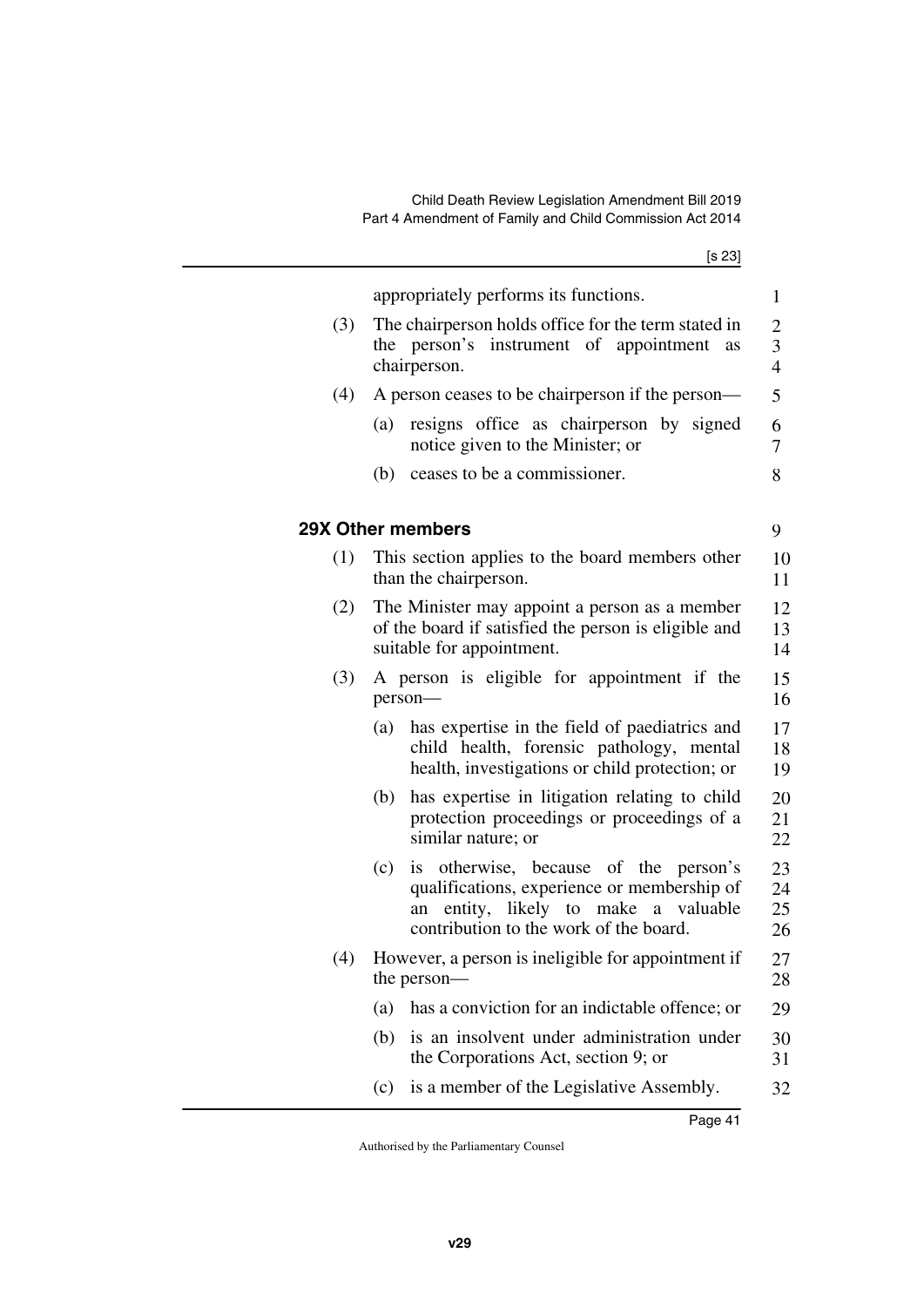<span id="page-43-1"></span><span id="page-43-0"></span>

| (5) | The Minister must not appoint a person if the<br>person does not consent to a criminal history<br>check before appointment.                                                                              | 1<br>$\frac{2}{3}$            |  |
|-----|----------------------------------------------------------------------------------------------------------------------------------------------------------------------------------------------------------|-------------------------------|--|
| (6) | Without limiting the matters to which the Minister<br>may have regard in deciding a person's suitability<br>for appointment, the Minister may have regard to<br>the person's criminal history.           | $\overline{4}$<br>5<br>6<br>7 |  |
| (7) | Minister<br>The<br>the<br>board's<br>must<br>ensure<br>membership-                                                                                                                                       | 8<br>9                        |  |
|     | (a)<br>reflects the social and cultural diversity of<br>the Queensland community; and                                                                                                                    | 10<br>11                      |  |
|     | (b)<br>includes at least 1 Aboriginal or Torres<br>Strait Islander person; and                                                                                                                           | 12<br>13                      |  |
|     | includes persons with a range of experience,<br>(c)<br>knowledge or skills relevant to the board's<br>functions; and                                                                                     | 14<br>15<br>16                |  |
|     | (d)<br>does not include a majority of persons who<br>are public service employees.                                                                                                                       | 17<br>18                      |  |
|     | 29Y Deputy chairperson                                                                                                                                                                                   | 19                            |  |
| (1) | The Minister may appoint a board member to be.<br>the deputy chairperson.                                                                                                                                | 20<br>21                      |  |
| (2) | If the chairperson is not an Aboriginal or Torres<br>Strait Islander person, the Minister must appoint a<br>board member who is an Aboriginal or Torres<br>Strait Islander person as deputy chairperson. |                               |  |
| (3) | The Minister may not appoint a board member<br>who is a commissioner as deputy chairperson.                                                                                                              |                               |  |
| (4) | A person may be appointed as a board member<br>and deputy chairperson at the same time.                                                                                                                  | 28<br>29                      |  |
| (5) | A person ceases to be deputy chairperson if the<br>person-                                                                                                                                               | 30<br>31                      |  |
|     | resigns office as deputy chairperson by<br>(a)<br>signed notice given to the Minister; or                                                                                                                | 32<br>33                      |  |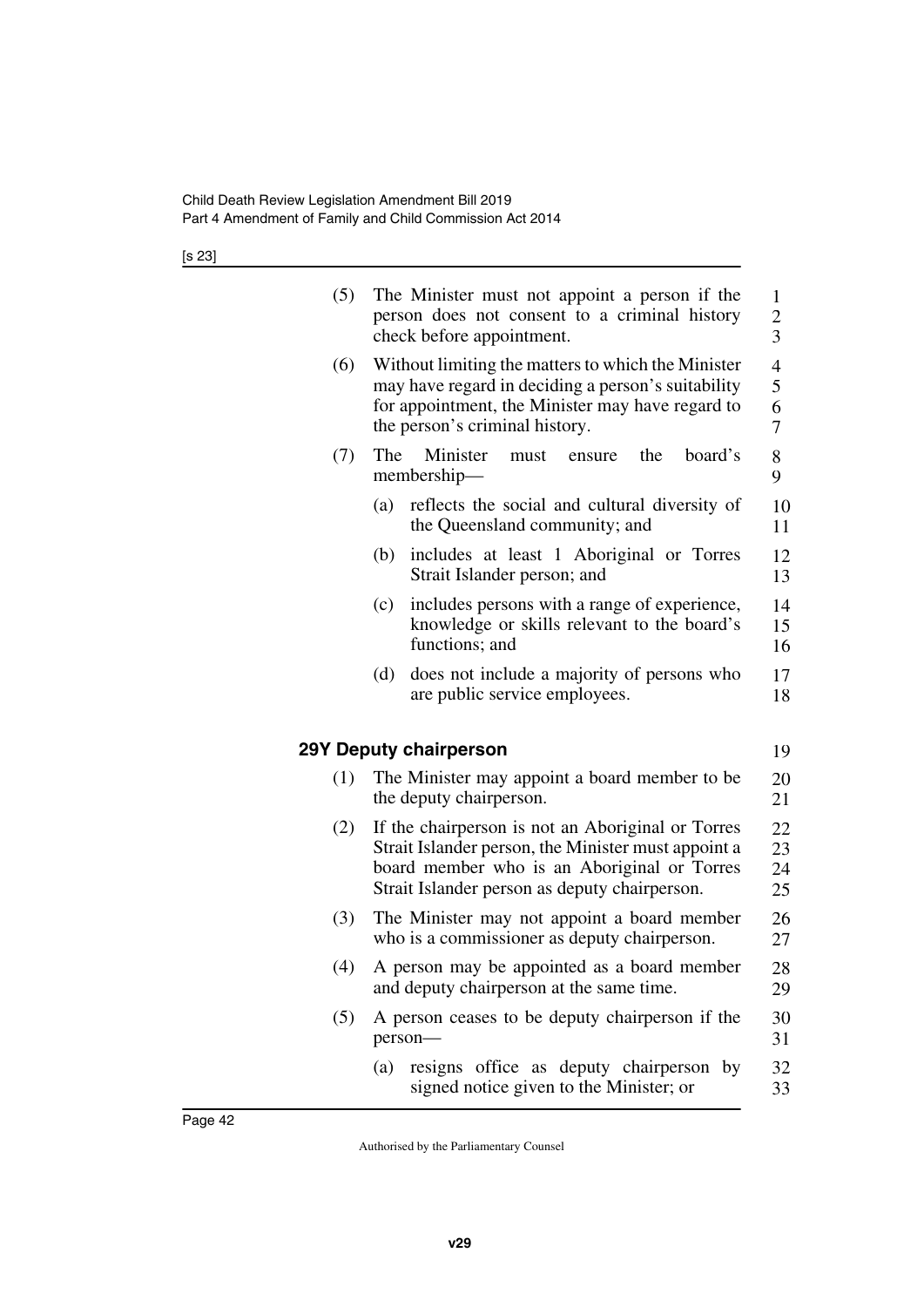<span id="page-44-5"></span><span id="page-44-4"></span><span id="page-44-3"></span><span id="page-44-2"></span><span id="page-44-1"></span><span id="page-44-0"></span>

|     | (b) ceases to be a board member.                                                                                                 | 1                        |  |
|-----|----------------------------------------------------------------------------------------------------------------------------------|--------------------------|--|
| (6) | The deputy chairperson is to act as chairperson—                                                                                 | $\overline{2}$           |  |
|     | (a)<br>during<br>vacancy in<br>the<br>office<br><sub>of</sub><br>a<br>chairperson; and                                           | 3<br>$\overline{4}$      |  |
|     | during all periods when the chairperson is<br>(b)<br>absent or cannot perform the functions of<br>the office.                    | 5<br>6<br>$\overline{7}$ |  |
|     | 29Z Conditions of appointment                                                                                                    | 8                        |  |
| (1) | A board member is to be paid the remuneration<br>and allowances decided by the Minister.                                         | 9<br>10                  |  |
| (2) | A board member who is a State employee is not<br>entitled to be paid remuneration for holding office<br>as a member.             | 11<br>12<br>13           |  |
| (3) | For matters not provided for by this Act, a board<br>member holds office on the terms and conditions<br>decided by the Minister. |                          |  |
|     | 29ZA Term of appointment                                                                                                         | 17                       |  |
| (1) | A board member is appointed for the term, of not<br>more than 3 years, stated in the member's<br>instrument of appointment.      | 18<br>19<br>20           |  |
| (2) | A board member may be reappointed.                                                                                               | 21                       |  |
|     | 29ZB Vacation of office                                                                                                          | 22                       |  |
| (1) | The office of a board member becomes vacant                                                                                      | 23                       |  |
|     | $if$ —                                                                                                                           | 24                       |  |
|     | the member-<br>(a)                                                                                                               | 25                       |  |
|     | completes the member's term of office<br>(i)<br>and is not reappointed; or                                                       | 26<br>27                 |  |
|     | resigns from office by signed notice<br>(ii)<br>given to the Minister; or                                                        | 28<br>29                 |  |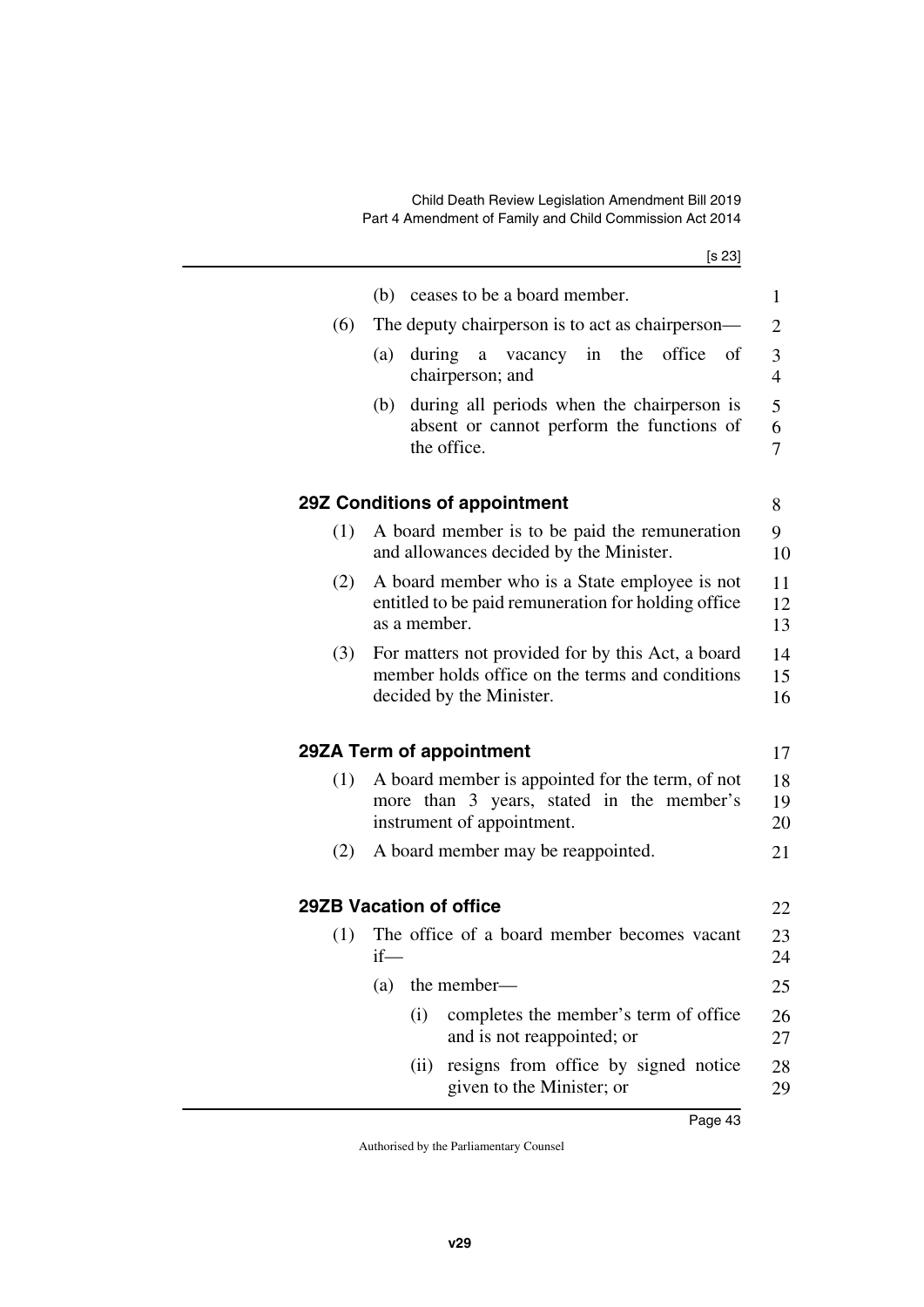<span id="page-45-1"></span><span id="page-45-0"></span>

|     | (iii) becomes ineligible for appointment<br>under section $29X(4)$ ; or                                                                                                          | 1<br>$\overline{2}$  |
|-----|----------------------------------------------------------------------------------------------------------------------------------------------------------------------------------|----------------------|
|     | the Minister ends the member's appointment<br>(b)<br>under subsection $(2)$ .                                                                                                    | 3<br>$\overline{4}$  |
| (2) | The Minister may, by signed notice given to a<br>the<br>member's<br>board<br>member,<br>terminate<br>appointment if-                                                             | 5<br>6<br>7          |
|     | the member is absent from 3 consecutive<br>(a)<br>meetings of the board without the board's<br>permission and without reasonable excuse;<br>or                                   | 8<br>9<br>10<br>11   |
|     | the Minister is satisfied the member is<br>(b)<br>incapable of satisfactorily performing the<br>member's functions.                                                              | 12<br>13<br>14       |
|     | 29ZC Criminal history reports                                                                                                                                                    | 15                   |
| (1) | This section applies in relation to-                                                                                                                                             | 16                   |
|     | a person who has consented to a criminal<br>(a)<br>history check for the purpose of the person's<br>appointment as a board member; and                                           | 17<br>18<br>19       |
|     | a board member.<br>(b)                                                                                                                                                           | 20                   |
| (2) | The Minister may ask the police commissioner<br>$for-$                                                                                                                           | 21<br>22             |
|     | the person's criminal history; and<br>(a)                                                                                                                                        | 23                   |
|     | a brief description of the circumstances of a<br>(b)<br>conviction or charge mentioned in the<br>person's criminal history.                                                      | 24<br>25<br>26       |
| (3) | The police commissioner must comply with the<br>request in relation to information in the police<br>commissioner's possession or to which the police<br>commissioner has access. | 27<br>28<br>29<br>30 |
| (4) | The Minister must destroy a report given to the<br>Minister under this section as soon as practicable<br>after it is no longer needed for the purpose for                        | 31<br>32<br>33       |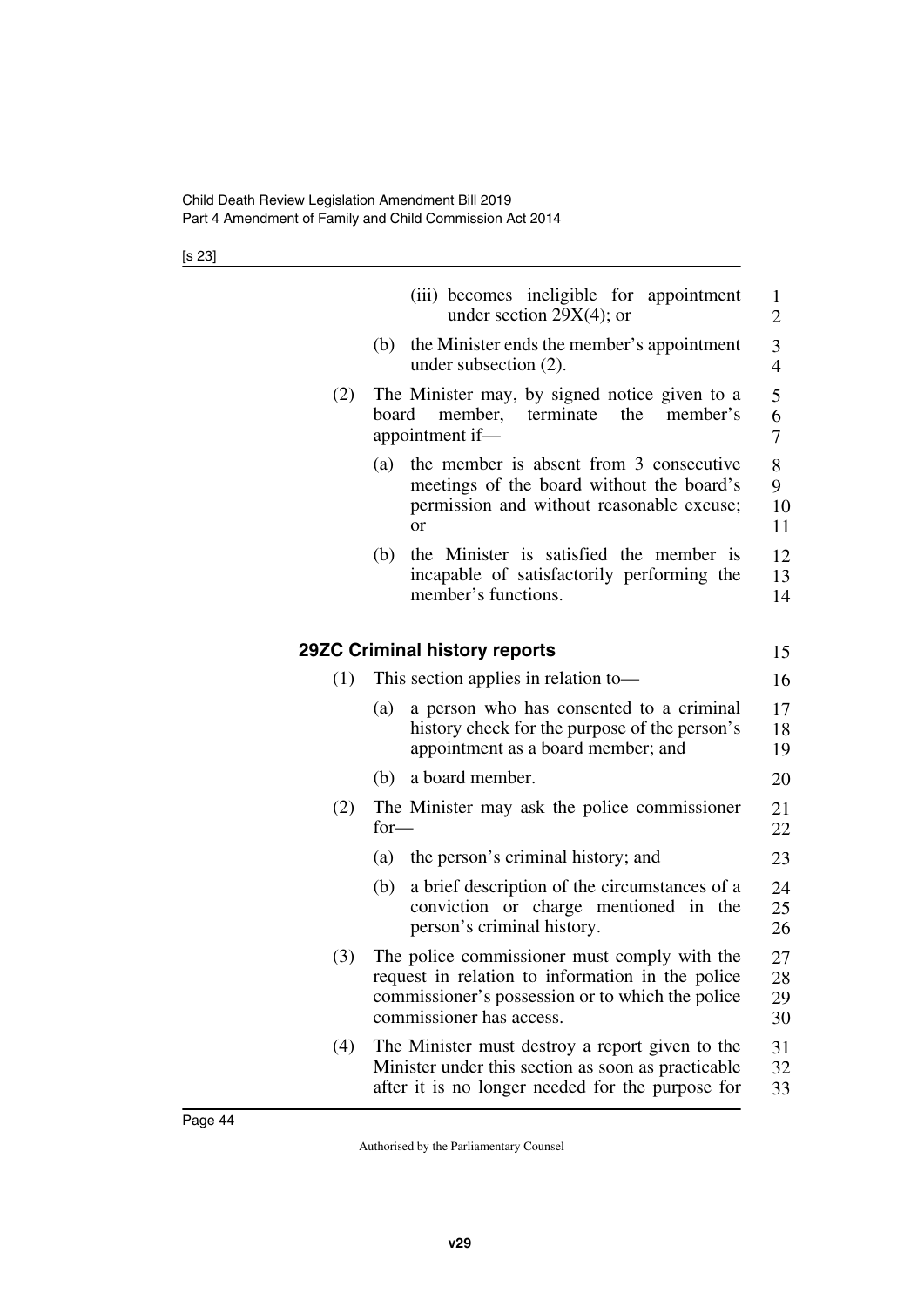<span id="page-46-1"></span><span id="page-46-0"></span>

|                    | [s 23]                                                                                                                                         |  |
|--------------------|------------------------------------------------------------------------------------------------------------------------------------------------|--|
|                    | which it was requested.                                                                                                                        |  |
|                    | 29ZD Members must disclose new convictions                                                                                                     |  |
| (1)                | This section applies if a person is convicted of an<br>indictable offence during the term of the person's<br>appointment as a board member.    |  |
| (2)                | The person must immediately give notice of the<br>conviction to the Minister under this section,<br>unless the person has a reasonable excuse. |  |
|                    | Maximum penalty—100 penalty units.                                                                                                             |  |
| (3)                | The notice must include—                                                                                                                       |  |
|                    | the existence of the conviction; and<br>(a)                                                                                                    |  |
|                    | when the offence was committed; and<br>(b)                                                                                                     |  |
|                    | details adequate to identify the offence; and<br>(c)                                                                                           |  |
|                    | (d)<br>the sentence imposed on the person.                                                                                                     |  |
| <b>Division 7</b>  | <b>Proceedings of the board</b>                                                                                                                |  |
|                    | 29ZE Time and place of meetings                                                                                                                |  |
| (1)                | The board may hold its meetings when and where<br>it decides.                                                                                  |  |
| (2)                | The chairperson—                                                                                                                               |  |
|                    | may call a meeting at any time; and<br>(a)                                                                                                     |  |
|                    | (b)<br>must call a meeting if asked by at least 3<br>other members.                                                                            |  |
| <b>29ZF Quorum</b> |                                                                                                                                                |  |
|                    | A quorum for a meeting is at least half of the                                                                                                 |  |

<span id="page-46-7"></span><span id="page-46-6"></span><span id="page-46-5"></span><span id="page-46-4"></span><span id="page-46-3"></span><span id="page-46-2"></span>board members, including at least 1 member who is an Aboriginal or Torres Strait Islander person. 25 26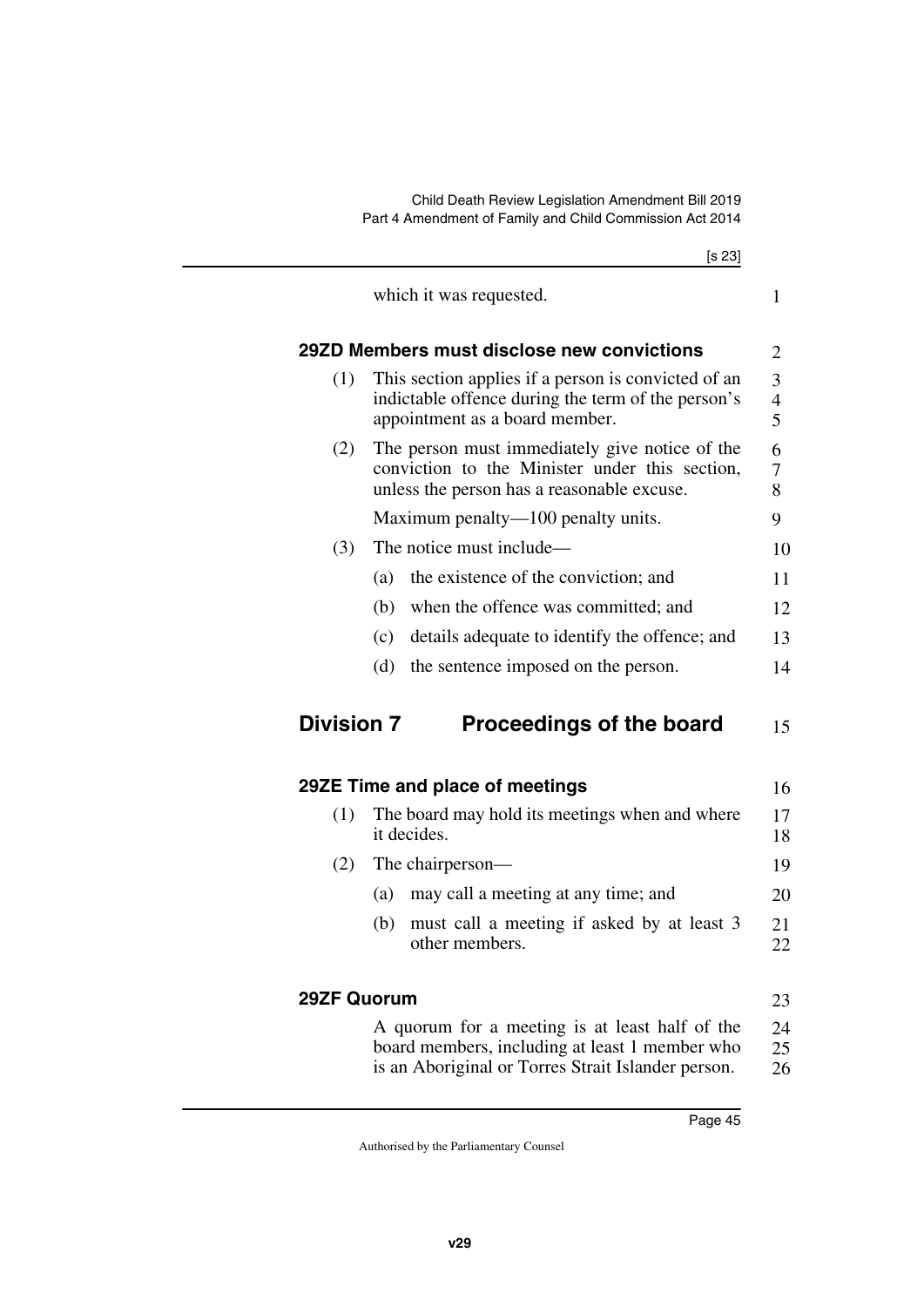<span id="page-47-3"></span><span id="page-47-2"></span><span id="page-47-1"></span><span id="page-47-0"></span>

|     | 29ZG Presiding at meetings                                                                                                                                                                                                           | $\mathbf{1}$                    |
|-----|--------------------------------------------------------------------------------------------------------------------------------------------------------------------------------------------------------------------------------------|---------------------------------|
| (1) | The chairperson is to preside at all meetings at<br>which the chairperson is present.                                                                                                                                                | $\frac{2}{3}$                   |
| (2) | If the chairperson is not present at a meeting, the<br>deputy chairperson is to preside.                                                                                                                                             | $\overline{4}$<br>5             |
| (3) | If neither the chairperson nor the deputy<br>chairperson is present at a meeting, the board<br>member chosen by the members present is to<br>preside.                                                                                | 6<br>$\boldsymbol{7}$<br>8<br>9 |
|     | 29ZH Conduct of meetings                                                                                                                                                                                                             | 10                              |
| (1) | Subject to this division, the board may conduct its<br>proceedings, including its meetings,<br>it<br><b>as</b><br>considers appropriate.                                                                                             | 11<br>12<br>13                  |
| (2) | The board may hold meetings, or allow board<br>members to take part in meetings, by using any<br>allowing<br>technology<br>reasonably<br>contemporaneous and continuous communication<br>between persons taking part in the meeting. | 14<br>15<br>16<br>17<br>18      |
| (3) | A board member who takes part in a meeting<br>under subsection $(2)$ is taken to be present at the<br>meeting.                                                                                                                       | 19<br>20<br>21                  |
| (4) | A question at a meeting is to be decided by a<br>majority of the votes of the board members<br>present at the meeting.                                                                                                               | 22<br>23<br>24                  |
| (5) | If the votes are equal, the board member presiding<br>has a casting vote.                                                                                                                                                            | 25<br>26                        |
| (6) | A resolution is a valid resolution of the board,<br>even though it is not passed at a meeting of the<br>board, if $-$                                                                                                                | 27<br>28<br>29                  |
|     | (a)<br>at least half of the board members give<br>written agreement to the resolution; and                                                                                                                                           | 30<br>31                        |
|     | notice of the resolution is given under<br>(b)<br>procedures approved by the board.                                                                                                                                                  | 32<br>33                        |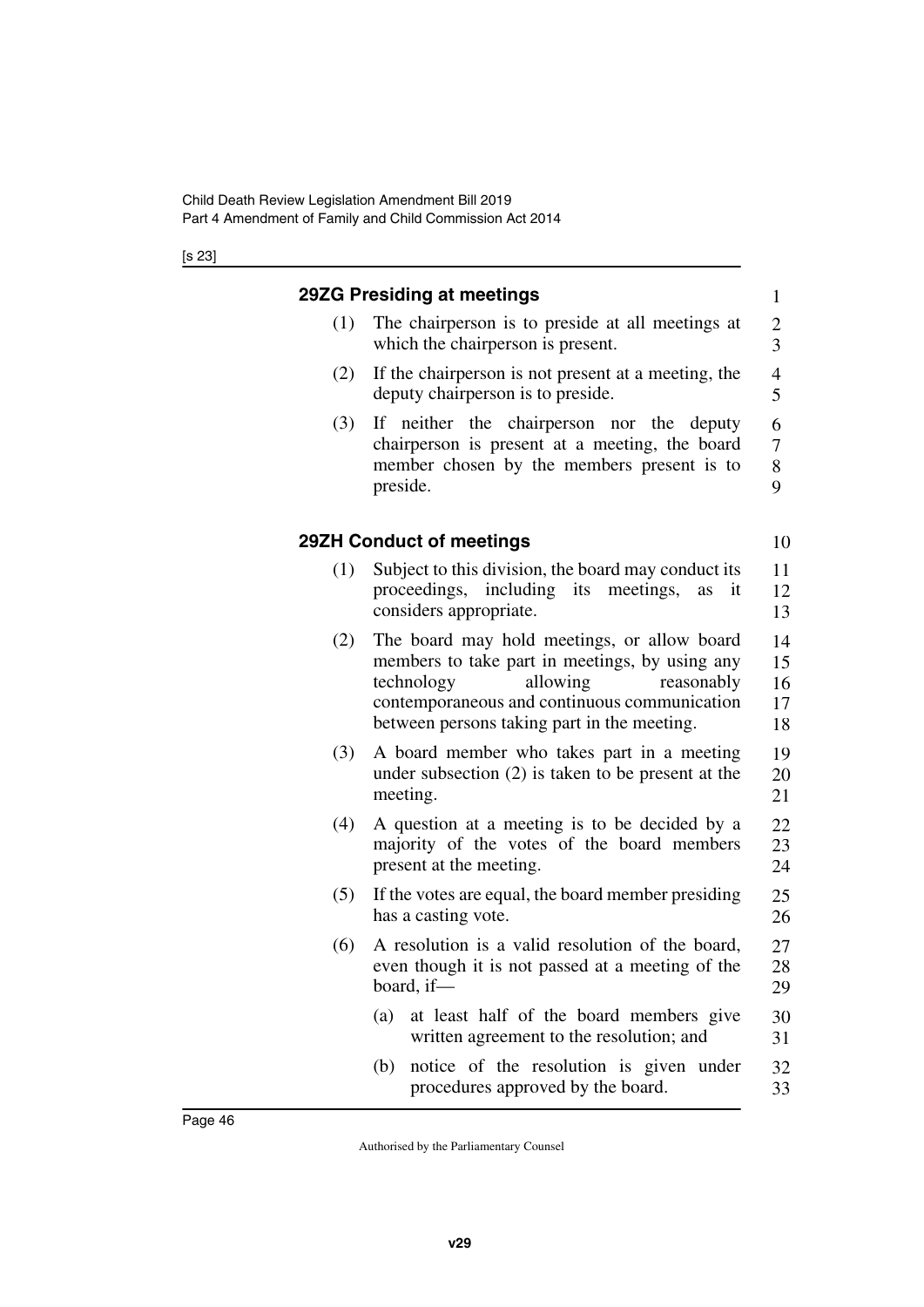<span id="page-48-3"></span><span id="page-48-2"></span><span id="page-48-1"></span><span id="page-48-0"></span>

|     | [s 23]                                                                                                                                                           |                          |
|-----|------------------------------------------------------------------------------------------------------------------------------------------------------------------|--------------------------|
| (7) | The board may invite persons other than board<br>members to attend a meeting to advise or inform<br>the board about any matter.                                  | 1<br>$\overline{c}$<br>3 |
|     | 29ZI Minutes and other records                                                                                                                                   | 4                        |
|     | The board must keep—                                                                                                                                             | 5                        |
|     | minutes of its meetings; and<br>(a)                                                                                                                              | 6                        |
|     | a record of its decisions and resolutions.<br>(b)                                                                                                                | 7                        |
|     | 29ZJ Disclosure of interests                                                                                                                                     | 8                        |
| (1) | This section applies if—                                                                                                                                         | 9                        |
|     | a board member has a direct or indirect<br>(a)<br>interest in a matter being considered, or<br>about to be considered, at a meeting; and                         | 10<br>11<br>12           |
|     | the interest could conflict with the proper<br>(b)<br>performance of the member's duties about<br>the consideration of the matter.                               | 13<br>14<br>15           |
| (2) | As soon as practicable after the relevant facts<br>come to the board member's knowledge, the<br>member must disclose the nature of the interest at<br>a meeting. | 16<br>17<br>18<br>19     |
| (3) | Particulars of the disclosure must be recorded by<br>the board in a register of interests kept for the<br>purpose.                                               | 20<br>21<br>22           |
| (4) | Unless the board otherwise directs, the board<br>member must not-                                                                                                | 23<br>24                 |
|     | (a) be present when the board considers the<br>matter; or                                                                                                        | 25<br>26                 |
|     | take part in a decision of the board about the<br>(b)<br>matter.                                                                                                 | 27<br>28                 |
| (5) | The board member must not be present when the<br>board is considering whether to give a direction<br>under subsection (4).                                       | 29<br>30<br>31           |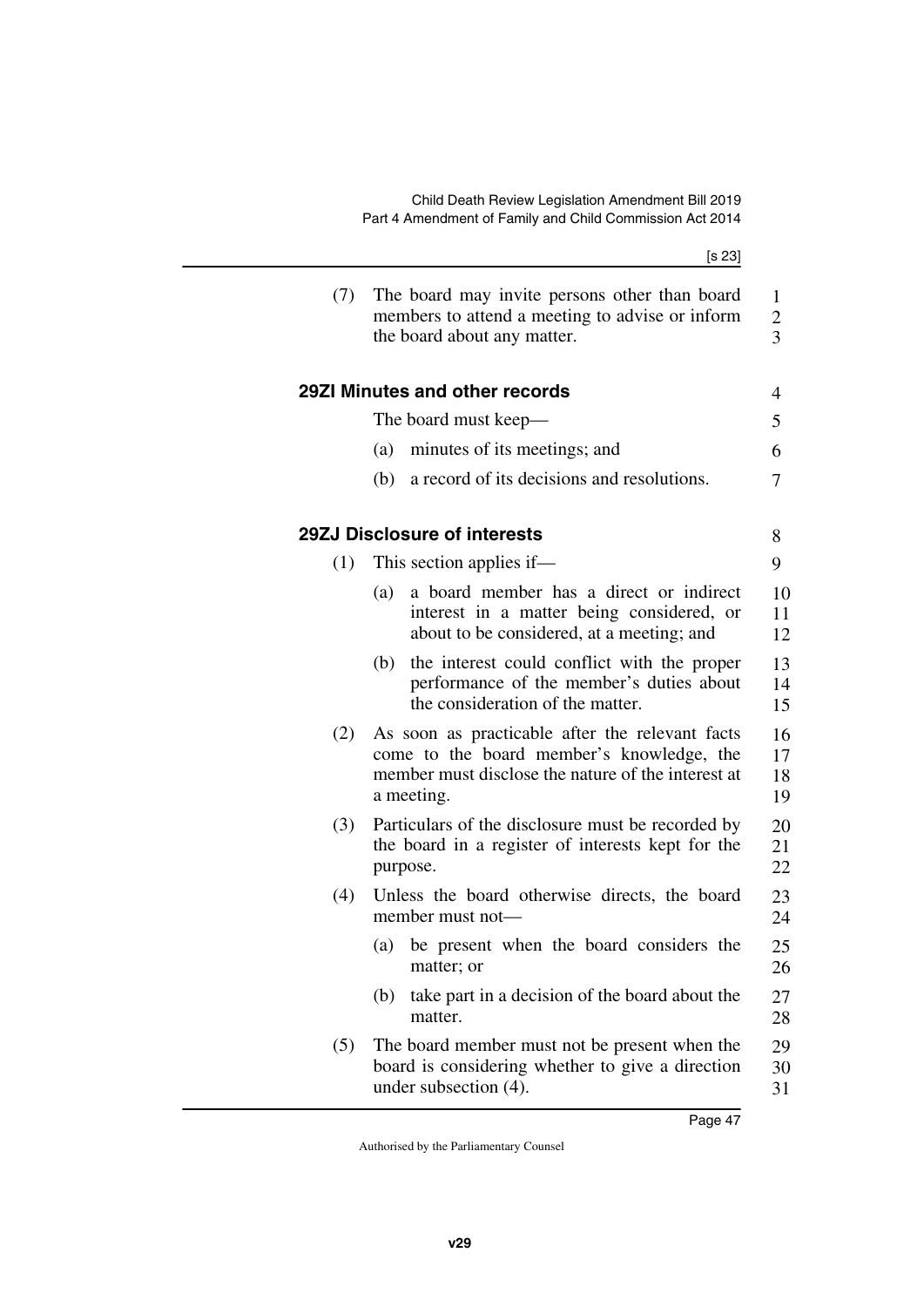[s 24]

<span id="page-49-1"></span><span id="page-49-0"></span>

|    |     | (6)               | A contravention of this section does not invalidate<br>a decision of the board.                                                                                                                                   | 1<br>$\overline{2}$                |
|----|-----|-------------------|-------------------------------------------------------------------------------------------------------------------------------------------------------------------------------------------------------------------|------------------------------------|
|    |     | (7)               | However, if the board becomes aware the board<br>member contravened this section, the board must<br>reconsider a decision made by the board in which<br>the member took part in contravention of this<br>section. | 3<br>$\overline{4}$<br>5<br>6<br>7 |
|    |     |                   | 29ZK Attendance by proxy                                                                                                                                                                                          | 8                                  |
|    |     | (1)               | A board member may attend a meeting of the<br>board by proxy.                                                                                                                                                     | 9<br>10                            |
|    |     | (2)               | The proxy holder—                                                                                                                                                                                                 | 11                                 |
|    |     |                   | may participate in the meeting, but not vote,<br>(a)<br>on the board member's behalf; and                                                                                                                         | 12<br>13                           |
|    |     |                   | is not entitled to preside at the meeting only<br>(b)<br>because the person is the proxy holder for<br>the chairperson or deputy chairperson; and                                                                 | 14<br>15<br>16                     |
|    |     |                   | is not counted for the purpose of deciding<br>(c)<br>whether a quorum is present under section<br>29ZF.                                                                                                           | 17<br>18<br>19                     |
|    |     | (3)               | For section $29ZB(2)(a)$ , an absent board member<br>is not taken to have attended a meeting only<br>because a proxy holder for the member attended<br>the meeting.                                               | 20<br>21<br>22<br>23               |
| 24 |     |                   | Amendment of s 36 (Confidentiality of information)                                                                                                                                                                | 24                                 |
|    | (1) | Section $36(2)$ — |                                                                                                                                                                                                                   | 25                                 |
|    |     | insert-           |                                                                                                                                                                                                                   | 26                                 |
|    |     |                   | (ba) a member of the board; or                                                                                                                                                                                    | 27                                 |
|    | (2) |                   | Section $36(2)(ba)$ to (e)—                                                                                                                                                                                       | 28                                 |
|    |     |                   | <i>renumber</i> as section $36(2)(c)$ to (f).                                                                                                                                                                     | 29                                 |
|    |     |                   |                                                                                                                                                                                                                   | 30                                 |

<span id="page-49-3"></span><span id="page-49-2"></span>**Clause** 24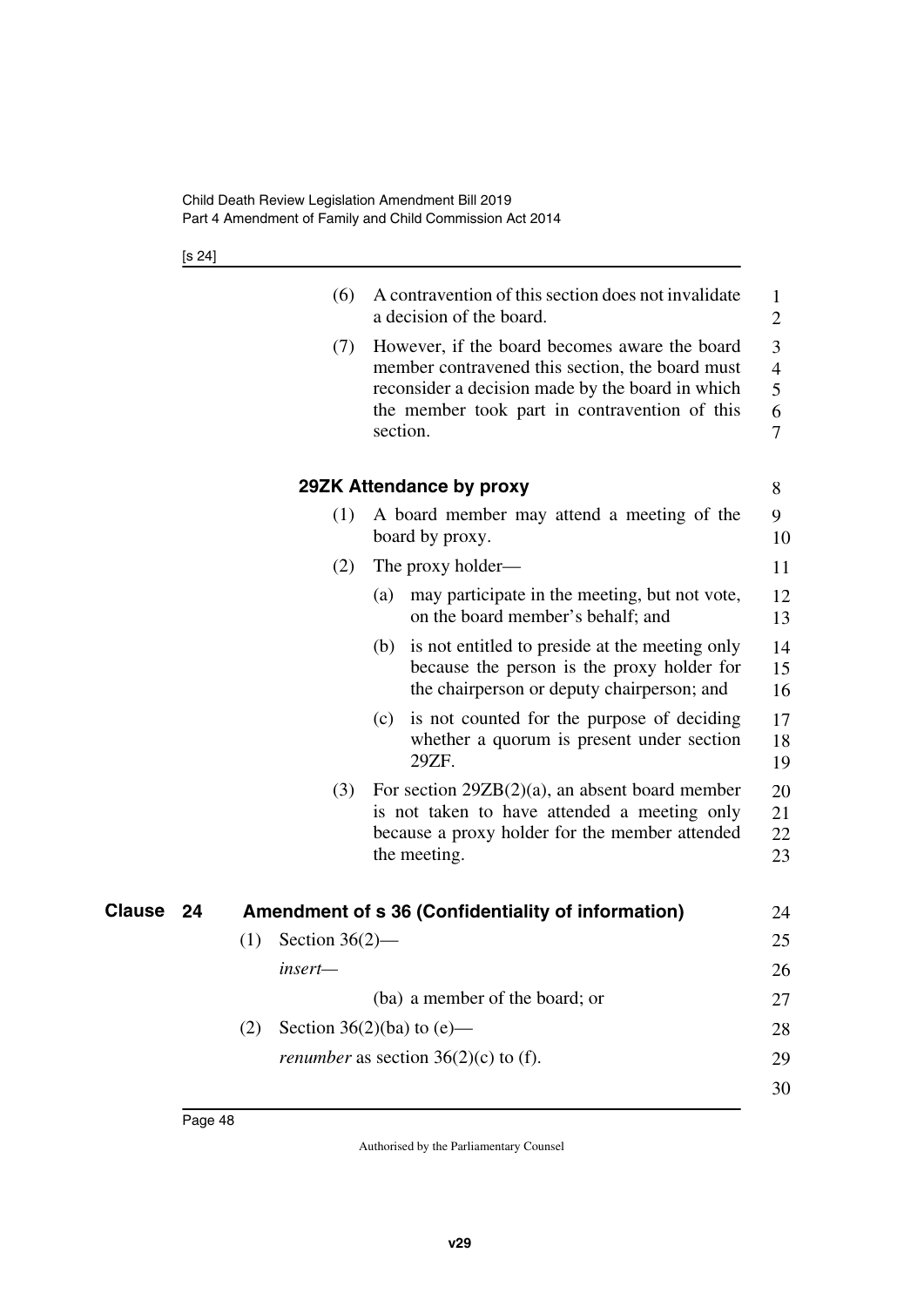<span id="page-50-7"></span>Child Death Review Legislation Amendment Bill 2019 Part 4 Amendment of Family and Child Commission Act 2014

<span id="page-50-9"></span><span id="page-50-8"></span><span id="page-50-6"></span><span id="page-50-5"></span><span id="page-50-4"></span><span id="page-50-3"></span><span id="page-50-2"></span><span id="page-50-1"></span><span id="page-50-0"></span>

|               |                                                 |                                        | [s 25]                                                                                                                                                                                                                                                                                                                            |                                        |  |  |  |
|---------------|-------------------------------------------------|----------------------------------------|-----------------------------------------------------------------------------------------------------------------------------------------------------------------------------------------------------------------------------------------------------------------------------------------------------------------------------------|----------------------------------------|--|--|--|
| <b>Clause</b> | 25                                              | Insertion of new pt 6, div 1, hdg      |                                                                                                                                                                                                                                                                                                                                   | $\mathbf{1}$                           |  |  |  |
|               |                                                 | After part 6, heading—                 |                                                                                                                                                                                                                                                                                                                                   | $\overline{2}$                         |  |  |  |
|               |                                                 | insert—                                |                                                                                                                                                                                                                                                                                                                                   | 3                                      |  |  |  |
|               |                                                 | <b>Division 1</b>                      | <b>Transitional provisions for</b><br>Act No. 27 of 2014                                                                                                                                                                                                                                                                          | $\overline{4}$<br>5                    |  |  |  |
| <b>Clause</b> | Amendment of s 44 (Definitions for pt 6)<br>-26 |                                        |                                                                                                                                                                                                                                                                                                                                   |                                        |  |  |  |
|               |                                                 | Section 44, heading, 'pt $6'$ —<br>(1) |                                                                                                                                                                                                                                                                                                                                   | 7                                      |  |  |  |
|               |                                                 | omit, insert-                          |                                                                                                                                                                                                                                                                                                                                   | 8                                      |  |  |  |
|               |                                                 |                                        | division                                                                                                                                                                                                                                                                                                                          | 9                                      |  |  |  |
|               |                                                 | Section 44, 'this part'—<br>(2)        |                                                                                                                                                                                                                                                                                                                                   | 10                                     |  |  |  |
|               |                                                 | omit, insert-                          |                                                                                                                                                                                                                                                                                                                                   | 11                                     |  |  |  |
|               |                                                 |                                        | this division                                                                                                                                                                                                                                                                                                                     | 12                                     |  |  |  |
| <b>Clause</b> | - 27                                            | Insertion of new pt 6, div 2           |                                                                                                                                                                                                                                                                                                                                   |                                        |  |  |  |
|               |                                                 | After section 48-                      |                                                                                                                                                                                                                                                                                                                                   | 14                                     |  |  |  |
|               |                                                 | insert—                                |                                                                                                                                                                                                                                                                                                                                   | 15                                     |  |  |  |
|               |                                                 | <b>Division 2</b>                      | <b>Transitional provision for</b>                                                                                                                                                                                                                                                                                                 | 16                                     |  |  |  |
|               |                                                 |                                        | <b>Child Death Review</b>                                                                                                                                                                                                                                                                                                         | 17                                     |  |  |  |
|               |                                                 |                                        | <b>Legislation Amendment</b>                                                                                                                                                                                                                                                                                                      | 18                                     |  |  |  |
|               |                                                 |                                        | <b>Act 2019</b>                                                                                                                                                                                                                                                                                                                   | 19                                     |  |  |  |
|               | 49<br><b>Reports from current reviews</b>       |                                        |                                                                                                                                                                                                                                                                                                                                   |                                        |  |  |  |
|               |                                                 | (1)                                    | A reference in part 3A to an internal agency<br>review includes a reference to a review carried out<br>by the chief executive (child safety) under the<br><i>Child Protection Act 1999</i> , chapter 7A, as in force<br>from time to time before the commencement of<br>the Child Death Review Legislation Amendment<br>Act 2019. | 21<br>22<br>23<br>24<br>25<br>26<br>27 |  |  |  |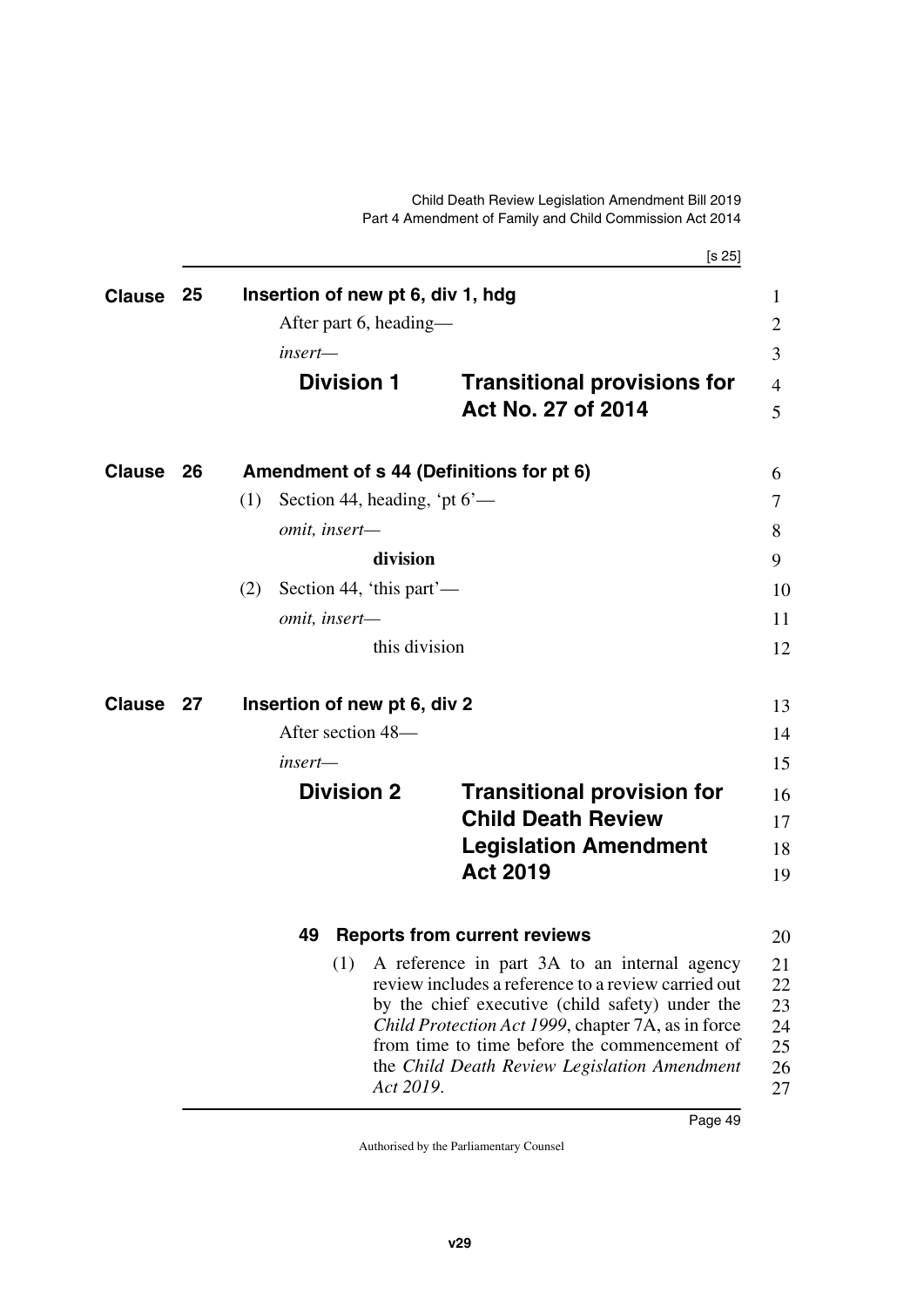<span id="page-51-1"></span>[s 28]

<span id="page-51-0"></span>

|        |    |     | (2)         |      | In this section—                                                                                                                                                                                                   | $\mathbf{1}$               |
|--------|----|-----|-------------|------|--------------------------------------------------------------------------------------------------------------------------------------------------------------------------------------------------------------------|----------------------------|
|        |    |     |             |      | <i>chief executive (child safety)</i> means the chief<br>executive of the department in which the <i>Child</i><br>Protection Act 1999 is administered.                                                             | 2<br>3<br>$\overline{4}$   |
| Clause | 28 |     |             |      | <b>Amendment of sch 1 (Dictionary)</b>                                                                                                                                                                             | 5                          |
|        |    | (1) | Schedule 1- |      |                                                                                                                                                                                                                    | 6                          |
|        |    |     | insert-     |      |                                                                                                                                                                                                                    | 7                          |
|        |    |     |             |      | <b>board</b> means the Child Death Review Board<br>established under section 29C.                                                                                                                                  | 8<br>9                     |
|        |    |     |             | 29N. | <i>chairperson</i> , for part 3A, division 5, see section                                                                                                                                                          | 10<br>11                   |
|        |    |     |             | 29B. | <i>connected to the child protection system, in</i><br>relation to a child death, for part 3A, see section                                                                                                         | 12<br>13<br>14             |
|        |    |     |             |      | <i>criminal history</i> , of a person, means—                                                                                                                                                                      | 15                         |
|        |    |     |             | (a)  | every conviction of the person for an<br>offence, in Queensland or elsewhere, and<br>whether before or after the commencement<br>definition,<br>of<br>this<br>including<br>spent<br>convictions; and               | 16<br>17<br>18<br>19<br>20 |
|        |    |     |             | (b)  | every charge made against the person for an<br>offence, in Queensland or elsewhere, and<br>whether before or after the commencement<br>of this definition; and                                                     | 21<br>22<br>23<br>24       |
|        |    |     |             | (c)  | every disqualification order made under the<br>Working with Children (Risk Management<br>and Screening) Act 2000 in relation to the<br>person, whether before or after the<br>commencement of this definition; and | 25<br>26<br>27<br>28<br>29 |
|        |    |     |             | (d)  | every disqualification order and offender<br>prohibition order made under the Child<br>Protection<br>(Offender Reporting)<br>and<br>Offender Prohibition Order) Act 2004 in                                        | 30<br>31<br>32<br>33       |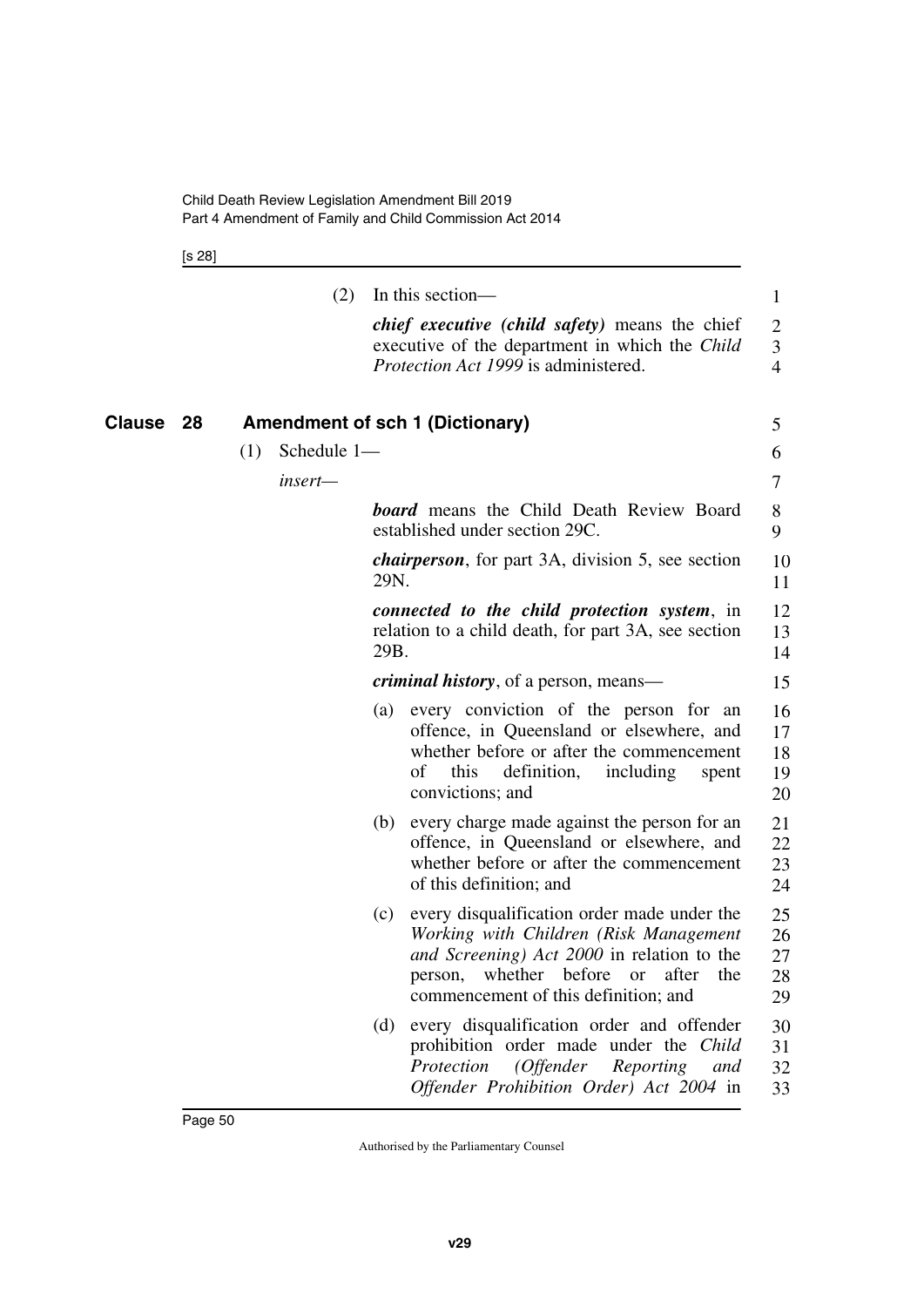|     |                                                                              |                                                                                      |                  | relation to the person, whether before or<br>after the commencement of this definition.                                                                                       | 1<br>$\overline{2}$        |  |  |
|-----|------------------------------------------------------------------------------|--------------------------------------------------------------------------------------|------------------|-------------------------------------------------------------------------------------------------------------------------------------------------------------------------------|----------------------------|--|--|
|     |                                                                              |                                                                                      | section $5(1)$ . | <i>education and care service</i> see the Education and<br>Care Services National Law (Queensland),                                                                           | 3<br>4<br>5                |  |  |
|     |                                                                              | <i>information</i> , for part 3A, division 5, see section<br>29N.                    |                  |                                                                                                                                                                               |                            |  |  |
|     |                                                                              | internal agency review see the Child Protection<br>8<br>Act 1999, section 245B.<br>9 |                  |                                                                                                                                                                               |                            |  |  |
|     |                                                                              | <i>spent conviction</i> means a conviction—<br>10                                    |                  |                                                                                                                                                                               |                            |  |  |
|     |                                                                              | (a)                                                                                  |                  | for which the rehabilitation period under the<br>Criminal Law (Rehabilitation of Offenders)<br>Act 1986 has expired under the Act; and                                        | 11<br>12<br>13             |  |  |
|     |                                                                              | (b)                                                                                  |                  | that is not revived as prescribed by section<br>11 of that Act.                                                                                                               | 14<br>15                   |  |  |
|     |                                                                              |                                                                                      |                  | State employee see the Public Service Act 2008,<br>section $26B(4)$ .                                                                                                         | 16<br>17                   |  |  |
| (2) | Schedule 1, definition <i>child protection system</i> , paragraph<br>$(a)$ — |                                                                                      |                  |                                                                                                                                                                               |                            |  |  |
|     | omit, insert-                                                                |                                                                                      |                  |                                                                                                                                                                               |                            |  |  |
|     |                                                                              | (a)                                                                                  | means-           |                                                                                                                                                                               | 21                         |  |  |
|     |                                                                              |                                                                                      | (i)              | generally—the<br>of<br>system<br>services<br>provided by relevant<br>agencies<br>to<br>children and young people in need of<br>protection or at risk of harm; and             | 22<br>23<br>24<br>25       |  |  |
|     |                                                                              |                                                                                      | (ii)             | for part 3A—the system of services<br>provided by relevant agencies<br>and<br>other entities to children and young<br>people in need of protection or at risk<br>of harm; and | 26<br>27<br>28<br>29<br>30 |  |  |
| (3) |                                                                              |                                                                                      |                  | Schedule 1, definition <i>relevant agency</i> —                                                                                                                               | 31                         |  |  |
|     | insert—                                                                      |                                                                                      |                  |                                                                                                                                                                               | 32                         |  |  |
|     |                                                                              |                                                                                      |                  |                                                                                                                                                                               |                            |  |  |